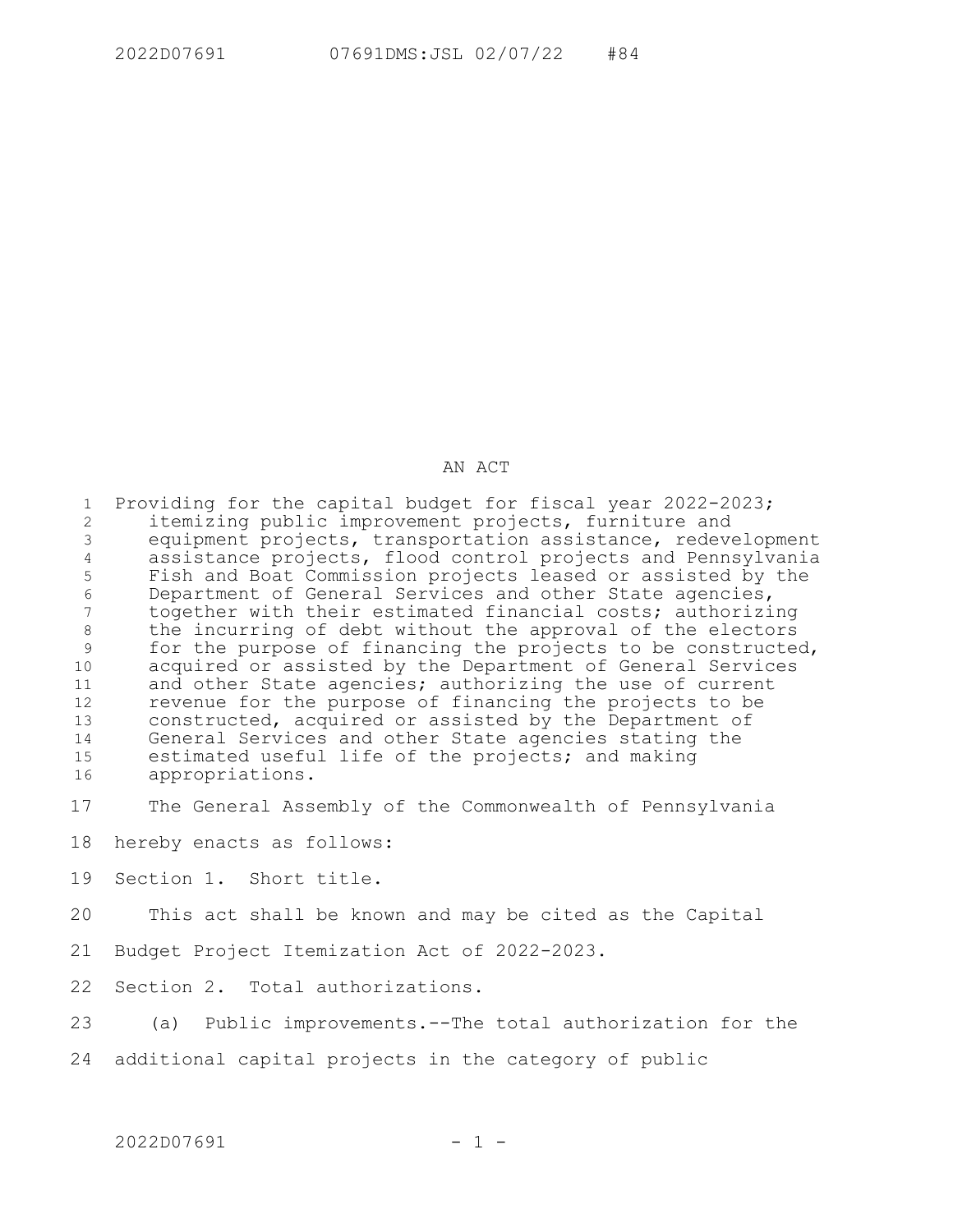improvement projects itemized in section 3 and to be acquired or constructed by the Department of General Services, its successors or assigns, and to be financed by the incurring of debt shall be \$4,776,400,000. 1 2 3 4

(b) Furniture and equipment.--The total authorization for the additional capital projects in the category of public improvement projects consisting of the acquisition of original movable furniture and equipment to complete public improvement projects itemized in section 4 and to be acquired by the Department of General Services, its successors or assigns, and to be financed by the incurring of debt shall be \$74,000,000. 5 6 7 8 9 10 11

(c) Transportation assistance.--The total authorization for the capital projects in the category of transportation assistance projects itemized in section 5 with respect to which an interest is to be acquired in or constructed by the Department of Transportation, its successors or assigns and to be financed by the incurring of debt shall be \$0. 12 13 14 15 16 17

(d) Redevelopment assistance.--The total authorization for the capital projects in the category of redevelopment capital projects itemized in section 6 for capital grants by the Department of Community and Economic Development, its successors or assigns and to be financed by the incurring of debt shall be \$0. 18 19 20 21 22 23

(e) Flood control.--The total authorization for the capital projects in the category of flood control projects itemized in section 7 and to be constructed by the Department of Environmental Protection, its successors or assigns and to be financed by the incurring of debt shall be \$0. 24 25 26 27 28

(f) Fish Fund and Boat Fund.--The total authorization for the capital projects in the category of public improvement 29 30

 $2022D07691$  - 2 -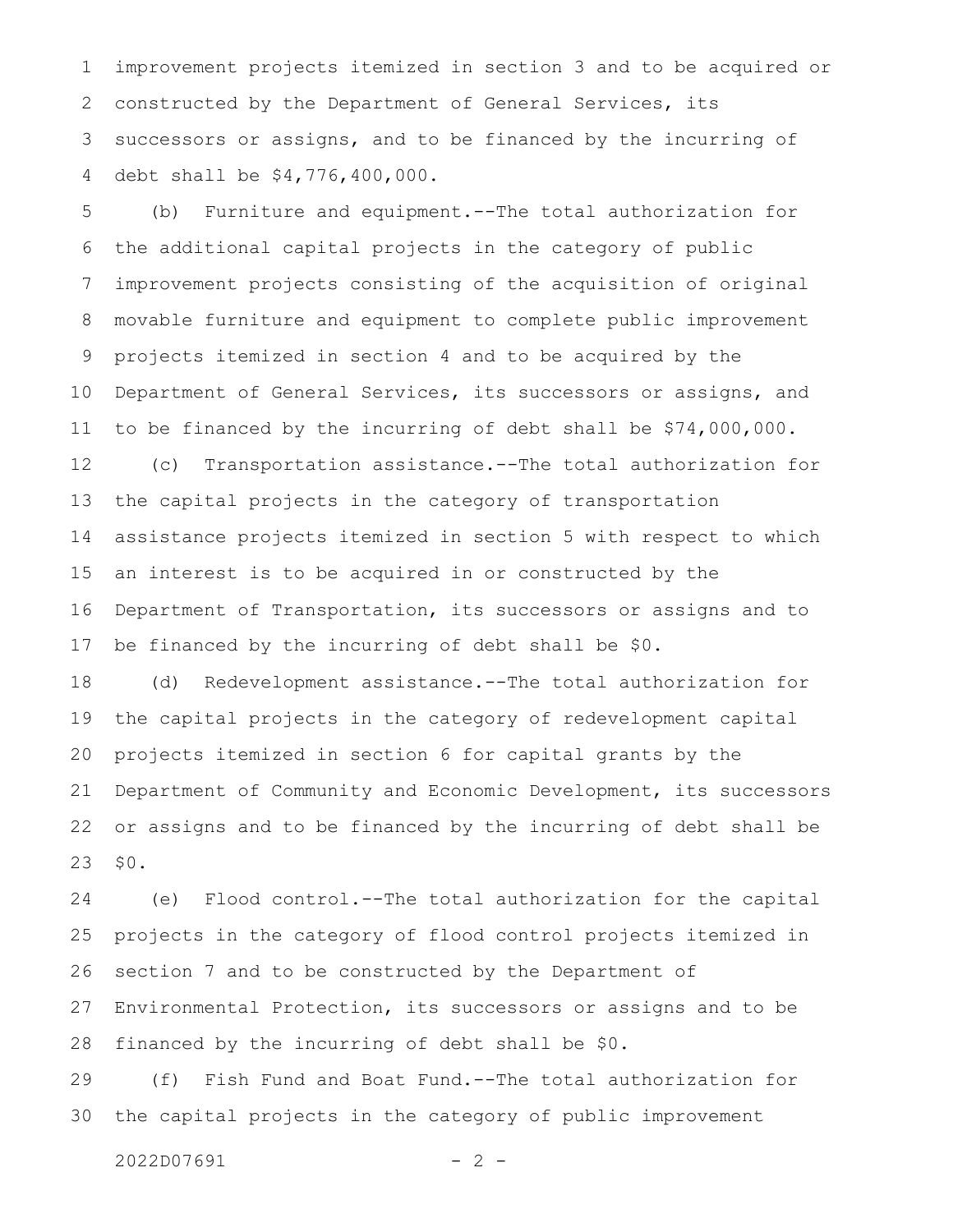projects itemized in section 8 to be acquired or developed by the Pennsylvania Fish and Boat Commission and to be financed by the incurring of debt or by current revenues of the Fish Fund and the Boat Fund pursuant to executive authorization shall be \$0. 1 2 3 4 5

Section 3. Itemization of public improvement capital projects. Additional capital projects in the category of public improvement projects to be acquired or constructed by the Department of General Services, its successors or assigns, and to be financed by the incurring of debt, are hereby itemized, together with their respective estimated financial costs, as follows: 6 7 8 9 10 11 12

Project Total Project Allocation (1) Department of Agriculture (i) Entomology Laboratory (A) New construction, alterations, renovations, site improvements and infrastructure upgrades and land acquisition Project Allocation 10,000,000 (ii) Greenhouse and Nematology Laboratory (A) New construction, alterations, renovations, site improvements and infrastructure upgrades and land acquisition Project Allocation 10,000,000 (2) Department of Conservation and Natural Resources 13 14 15 16 17 18 19 20 21 22 23 24 25 26 27 28 29

(i) (Reserved) 30

 $2022D07691$  - 3 -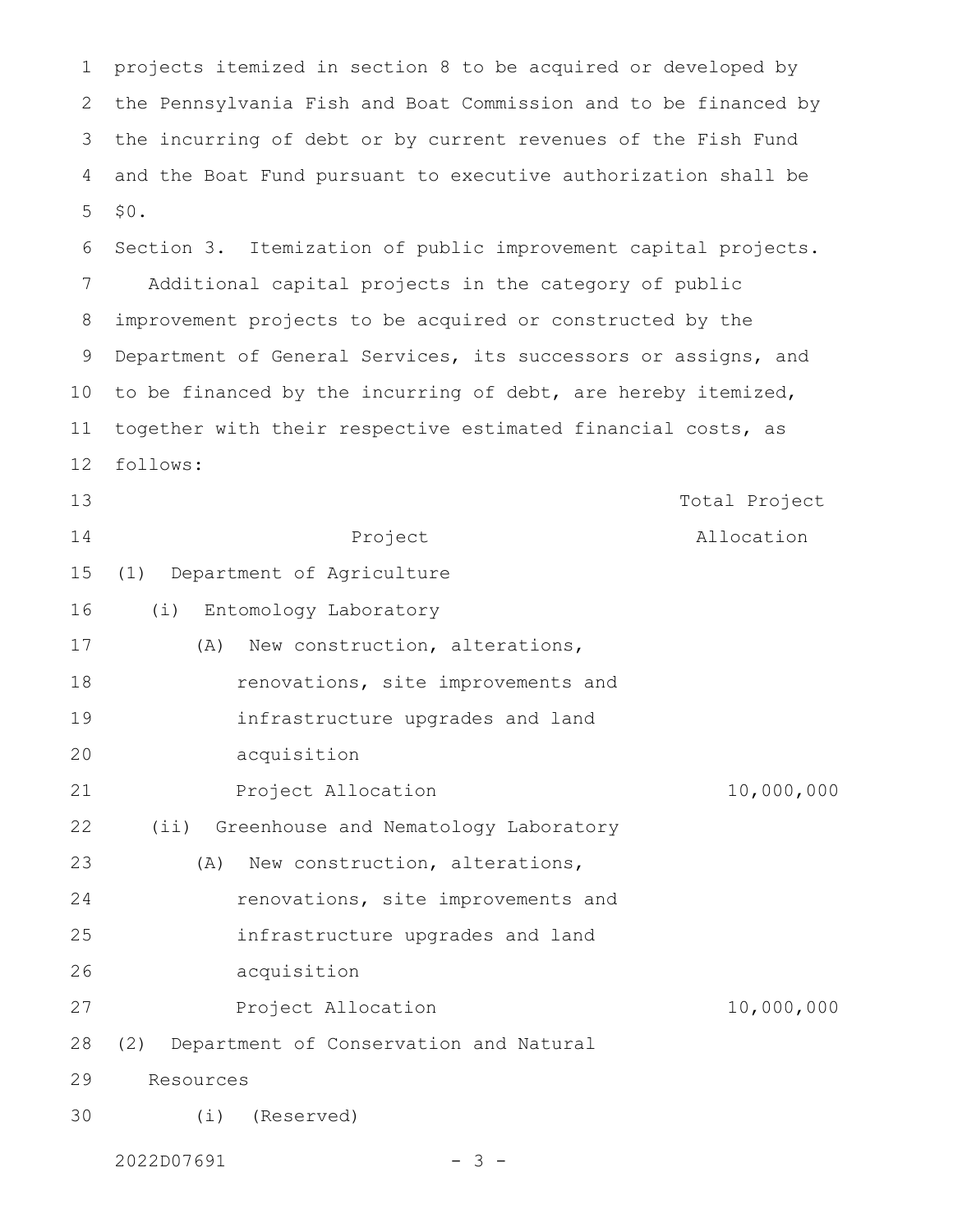(3) Department of Corrections 1

| 2           | (i) Elizabethtown Training Facility           |           |
|-------------|-----------------------------------------------|-----------|
| 3           | Design and construction of building<br>(A)    |           |
| 4           | expansion, new construction,                  |           |
| 5           | renovations and alterations, including        |           |
| 6           | upgrade of utilities and related              |           |
| 7           | infrastructure land development and           |           |
| 8           | site infrastructure improvements              |           |
| $\mathsf 9$ | Project Allocation                            | 5,725,000 |
| 10          | (ii) Quehanna Boot Camp                       |           |
| 11          | Design and construction of building<br>(A)    |           |
| 12          | expansion, new construction,                  |           |
| 13          | renovations and alterations, including        |           |
| 14          | upgrade of utilities and related              |           |
| 15          | infrastructure land development and           |           |
| 16          | site infrastructure improvements              |           |
| 17          | Project Allocation                            | 5,000,000 |
| 18          | (iii)<br>State Correctional Institution at    |           |
| 19          | Albion                                        |           |
| 20          | Design and construction of building<br>(A)    |           |
| 21          | expansion, new construction,                  |           |
| 22          | renovations and alterations, including        |           |
| 23          | land development and site                     |           |
| 24          | infrastructure improvements                   |           |
| 25          | Project Allocation                            | 8,000,000 |
| 26          | (iv) State Correctional Institution at Benner |           |
| 27          | Design and construction of building<br>(A)    |           |
| 28          | expansion, new construction,                  |           |
| 29          | renovations and alterations, including        |           |
| 30          | land development and site                     |           |
|             |                                               |           |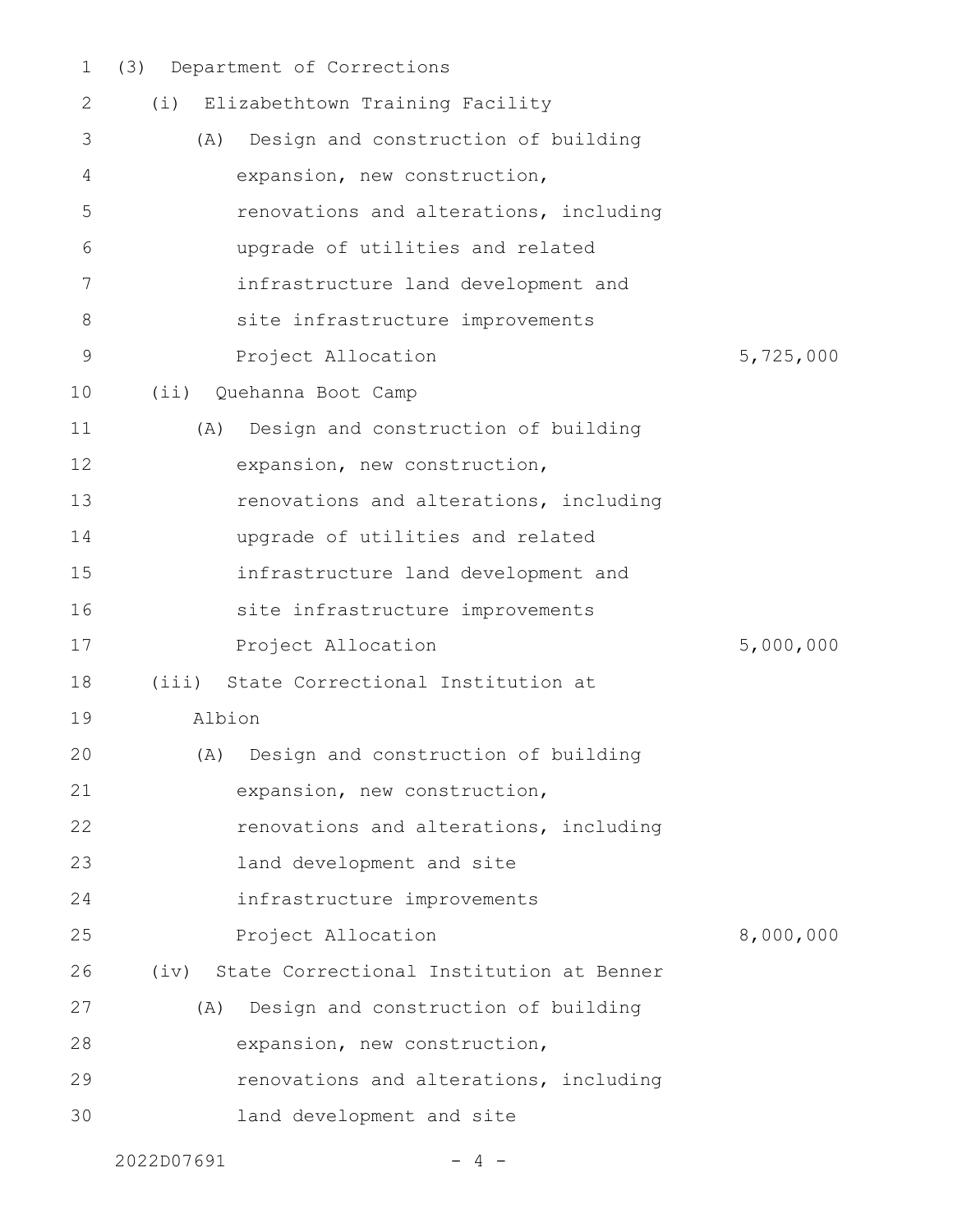| $\mathbf 1$  | infrastructure improvements                   |            |
|--------------|-----------------------------------------------|------------|
| $\mathbf{2}$ | Project Allocation                            | 6,500,000  |
| 3            | State Correctional Institution at<br>(v)      |            |
| 4            | Cambridge Springs                             |            |
| 5            | (A) Design and construction of building       |            |
| 6            | expansion, new construction,                  |            |
| 7            | renovations and alterations, including        |            |
| 8            | land development and site                     |            |
| 9            | infrastructure improvements                   |            |
| 10           | Project Allocation                            | 7,000,000  |
| 11           | (vi) State Correctional Institution at Camp   |            |
| 12           | Hill                                          |            |
| 13           | Design and construction of building<br>(A)    |            |
| 14           | expansion, new construction,                  |            |
| 15           | renovations and alterations, including        |            |
| 16           | land development and site                     |            |
| 17           | infrastructure improvements                   |            |
| 18           | Project Allocation                            | 25,000,000 |
| 19           | (vii) State Correctional Institution at       |            |
| 20           | Chester                                       |            |
| 21           | Design and construction of building<br>(A)    |            |
| 22           | expansion, new construction,                  |            |
| 23           | renovations and alterations, including        |            |
| 24           | land development and site                     |            |
| 25           | infrastructure improvements                   |            |
| 26           | Project Allocation                            | 8,535,000  |
| 27           | (viii) State Correctional Institution at Coal |            |
| 28           | Township                                      |            |
| 29           | (A) Design and construction of building       |            |
| 30           | expansion, new construction,                  |            |
|              |                                               |            |

 $2022D07691$  - 5 -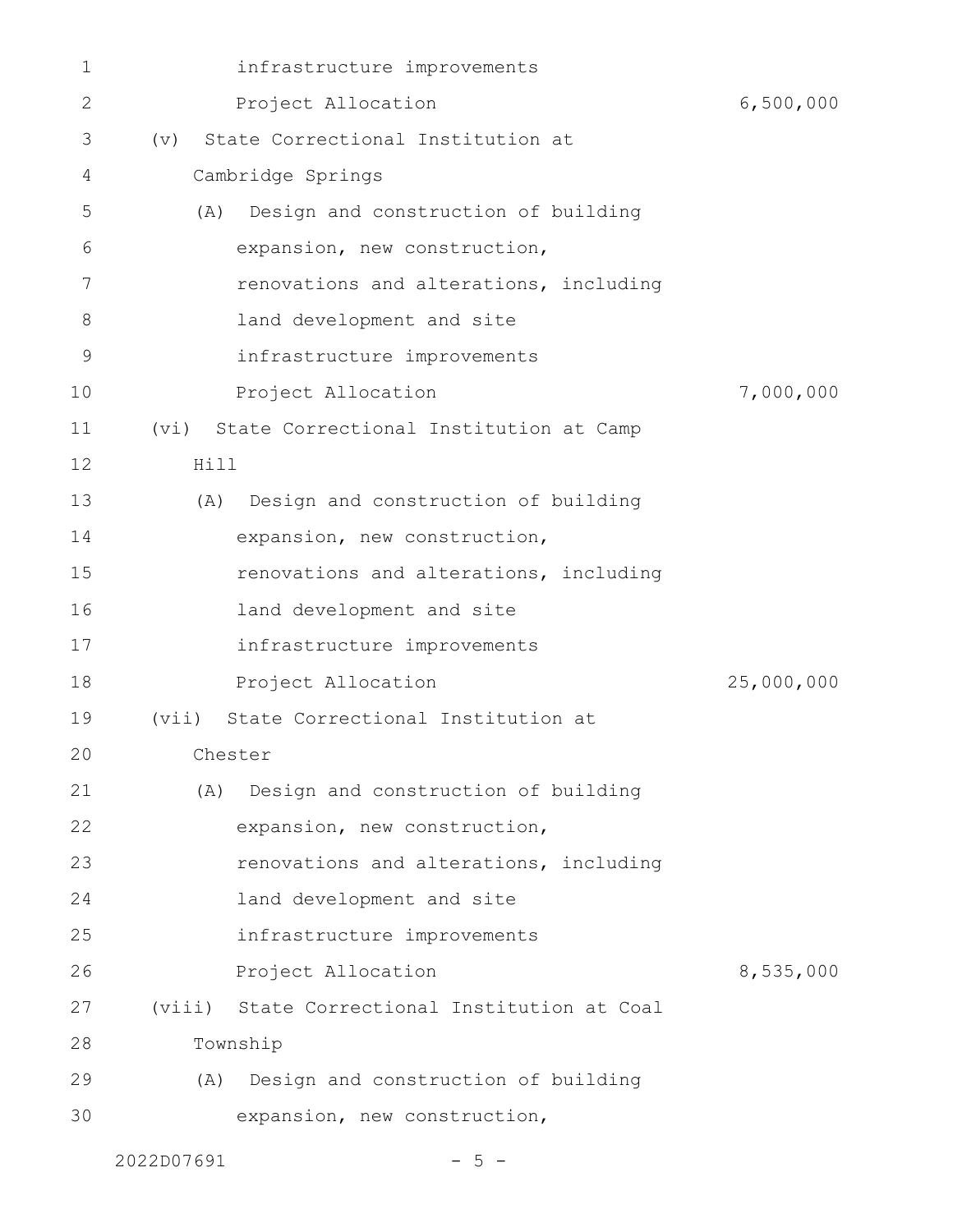| $\mathbf 1$ | renovations and alterations, including           |            |
|-------------|--------------------------------------------------|------------|
| 2           | land development and site                        |            |
| 3           | infrastructure improvements                      |            |
| 4           | Project Allocation                               | 12,785,000 |
| 5           | (ix) State Correctional Institution at Dallas    |            |
| 6           | Design and construction of building<br>(A)       |            |
| 7           | expansion, new construction,                     |            |
| 8           | renovations and alterations, including           |            |
| 9           | land development and site                        |            |
| 10          | infrastructure improvements                      |            |
| 11          | Project Allocation                               | 6,500,000  |
| 12          | State Correctional Institution at Fayette<br>(x) |            |
| 13          | (A) Design and construction of building          |            |
| 14          | expansion, new construction,                     |            |
| 15          | renovations and alterations, including           |            |
| 16          | land development and site                        |            |
| 17          | infrastructure improvements                      |            |
| 18          | Project Allocation                               | 9,500,000  |
| 19          | State Correctional Institution at Forest<br>(xi) |            |
| 20          | (A) Design and construction of building          |            |
| 21          | expansion, new construction,                     |            |
| 22          | renovations and alterations, including           |            |
| 23          | land development and site                        |            |
| 24          | infrastructure improvements                      |            |
| 25          | Project Allocation                               | 9,500,000  |
| 26          | (xii) State Correctional Institution at          |            |
| 27          | Frackville                                       |            |
| 28          | (A) Design and construction of building          |            |
| 29          | expansion, new construction,                     |            |
| 30          | renovations and alterations, including           |            |
|             | 2022D07691<br>-6-                                |            |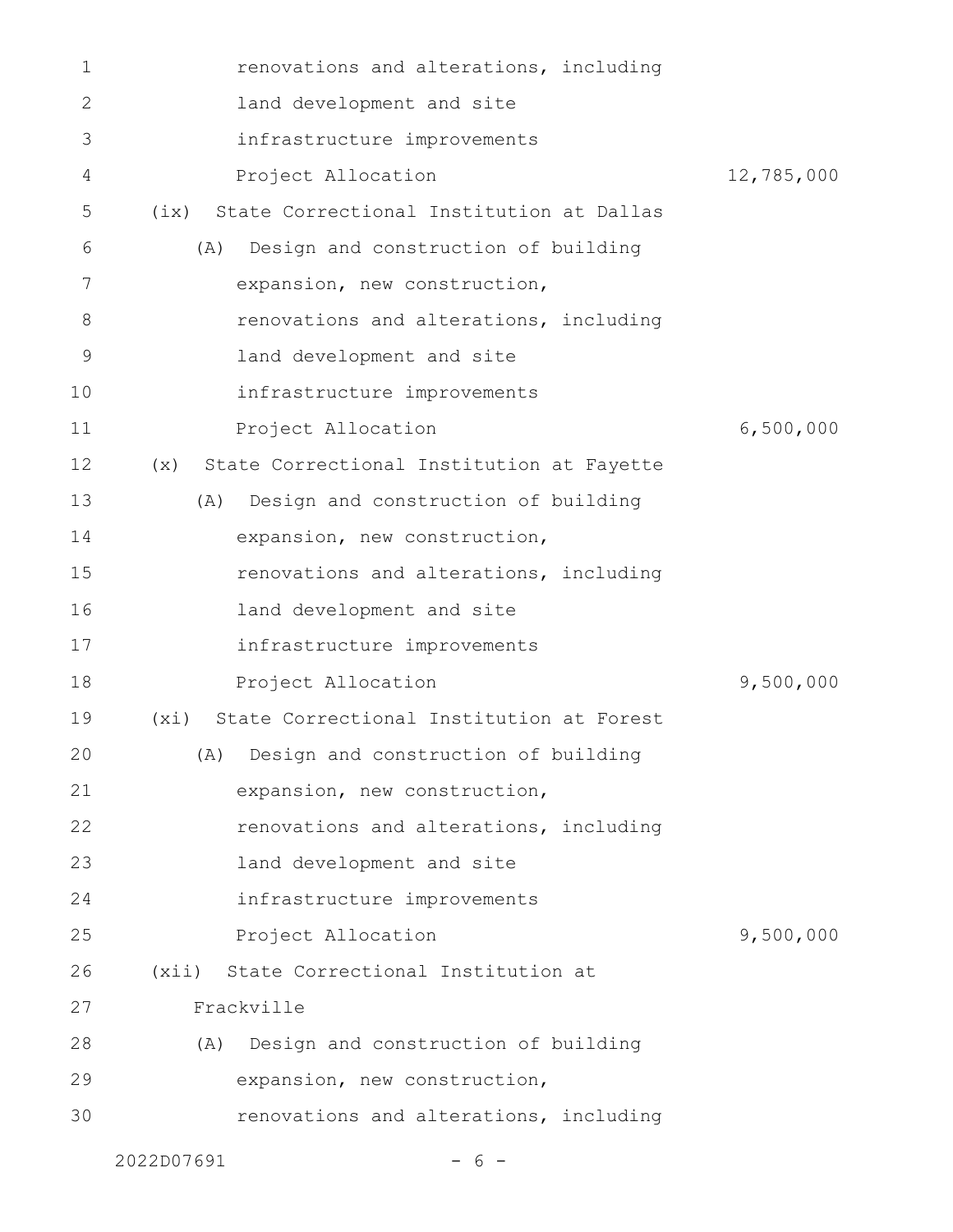| $\mathbf{1}$ | land development and site                  |            |
|--------------|--------------------------------------------|------------|
| $\mathbf{2}$ | infrastructure improvements                |            |
| 3            | Project Allocation                         | 6,885,000  |
| 4            | (xiii) State Correctional Institution at   |            |
| 5            | Greene                                     |            |
| 6            | (A) Design and construction of building    |            |
| 7            | expansion, new construction,               |            |
| 8            | renovations and alterations, including     |            |
| 9            | land development and site                  |            |
| 10           | infrastructure improvements                |            |
| 11           | Project Allocation                         | 12,000,000 |
| 12           | (xiv) State Correctional Institution at    |            |
| 13           | Houtzdale                                  |            |
| 14           | (A) Design and construction of building    |            |
| 15           | expansion, new construction,               |            |
| 16           | renovations and alterations, including     |            |
| 17           | land development and site                  |            |
| 18           | infrastructure improvements                |            |
| 19           | Project Allocation                         | 12,335,000 |
| 20           | (xv) State Correctional Institution at     |            |
| 21           | Huntingdon                                 |            |
| 22           | (A) Design and construction of building    |            |
| 23           | expansion, new construction,               |            |
| 24           | renovations and alterations, including     |            |
| 25           | land development and site                  |            |
| 26           | infrastructure improvements                |            |
| 27           | Project Allocation                         | 14,785,000 |
| 28           | State Correctional Institution at<br>(xvi) |            |
| 29           | Laurel Highlands                           |            |
| 30           | Design and construction of building<br>(A) |            |
|              |                                            |            |

2022D07691 - 7 -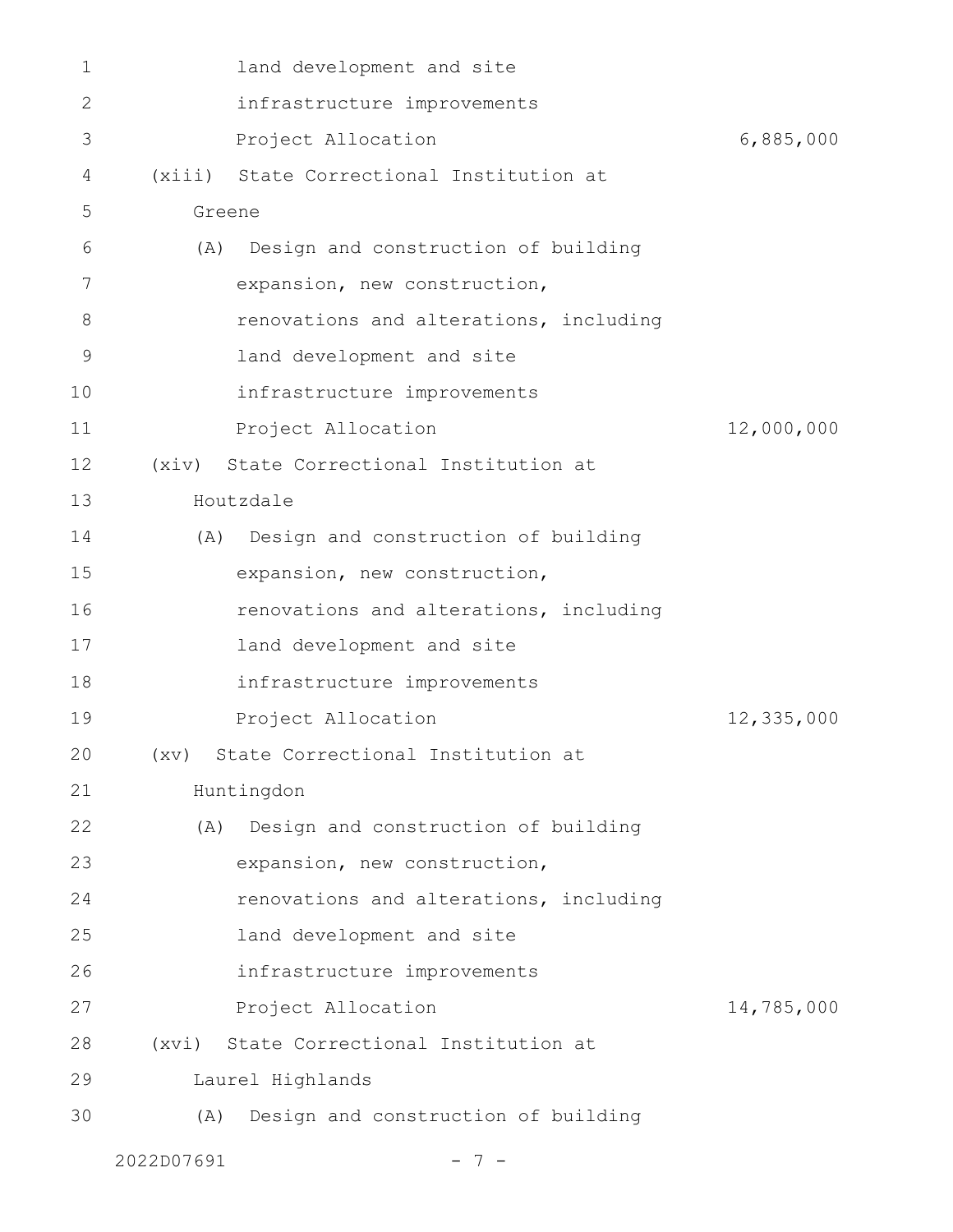| 1  |         | expansion, new construction,                  |            |
|----|---------|-----------------------------------------------|------------|
| 2  |         | renovations and alterations, including        |            |
| 3  |         | land development and site                     |            |
| 4  |         | infrastructure improvements                   |            |
| 5  |         | Project Allocation                            | 6,500,000  |
| 6  |         | (xvii) State Correctional Institution at      |            |
| 7  | Mahanoy |                                               |            |
| 8  | (A)     | Design and construction of building           |            |
| 9  |         | expansion, new construction,                  |            |
| 10 |         | renovations and alterations, including        |            |
| 11 |         | land development and site                     |            |
| 12 |         | infrastructure improvements                   |            |
| 13 |         | Project Allocation                            | 8,000,000  |
| 14 |         | (xviii) State Correctional Institution at     |            |
| 15 | Mercer  |                                               |            |
| 16 | (A)     | Design and construction of building           |            |
| 17 |         | expansion, new construction,                  |            |
| 18 |         | renovations and alterations, including        |            |
| 19 |         | land development and site                     |            |
| 20 |         | infrastructure improvements                   |            |
| 21 |         | Project Allocation                            | 10,000,000 |
| 22 |         | (xix) State Correctional Institution at Muncy |            |
| 23 | (A)     | Design and construction of building           |            |
| 24 |         | expansion, new construction,                  |            |
| 25 |         | renovations and alterations, including        |            |
| 26 |         | land development and site                     |            |
| 27 |         | infrastructure improvements                   |            |
| 28 |         | Project Allocation                            | 15,642,000 |
| 29 | (xx)    | State Correctional Institution at Pine        |            |
| 30 | Grove   |                                               |            |

2022D07691 - 8 -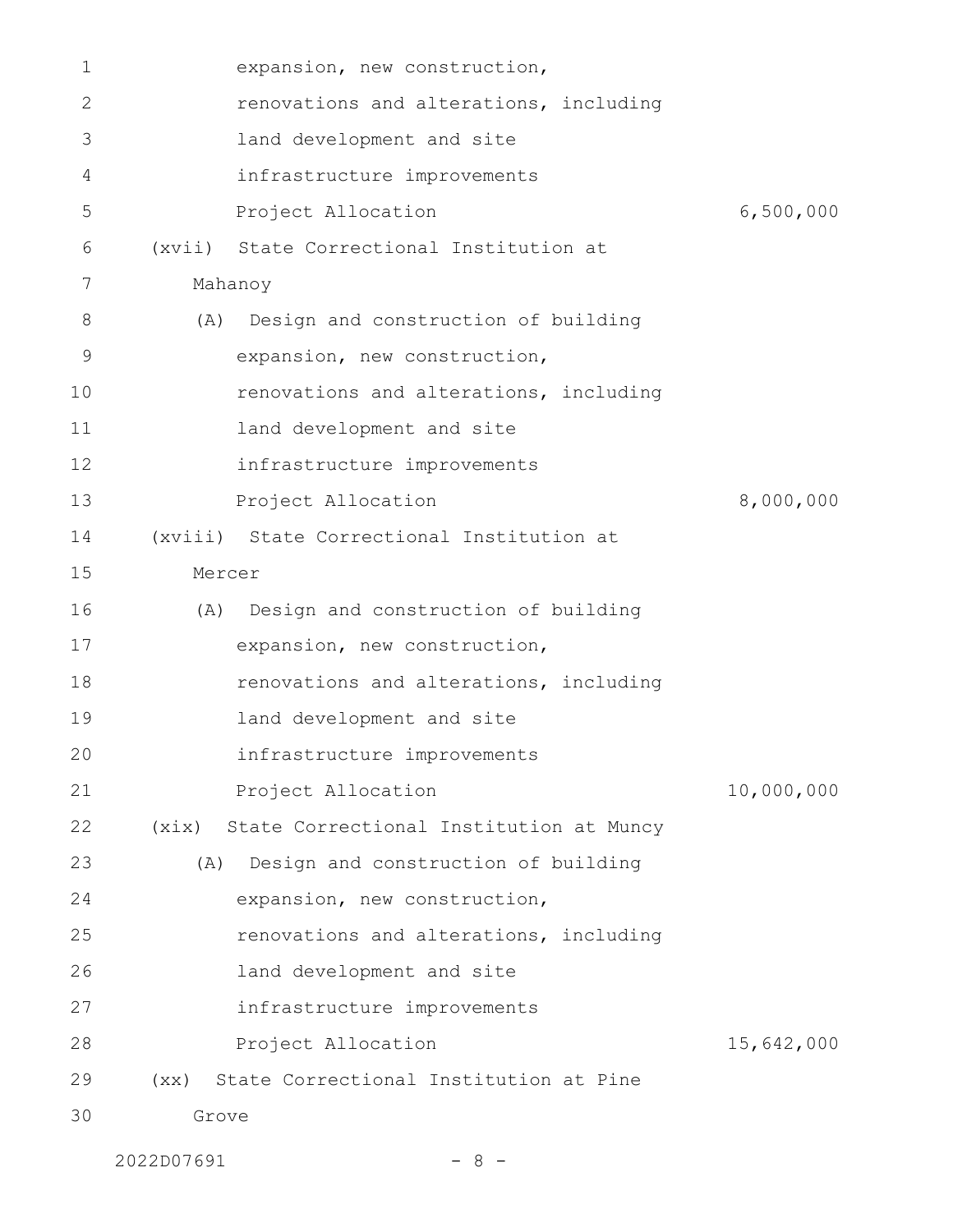| $\mathbf{1}$ | (A)   | Design and construction of building       |            |
|--------------|-------|-------------------------------------------|------------|
| 2            |       | expansion, new construction,              |            |
| 3            |       | renovations and alterations, including    |            |
| 4            |       | land development and site                 |            |
| 5            |       | infrastructure improvements               |            |
| 6            |       | Project Allocation                        | 10,000,000 |
| 7            | (xxi) | State Correctional Institution at         |            |
| 8            |       | Retreat                                   |            |
| 9            | (A)   | Design and construction of facility       |            |
| 10           |       | upgrades, including land development      |            |
| 11           |       | and site infrastructure improvements,     |            |
| 12           |       | and new construction                      |            |
| 13           |       | Project Allocation                        | 2,000,000  |
| 14           |       | (xxii) State Correctional Institution at  |            |
| 15           |       | Rockview                                  |            |
| 16           | (A)   | Design and construction of building       |            |
| 17           |       | expansion, new construction,              |            |
| 18           |       | renovations and alterations, including    |            |
| 19           |       | land development and site                 |            |
| 20           |       | infrastructure improvements               |            |
| 21           |       | Project Allocation                        | 18,000,000 |
| 22           |       | (xxiii) State Correctional Institution at |            |
| 23           |       | Smithfield                                |            |
| 24           |       | (A) Design and construction of building   |            |
| 25           |       | expansion, new construction,              |            |
| 26           |       | renovations and alterations, including    |            |
| 27           |       | land development and site                 |            |
| 28           |       | infrastructure improvements               |            |
| 29           |       | Project Allocation                        | 9,862,000  |
| 30           |       | (xxiv) State Correctional Institution at  |            |
|              |       |                                           |            |

 $2022D07691$  - 9 -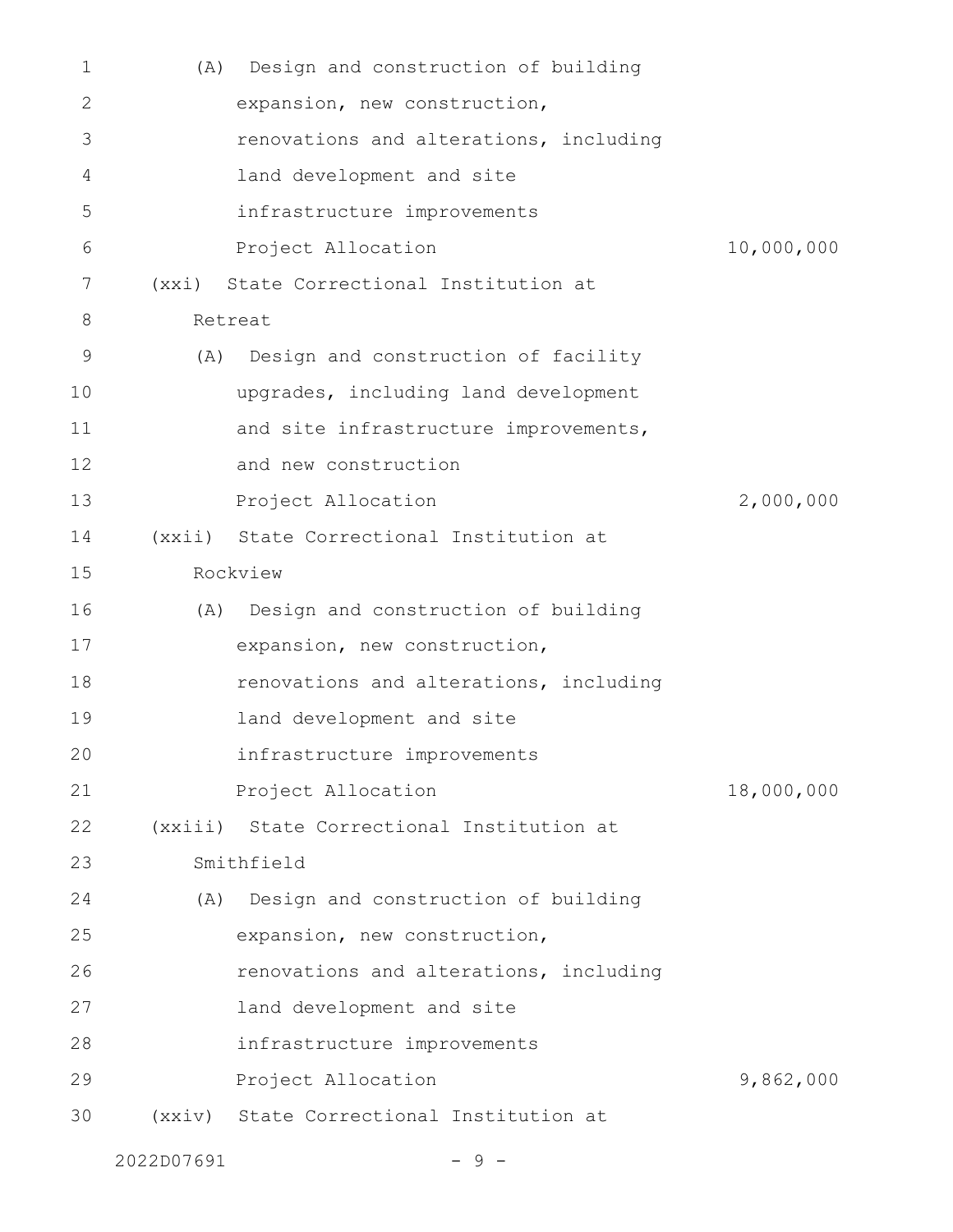| $\mathbf 1$ | Somerset                                    |            |
|-------------|---------------------------------------------|------------|
| 2           | Design and construction of building<br>(A)  |            |
| 3           | expansion, new construction,                |            |
| 4           | renovations and alterations, including      |            |
| 5           | land development and site                   |            |
| 6           | infrastructure improvements                 |            |
| 7           | Project Allocation                          | 11,843,000 |
| 8           | State Correctional Institution at<br>(xxy)  |            |
| 9           | Waymart                                     |            |
| 10          | Design and construction of building<br>(A)  |            |
| 11          | expansion, new construction,                |            |
| 12          | renovations and alterations, including      |            |
| 13          | land development and site                   |            |
| 14          | infrastructure improvements                 |            |
| 15          | Project Allocation                          | 18,573,000 |
| 16          | (4)<br>Department of Education              |            |
| 17          | Department of Education Headquarters<br>(i) |            |
| 18          | (Reserved)<br>(A)                           |            |
| 19          | (ii) Lincoln University                     |            |
| 20          | (A) Infrastructure replacement, upgrade     |            |
| 21          | and improvements                            |            |
| 22          | Project Allocation                          | 20,000,000 |
| 23          | (B) Renovation of Lincoln Hall, new         |            |
| 24          | construction, renovations and               |            |
| 25          | alterations, including land                 |            |
| 26          | development and site infrastructure         |            |
| 27          | improvements                                |            |
| 28          | Project Allocation                          | 10,000,000 |
| 29          | (iii)<br>The Pennsylvania State University  |            |
| 30          | Capital Renewal - Phase XI<br>(A)           |            |
|             |                                             |            |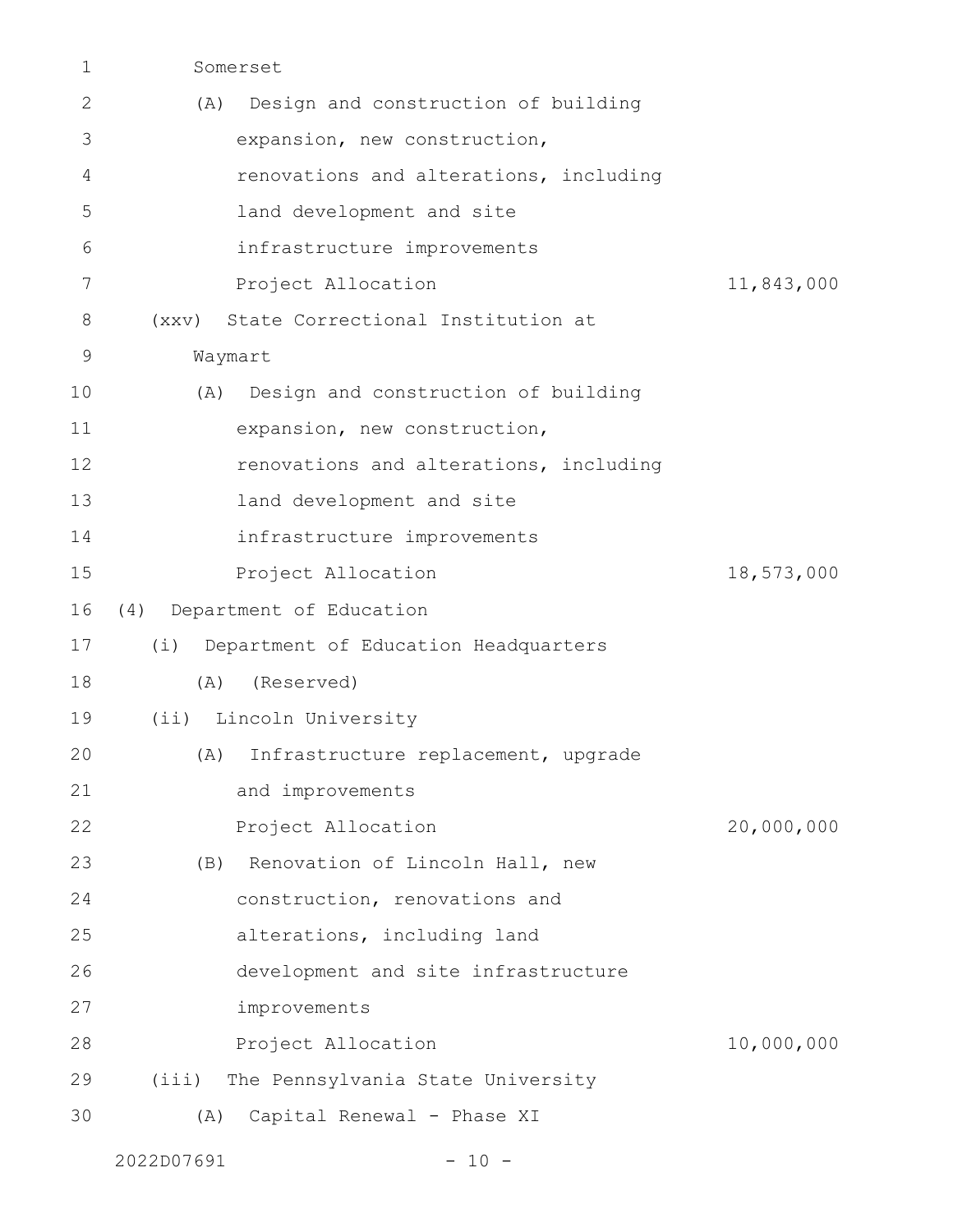| $\mathbf 1$ | (University Park Campus) design,       |            |
|-------------|----------------------------------------|------------|
| 2           | construction (new space or addition to |            |
| 3           | and/or renovation of existing space;   |            |
| 4           | including demolition, abatement of     |            |
| 5           | hazardous materials, extensions and/or |            |
| 6           | upgrading of utilities and other       |            |
| 7           | infrastructure needs) and other        |            |
| 8           | related costs for Phase XI of Capital  |            |
| 9           | Renewal at the University Park campus  |            |
| 10          | Project Allocation                     | 40,000,000 |
| 11          | (B) Capital Renewal (Central Region) - |            |
| 12          | Phase V (Commonwealth Campuses)        |            |
| 13          | design, construction (new space or     |            |
| 14          | addition to and/or renovation of       |            |
| 15          | existing space; including demolition,  |            |
| 16          | abatement of hazardous materials,      |            |
| 17          | extensions and/or upgrading of         |            |
| 18          | utilities and other infrastructure     |            |
| 19          | needs) and other related costs for     |            |
| 20          | Phase V of Capital Renewal for the     |            |
| 21          | Central Region of the Commonwealth     |            |
| 22          | campuses.                              |            |
| 23          | Project Allocation                     | 28,000,000 |
| 24          | (C) Capital Renewal (Eastern Region) - |            |
| 25          | Phase V (Commonwealth Campuses)        |            |
| 26          | design, construction (new space or     |            |
| 27          | addition to and/or renovation of       |            |
| 28          | existing space; including demolition,  |            |
| 29          | abatement of hazardous materials,      |            |
| 30          | extensions and/or upgrading of         |            |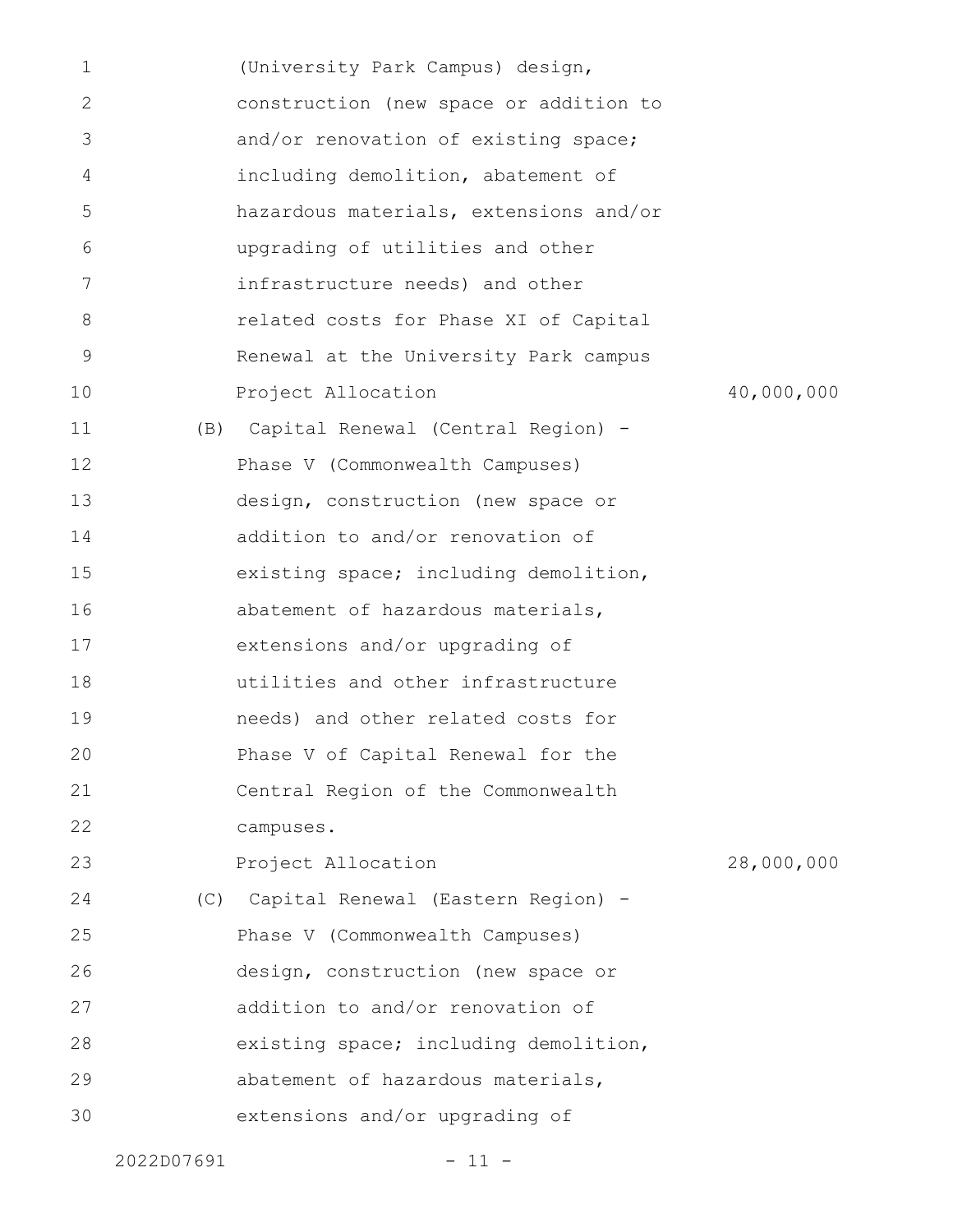| $\mathbf{1}$   |     | utilities and other infrastructure     |            |
|----------------|-----|----------------------------------------|------------|
| 2              |     | needs) and other related costs for     |            |
| 3              |     | Phase V of Capital Renewal for the     |            |
| $\overline{4}$ |     | Eastern Region of the Commonwealth     |            |
| 5              |     | campuses.                              |            |
| 6              |     | Project Allocation                     | 28,000,000 |
| 7              | (D) | Capital Renewal (Western Region) -     |            |
| 8              |     | Phase V (Commonwealth Campuses)        |            |
| 9              |     | design, construction (new space or     |            |
| 10             |     | addition to and/or renovation of       |            |
| 11             |     | existing space; including demolition,  |            |
| 12             |     | abatement of hazardous materials,      |            |
| 13             |     | extensions and/or upgrading of         |            |
| 14             |     | utilities and other infrastructure     |            |
| 15             |     | needs) and other related costs for     |            |
| 16             |     | Phase V of Capital Renewal for the     |            |
| 17             |     | Western Region of the Commonwealth     |            |
| 18             |     | campuses.                              |            |
| 19             |     | Project Allocation                     | 28,000,000 |
| 20             |     | (E) Smith Building Renovation/Addition |            |
| 21             |     | (Altoona Campus) design, construction  |            |
| 22             |     | (new space or addition to and/or       |            |
| 23             |     | renovation of existing space;          |            |
| 24             |     | including demolition, abatement of     |            |
| 25             |     | hazardous materials, extensions and/or |            |
| 26             |     | upgrading of utilities and other       |            |
| 27             |     | infrastructure needs) and other        |            |
| 28             |     | related costs for Smith Building at    |            |
| 29             |     | the Altoona campus.                    |            |
| 30             |     | Project Allocation                     | 25,000,000 |
|                |     |                                        |            |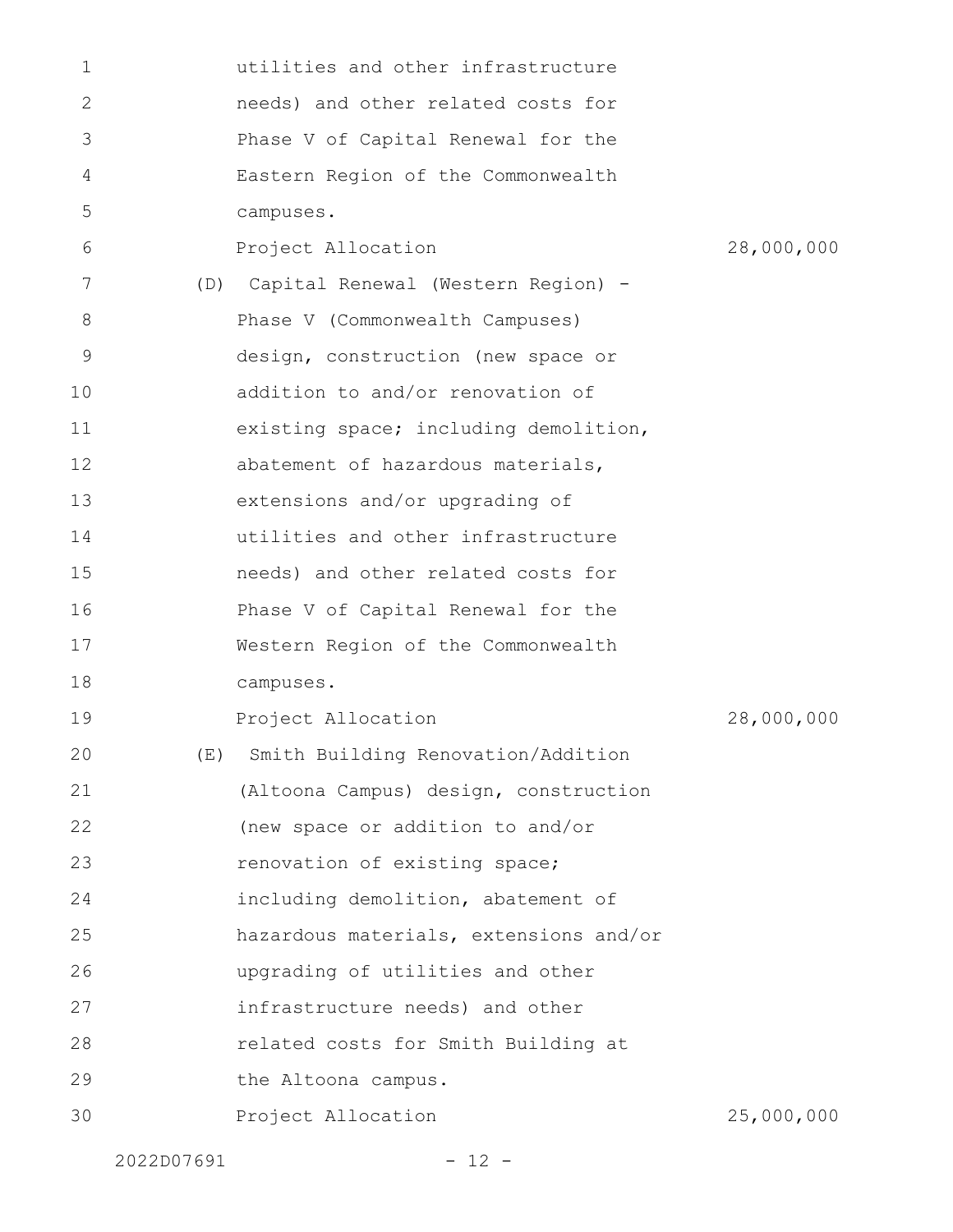|  | (iv) Temple University |
|--|------------------------|
|  |                        |

| 2           | (A)        | Engineering Building design,           |             |
|-------------|------------|----------------------------------------|-------------|
| 3           |            | infrastructure, abatement of hazardous |             |
| 4           |            | materials and construction of an       |             |
| 5           |            | academic/administrative building,      |             |
| 6           |            | including utility upgrades and         |             |
| 7           |            | extensions, site improvements and      |             |
| 8           |            | code-related upgrades, including ADA   |             |
| $\mathsf 9$ |            | compliance-related upgrades, at the    |             |
| 10          |            | main campus of Temple University       |             |
| 11          |            | Project Allocation                     | 250,000,000 |
| 12          | (B)        | Klein Hall design, infrastructure,     |             |
| 13          |            | abatement of hazardous materials and   |             |
| 14          |            | construction of an                     |             |
| 15          |            | academic/administrative building,      |             |
| 16          |            | including utility upgrades and         |             |
| 17          |            | extensions, site improvements and      |             |
| 18          |            | code-related upgrades, including ADA   |             |
| 19          |            | compliance-related upgrades, at the    |             |
| 20          |            | main campus of Temple University       |             |
| 21          |            | Project Allocation                     | 185,000,000 |
| 22          | (v)        | Thaddeus Stevens College of Technology |             |
| 23          | (A)        | Hartzell Renovations - Renovations,    |             |
| 24          |            | alterations, new construction,         |             |
| 25          |            | infrastructure upgrades and associated |             |
| 26          |            | design and construction expenses to    |             |
| 27          |            | create a greater work space            |             |
| 28          |            | efficiently to accept, counsel and     |             |
| 29          |            | place students in programs             |             |
| 30          |            | Project Allocation                     | 6,000,000   |
|             | 2022D07691 | $-13 -$                                |             |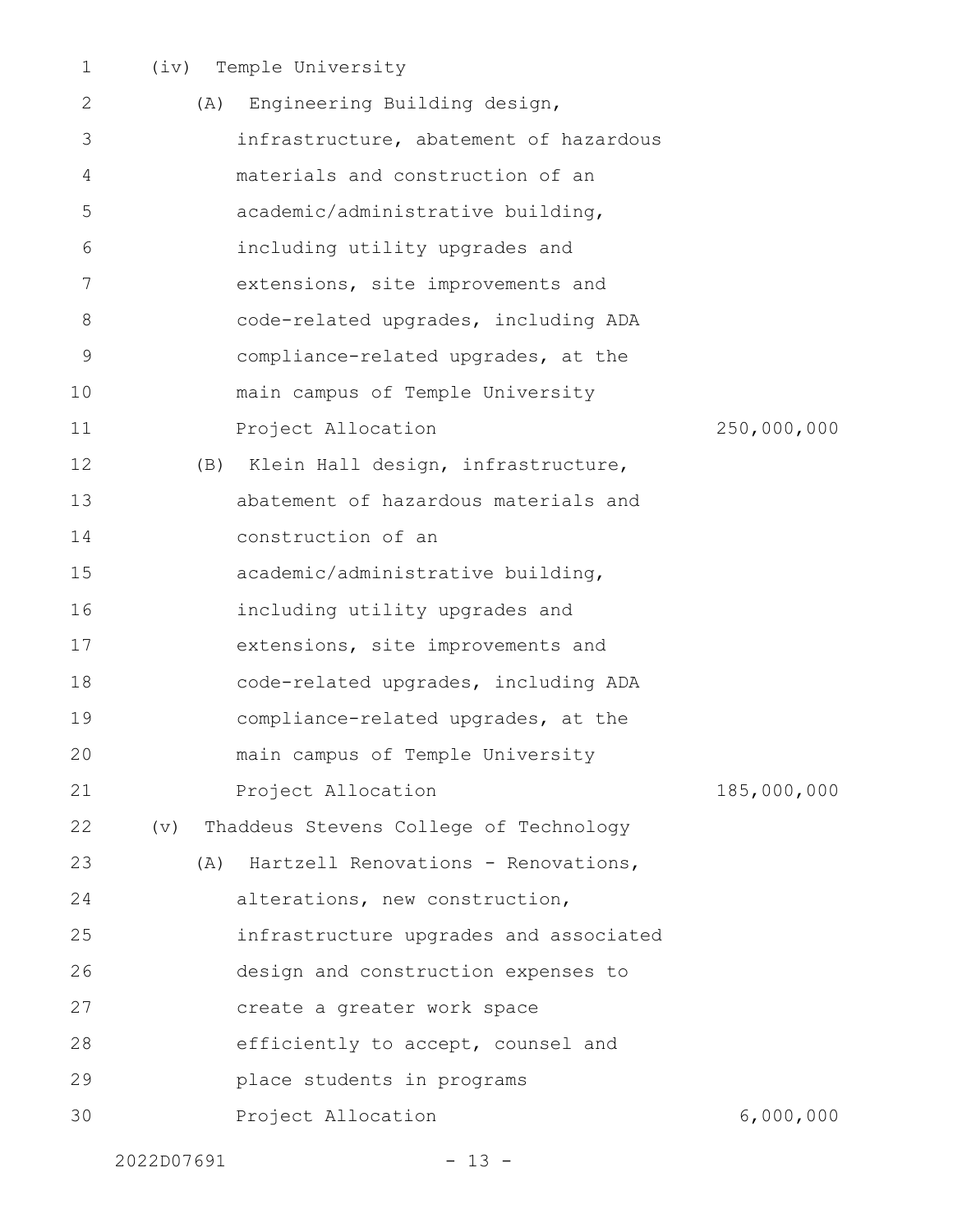| 1           | (B)  | Schwalm Renovation - Renovations,      |            |
|-------------|------|----------------------------------------|------------|
| 2           |      | alterations, new construction,         |            |
| 3           |      | infrastructure upgrades and associated |            |
| 4           |      | design and construction expenses to    |            |
| 5           |      | convert an existing dining hall to new |            |
| 6           |      | functional space                       |            |
| 7           |      | Project Allocation                     | 3,000,000  |
| 8           | (C)  | Roof Renovations - Renovations,        |            |
| $\mathsf 9$ |      | alterations, infrastructure upgrades   |            |
| 10          |      | and associated design and construction |            |
| 11          |      | expenses for roofs at the Bourne,      |            |
| 12          |      | Brenner, Kreider, Hartzell and Metzger |            |
| 13          |      | Buildings                              |            |
| 14          |      | Project Allocation                     | 6,000,000  |
| 15          |      | (D) Safety Renovations - Renovations,  |            |
| 16          |      | alterations, infrastructure upgrades   |            |
| 17          |      | and associated design and construction |            |
| 18          |      | expenses to update and provide for     |            |
| 19          |      | missing and outdated safety and        |            |
| 20          |      | security equipment campuswide          |            |
| 21          |      | Project Allocation                     | 5,000,000  |
| 22          | (E)  | Campus improvements to meet current    |            |
| 23          |      | and future demands, including, but not |            |
| 24          |      | limited to, land acquisition, site and |            |
| 25          |      | building infrastructure improvements,  |            |
| 26          |      | new construction, renovations and      |            |
| 27          |      | building system upgrades and           |            |
| 28          |      | improvements                           |            |
| 29          |      | Project Allocation                     | 10,000,000 |
| 30          | (vi) | University of Pittsburgh               |            |

2022D07691 - 14 -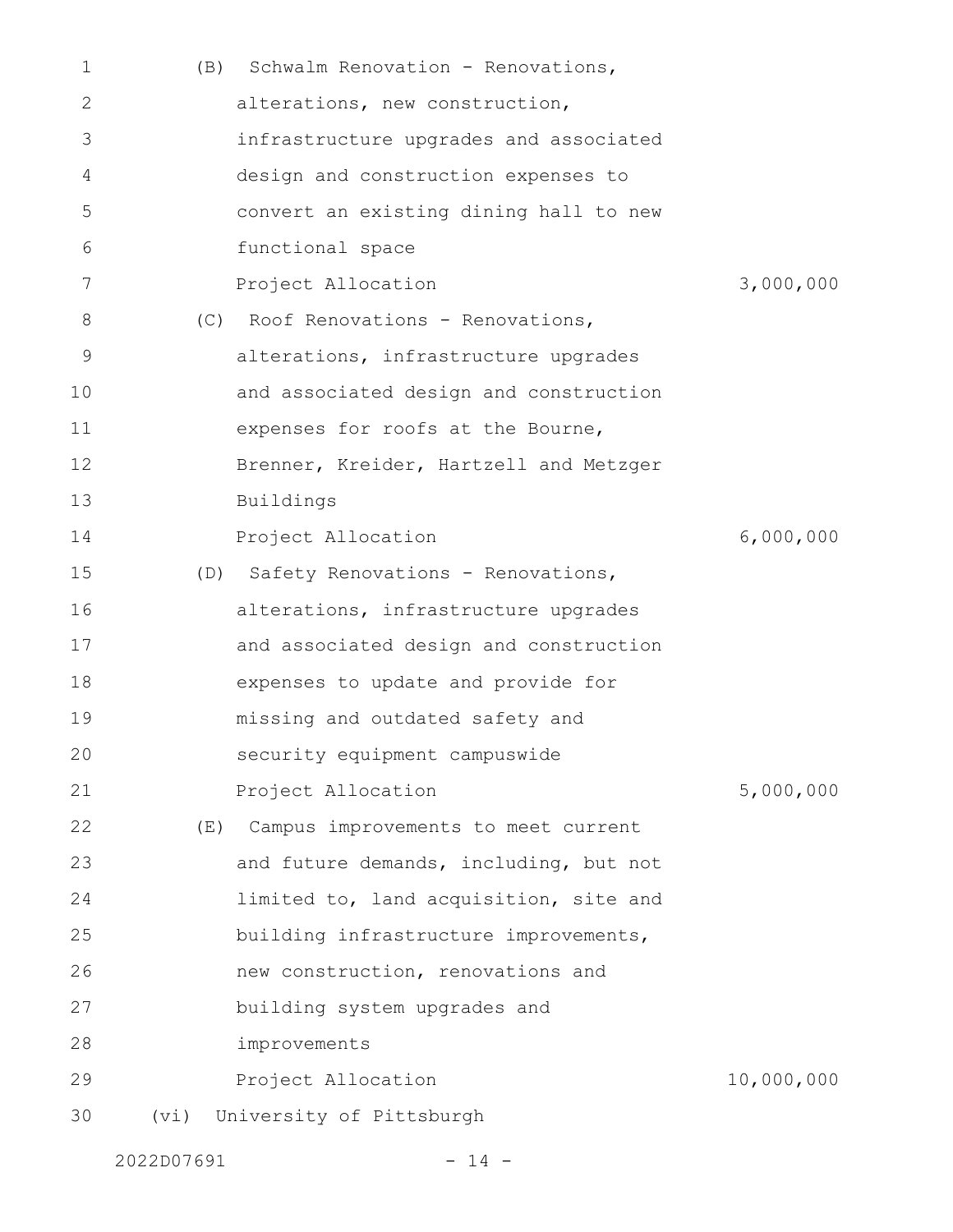| 1           | (A) | Construct new School of Dental            |             |
|-------------|-----|-------------------------------------------|-------------|
| 2           |     | Medicine Building, Oakland Campus         |             |
| 3           |     | Project Allocation                        | 150,000,000 |
| 4           |     | (B) Construct new School of Nursing       |             |
| 5           |     | Building, Oakland Campus                  |             |
| 6           |     | Project Allocation                        | 150,000,000 |
| 7           | (C) | Construct new School of Health and        |             |
| 8           |     | Rehabilitation Sciences Building,         |             |
| $\mathsf 9$ |     | Oakland Campus                            |             |
| 10          |     | Project Allocation                        | 150,000,000 |
| 11          | (D) | Replacement or renovation of              |             |
| 12          |     | Fitzgerald Fieldhouse, Oakland Campus     |             |
| 13          |     | Project Allocation                        | 100,000,000 |
| 14          | (E) | Renovation of Trees Hall, Oakland         |             |
| 15          |     | Campus                                    |             |
| 16          |     | Project Allocation                        | 100,000,000 |
| 17          |     | (F) Construct new multisport athletic and |             |
| 18          |     | entertainment facility, Oakland Campus    |             |
| 19          |     | Project Allocation                        | 500,000,000 |
| 20          | (G) | Construct new One Bigelow Academic        |             |
| 21          |     | Teaching and Research Complex, Oakland    |             |
| 22          |     | Campus                                    |             |
| 23          |     | Project Allocation                        | 300,000,000 |
| 24          | (5) | Pennsylvania Emergency Management Agency  |             |
| 25          | (i) | New Special Operations Center (SOC)       |             |
| 26          | (A) | Land acquisition, site development        |             |
| 27          |     | and infrastructure improvements           |             |
| 28          |     | Project Allocation                        | 95,000,000  |
| 29          | (6) | Department of Environmental Protection    |             |
| 30          | (i) | Berks County/Philadelphia County          |             |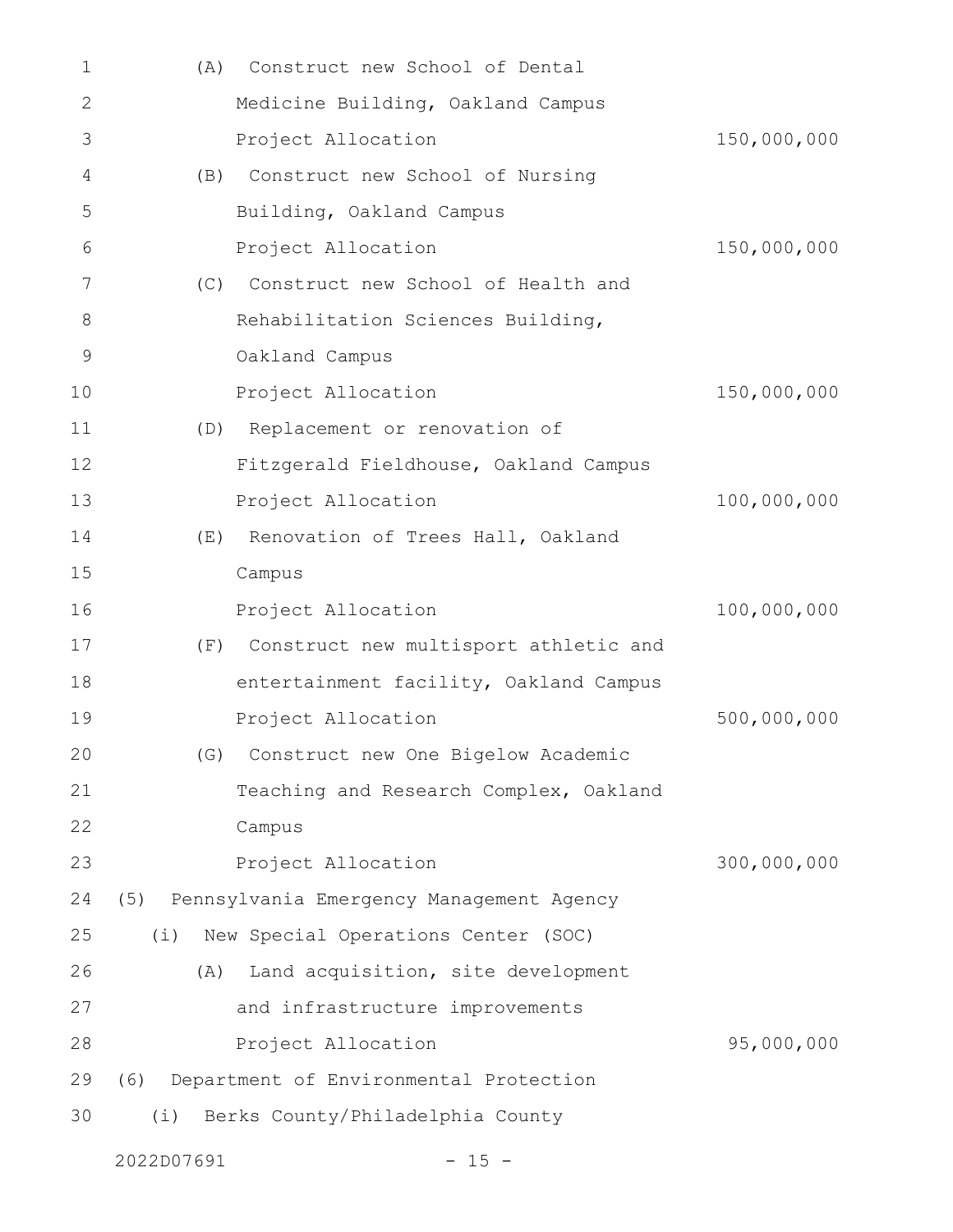| 1     | Flat Rock Canal Wall rehabilitation<br>(A)   |            |
|-------|----------------------------------------------|------------|
| 2     | of the canal wall, including                 |            |
| 3     | foundation                                   |            |
| 4     | Project Allocation                           | 10,000,000 |
| 5     | (ii) Carbon County                           |            |
| 6     | Quakake Treatment Facility treatment<br>(A)  |            |
| 7     | of Mill Creek discharges to restore          |            |
| $8\,$ | stream                                       |            |
| 9     | Project Allocation                           | 12,000,000 |
| 10    | (iii) Clarion County                         |            |
| 11    | (A) Mill Creek Treatment Facility active     |            |
| 12    | treatment facility to treat the Mill         |            |
| 13    | Creek discharges and restore Little          |            |
| 14    | Mill Creek and Mill Creek                    |            |
| 15    | Project Allocation                           | 17,000,000 |
| 16    | (iv) Fayette County                          |            |
| 17    | Phillips Discharge Treatment Facility<br>(A) |            |
| 18    | active treatment facility to treat the       |            |
| 19    | Philips discharge and restore Redstone       |            |
| 20    | Creek                                        |            |
| 21    | Project Allocation                           | 16,000,000 |
| 22    | Jefferson County<br>(v)                      |            |
| 23    | Brockway Clay Company reclamation of<br>(A)  |            |
| 24    | two abandoned non-coal mining permits        |            |
| 25    | and develop safe/stable slope                |            |
| 26    | Project Allocation                           | 1,210,000  |
| 27    | Lackawanna County<br>(vi)                    |            |
| 28    | Funding for rehabilitation of Hull<br>(A)    |            |
| 29    | Creek project                                |            |
| 30    | Project Allocation                           | 400,000    |
|       |                                              |            |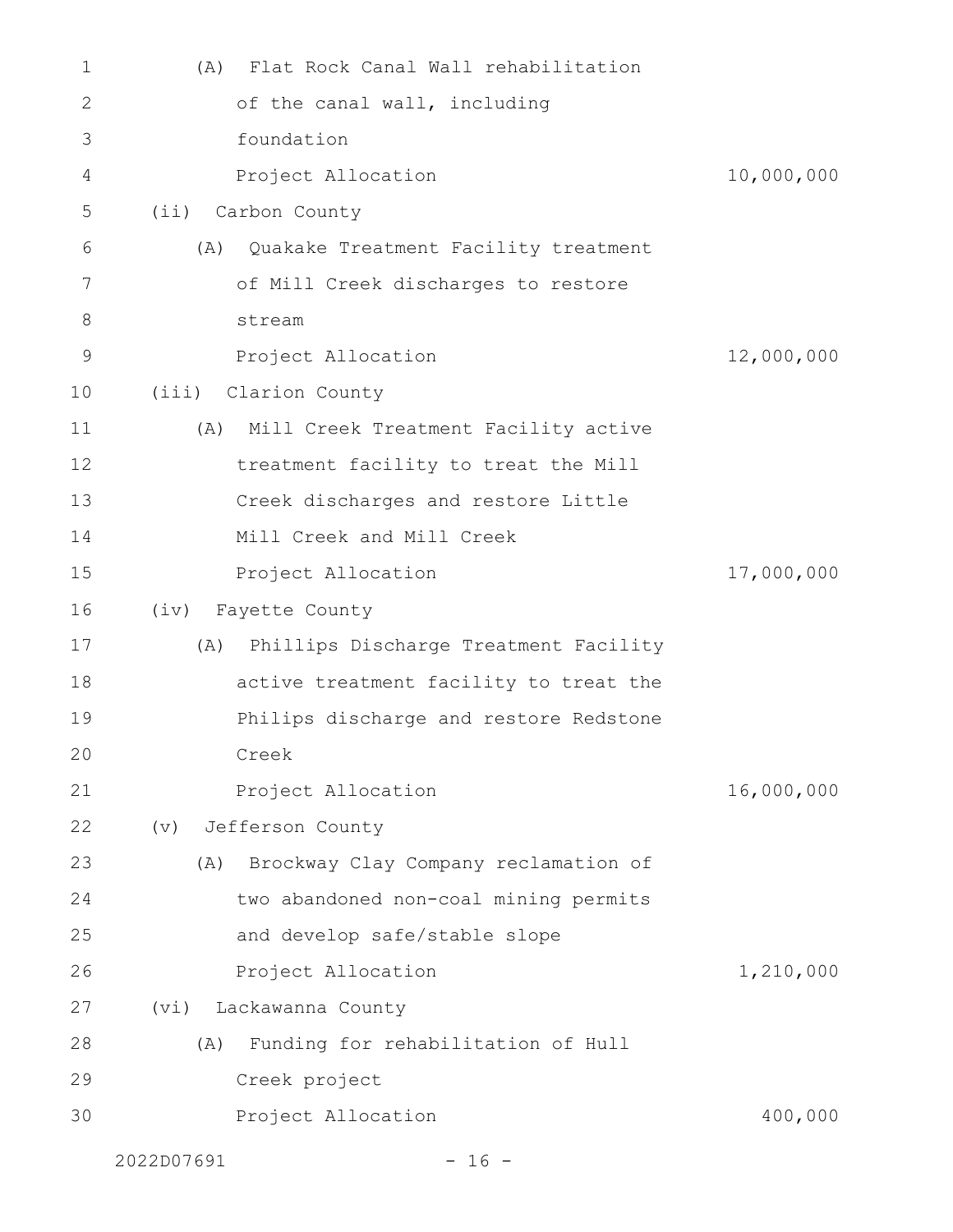| 1             | Lycoming County<br>(vii)              |                                        |            |
|---------------|---------------------------------------|----------------------------------------|------------|
| $\mathbf{2}$  | (A)                                   | Provide funding for Grafius Run Flood  |            |
| 3             | Protection project                    |                                        |            |
| 4             | Project Allocation                    |                                        | 1,000,000  |
| 5             | (viii)<br>McKean County               |                                        |            |
| 6             | (A)                                   | 21st Centuramics reclamation of        |            |
| 7             |                                       | dangerous highwalls and revegetate the |            |
| 8             | site                                  |                                        |            |
| $\mathcal{G}$ | Project Allocation                    |                                        | 2,420,000  |
| 10            | Northumberland County<br>(ix)         |                                        |            |
| 11            | (A)                                   | Shamokin Creek Treatment Facility      |            |
| 12            |                                       | active treatment facility to treat     |            |
| 13            |                                       | Shamokin Creek discharges to restore   |            |
| 14            | the creek                             |                                        |            |
| 15            | Project Allocation                    |                                        | 18,000,000 |
| 16            | Schuylkill County<br>(x)              |                                        |            |
| 17            | (A)                                   | Auburn Dam dredging of fines/deposits  |            |
| 18            | within dam facility                   |                                        |            |
| 19            | Project Allocation                    |                                        | 7,000,000  |
| 20            | (B) Mill Creek Treatment Facility     |                                        |            |
| 21            |                                       | treatment of Mill Creek discharges to  |            |
| 22            | restore stream                        |                                        |            |
| 23            | Project Allocation                    |                                        | 16,000,000 |
| 24            | Department of General Services<br>(7) |                                        |            |
| 25            | New Warehouse/Fleet Garage<br>(i)     |                                        |            |
| 26            | (A)                                   | Construction of warehouse and garage   |            |
| 27            |                                       | facilities, including auxiliary        |            |
| 28            |                                       | support buildings, site acquisition    |            |
| 29            |                                       | and land development, design and       |            |
| 30            |                                       | construction and utility work          |            |
|               | 2022D07691                            | $17 -$                                 |            |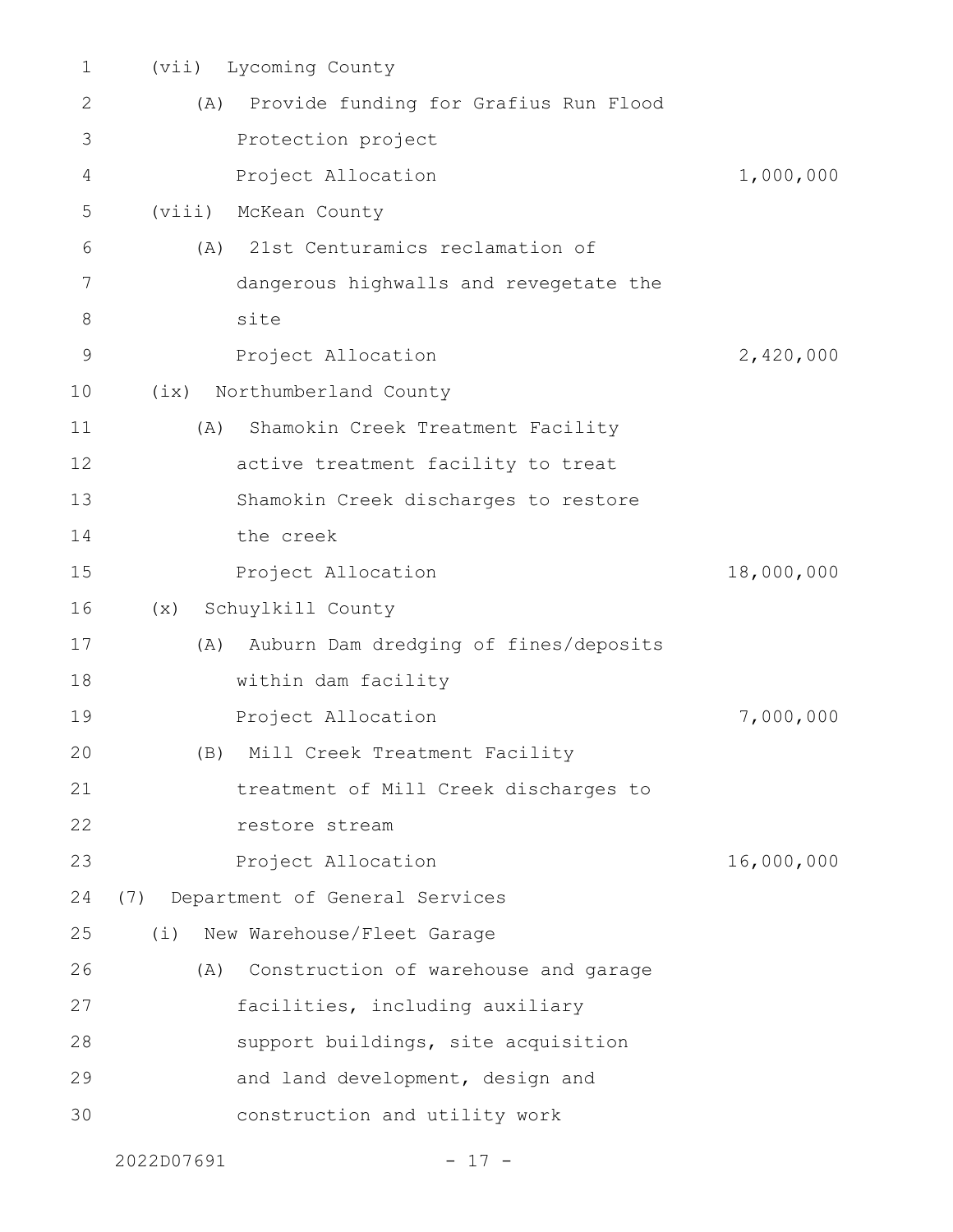| $\mathbf 1$ | Project Allocation                          | 200,000,000 |
|-------------|---------------------------------------------|-------------|
| 2           | (ii) Pedestrian Bridges                     |             |
| 3           | Construction of bridges across<br>(A)       |             |
| 4           | Forster Street and 7th Street,              |             |
| 5           | including site acquisition and land         |             |
| 6           | development, design and construction        |             |
| 7           | and utility work                            |             |
| 8           | Project Allocation                          | 45,000,000  |
| 9           | (iii)<br>Multiple Counties                  |             |
| 10          | Design and construct Solar Panel and<br>(A) |             |
| 11          | EV charging stations at Commonwealth        |             |
| 12          | facilities, including land                  |             |
| 13          | acquisition, site and utility work          |             |
| 14          | Project Allocation                          | 10,000,000  |
| 15          | (B) Professional services for the           |             |
| 16          | development of agency facility              |             |
| 17          | strategic master plans and capital          |             |
| 18          | planning                                    |             |
| 19          | Project Allocation                          | 20,000,000  |
| 20          | (8) Department of Human Services            |             |
| 21          | Clarks Summit State Hospital<br>(i)         |             |
| 22          | Renovate the institution, including<br>(A)  |             |
| 23          | new construction, alterations,              |             |
| 24          | renovations, site improvements and          |             |
| 25          | infrastructure upgrades and land            |             |
| 26          | acquisition                                 |             |
| 27          | Project Allocation                          | 9,000,000   |
| 28          | (ii) Danville State Hospital                |             |
| 29          | Renovate the institution, including<br>(A)  |             |
| 30          | new construction, alterations,              |             |
|             |                                             |             |

2022D07691 - 18 -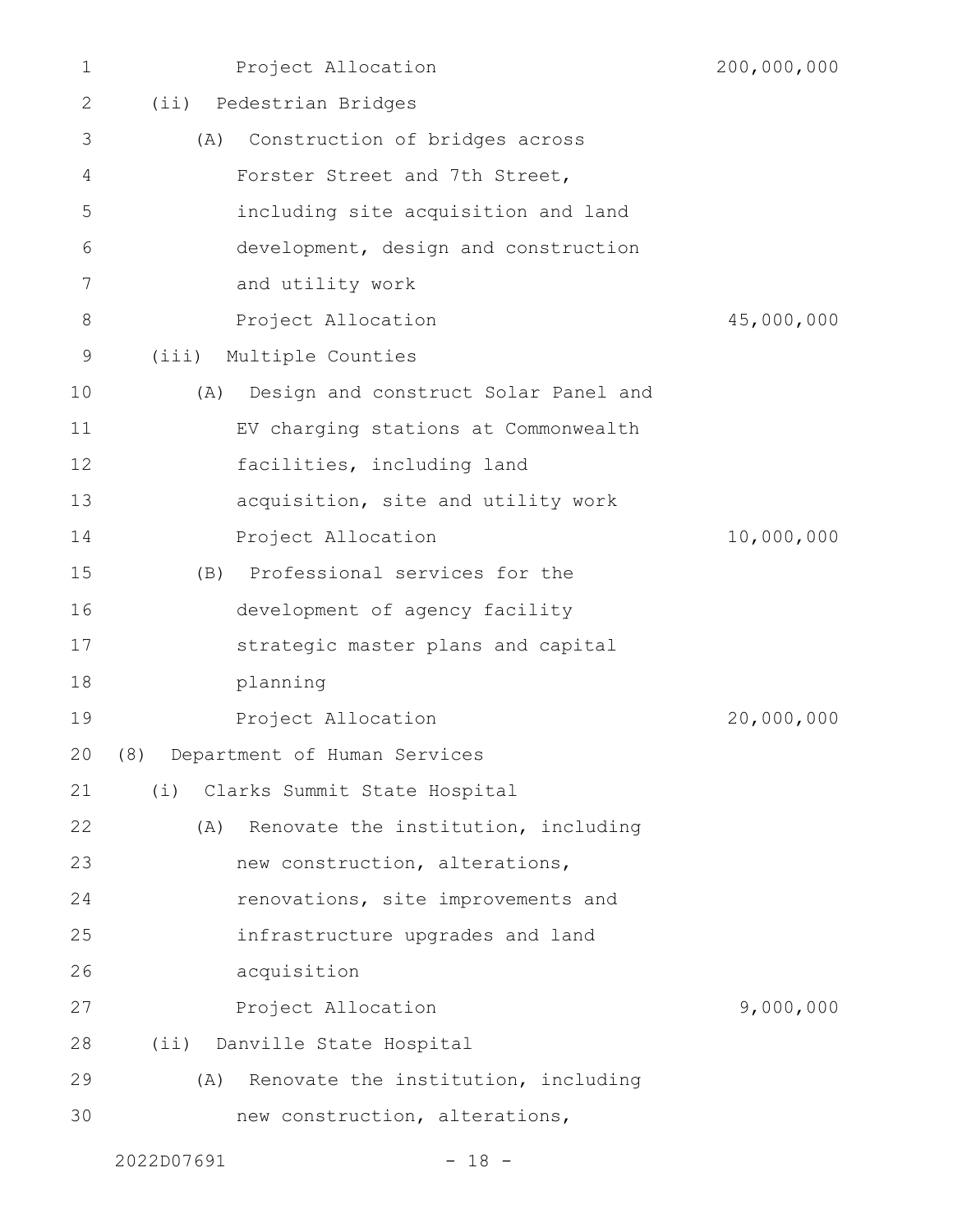|    | 2022D07691 | $-19 -$                                 |           |
|----|------------|-----------------------------------------|-----------|
| 30 |            | infrastructure upgrades and land        |           |
| 29 |            | renovations, site improvements and      |           |
| 28 |            | new construction, alterations,          |           |
| 27 | (A)        | Renovate the institution, including     |           |
| 26 | (vi)       | North Central Secure Treatment Unit     |           |
| 25 |            | Project Allocation                      | 9,000,000 |
| 24 |            | acquisition                             |           |
| 23 |            | infrastructure upgrades and land        |           |
| 22 |            | renovations, site improvements and      |           |
| 21 |            | new construction, alterations,          |           |
| 20 |            | (A) Renovate the institution, including |           |
| 19 | (v)        | Norristown State Hospital               |           |
| 18 |            | Project Allocation                      | 9,000,000 |
| 17 |            | acquisition                             |           |
| 16 |            | infrastructure upgrades and land        |           |
| 15 |            | renovations, site improvements and      |           |
| 14 |            | new construction, alterations,          |           |
| 13 | (A)        | Renovate the institution, including     |           |
| 12 | (iv)       | Loysville Youth Development Center      |           |
| 11 |            | Project Allocation                      | 9,000,000 |
| 10 |            | acquisition                             |           |
| 9  |            | infrastructure upgrades and land        |           |
| 8  |            | renovations, site improvements and      |           |
| 7  |            | new construction, alterations,          |           |
| 6  | (A)        | Renovate the institution, including     |           |
| 5  | (iii)      | Ebensburg Center                        |           |
| 4  |            | Project Allocation                      | 9,000,000 |
| 3  |            | acquisition                             |           |
| 2  |            | infrastructure upgrades and land        |           |
| 1  |            | renovations, site improvements and      |           |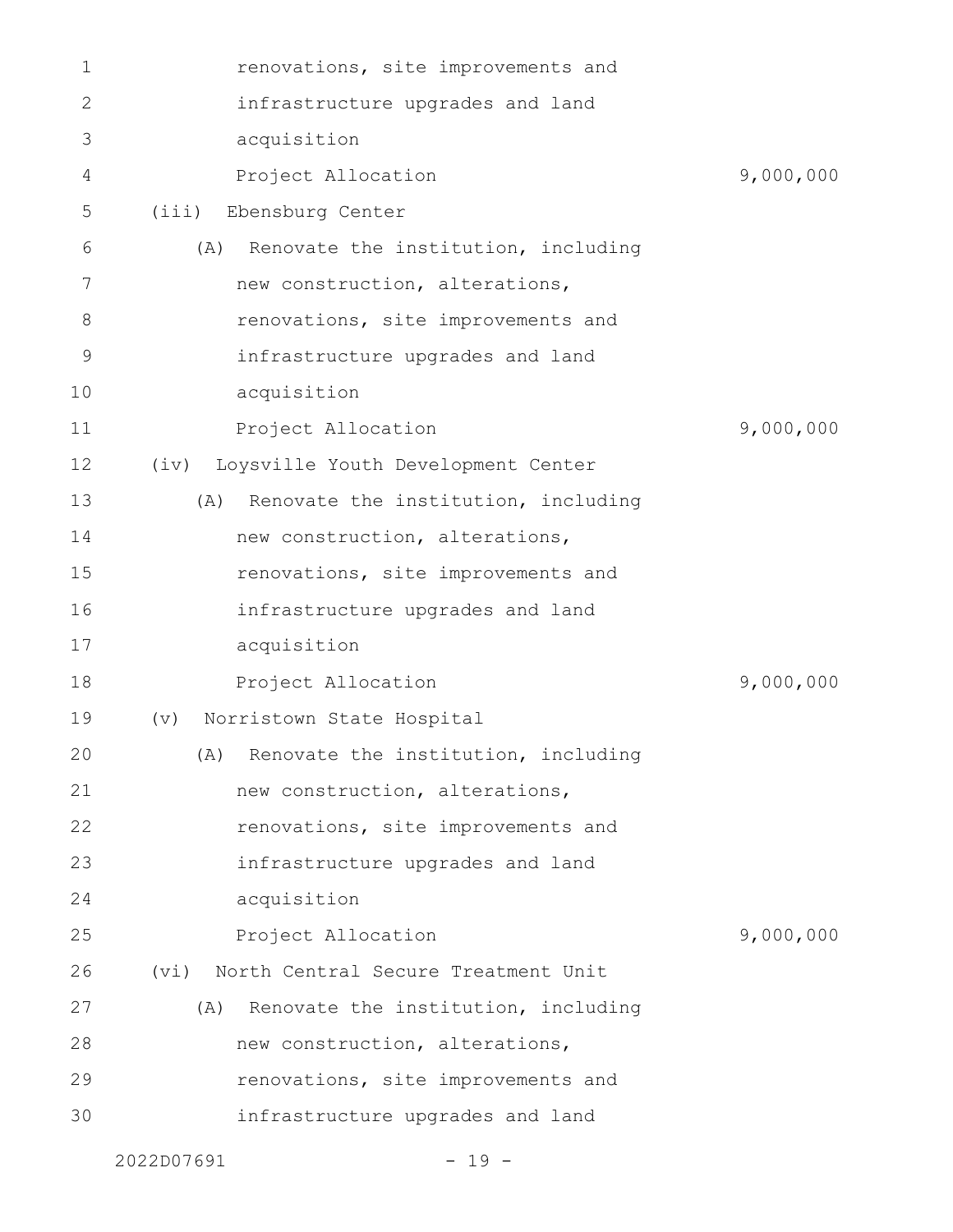| 1            |            | acquisition                             |           |
|--------------|------------|-----------------------------------------|-----------|
| $\mathbf{2}$ |            | Project Allocation                      | 7,000,000 |
| 3            | (vii)      | Selinsgrove Center                      |           |
| 4            | (A)        | Renovate the institution, including     |           |
| 5            |            | new construction, alterations,          |           |
| 6            |            | renovations, site improvements and      |           |
| 7            |            | infrastructure upgrades and land        |           |
| $8\,$        |            | acquisition                             |           |
| 9            |            | Project Allocation                      | 9,000,000 |
| 10           | (viii)     | South Mountain Secure Treatment Unit    |           |
| 11           |            | (A) Renovate the institution, including |           |
| 12           |            | new construction, alterations,          |           |
| 13           |            | renovations, site improvements and      |           |
| 14           |            | infrastructure upgrades and land        |           |
| 15           |            | acquisition                             |           |
| 16           |            | Project Allocation                      | 5,000,000 |
| 17           | (ix)       | South Mountain Restoration Center       |           |
| 18           | (A)        | Renovate the institution, including     |           |
| 19           |            | new construction, alterations,          |           |
| 20           |            | renovations, site improvements and      |           |
| 21           |            | infrastructure upgrades and land        |           |
| 22           |            | acquisition                             |           |
| 23           |            | Project Allocation                      | 9,000,000 |
| 24           | (x)        | Torrance State Hospital                 |           |
| 25           | (A)        | Renovate the institution, including     |           |
| 26           |            | new construction, alterations,          |           |
| 27           |            | renovations, site improvements and      |           |
| 28           |            | infrastructure upgrades and land        |           |
| 29           |            | acquisition                             |           |
| 30           |            | Project Allocation                      | 9,000,000 |
|              | 2022D07691 | $-20 -$                                 |           |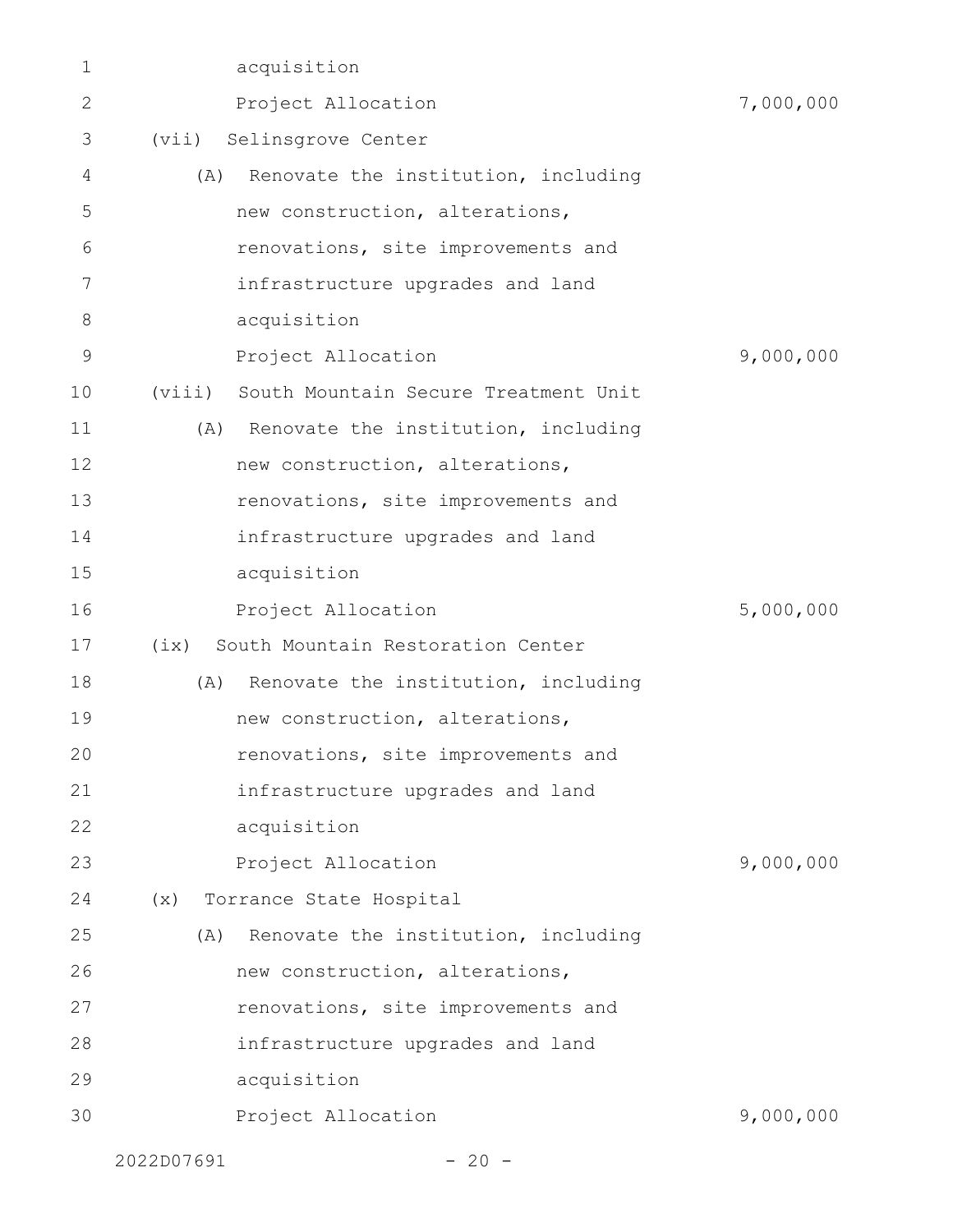| $\mathbf 1$ | Warren State Hospital<br>(xi)              |           |
|-------------|--------------------------------------------|-----------|
| 2           | Renovate the institution, including<br>(A) |           |
| 3           | new construction, alterations,             |           |
| 4           | renovations, site improvements and         |           |
| 5           | infrastructure upgrades and land           |           |
| 6           | acquisition                                |           |
| 7           | Project Allocation                         | 9,000,000 |
| 8           | (xii)<br>Wernersville State Hospital       |           |
| $\mathsf 9$ | Renovate the institution, including<br>(A) |           |
| 10          | new construction, alterations,             |           |
| 11          | renovations, site improvements and         |           |
| 12          | infrastructure upgrades and land           |           |
| 13          | acquisition                                |           |
| 14          | Project Allocation                         | 9,000,000 |
| 15          | (xiii)<br>Youth Forestry Camp No.2         |           |
| 16          | Renovate the institution, including<br>(A) |           |
| 17          | new construction, alterations,             |           |
| 18          | renovations, site improvements and         |           |
| 19          | infrastructure upgrades and land           |           |
| 20          | acquisition                                |           |
| 21          | Project Allocation                         | 7,000,000 |
| 22          | (xiv) Youth Forestry Camp No.3             |           |
| 23          | Renovate the institution, including<br>(A) |           |
| 24          | new construction, alterations,             |           |
| 25          | renovations, site improvements and         |           |
| 26          | infrastructure upgrades and land           |           |
| 27          | acquisition                                |           |
| 28          | Project Allocation                         | 7,000,000 |
| 29          | (9)<br>Pennsylvania Historical and Museum  |           |
| 30          | Commission                                 |           |

2022D07691 - 21 -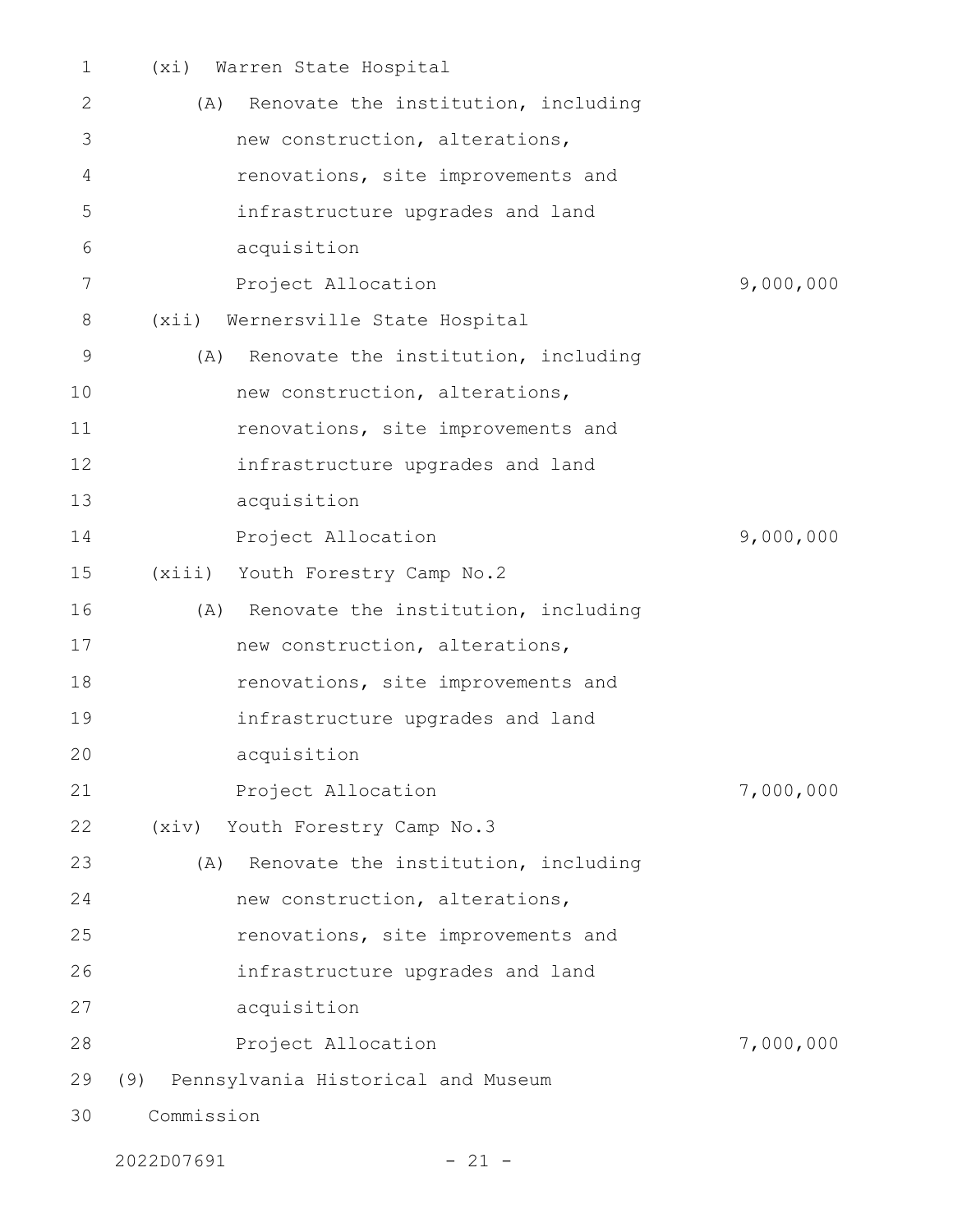| 1  | Statewide Historic Sites<br>(i)                     |             |
|----|-----------------------------------------------------|-------------|
| 2  | Renovations, alterations and site<br>(A)            |             |
| 3  | upgrades for long-term maintenance,                 |             |
| 4  | ADA, code and energy improvements                   |             |
| 5  | Project Allocation                                  | 15,000,000  |
| 6  | (10)<br>Department of Military and Veterans Affairs |             |
| 7  | Southeastern Veterans' Center, Spring<br>(i)        |             |
| 8  | City                                                |             |
| 9  | Construction of new replacement<br>(A)              |             |
| 10 | Community Living Center                             |             |
| 11 | Project Allocation                                  | 14,400,000  |
| 12 | (ii) Statewide Veterans' Homes                      |             |
| 13 | Feasibility study, design and<br>(A)                |             |
| 14 | construction of building upgrades,                  |             |
| 15 | renovation and general repairs,                     |             |
| 16 | expansion, including land development,              |             |
| 17 | and site infrastructure improvements,               |             |
| 18 | plus demolition                                     |             |
| 19 | Project Allocation                                  | 126,000,000 |
| 20 | (iii) Blair County Readiness Centers                |             |
| 21 | Renovate the Readiness Centers,<br>(A)              |             |
| 22 | including demolition, new                           |             |
| 23 | construction, correcting structure and              |             |
| 24 | infrastructure deficiencies and                     |             |
| 25 | security system upgrades                            |             |
| 26 | Project Allocation                                  | 12,000,000  |
| 27 | (iv) Bucks County Readiness Centers                 |             |
| 28 | Renovate the Readiness Centers,<br>(A)              |             |
| 29 | including demolition, new                           |             |
| 30 | construction, correcting structure and              |             |
|    |                                                     |             |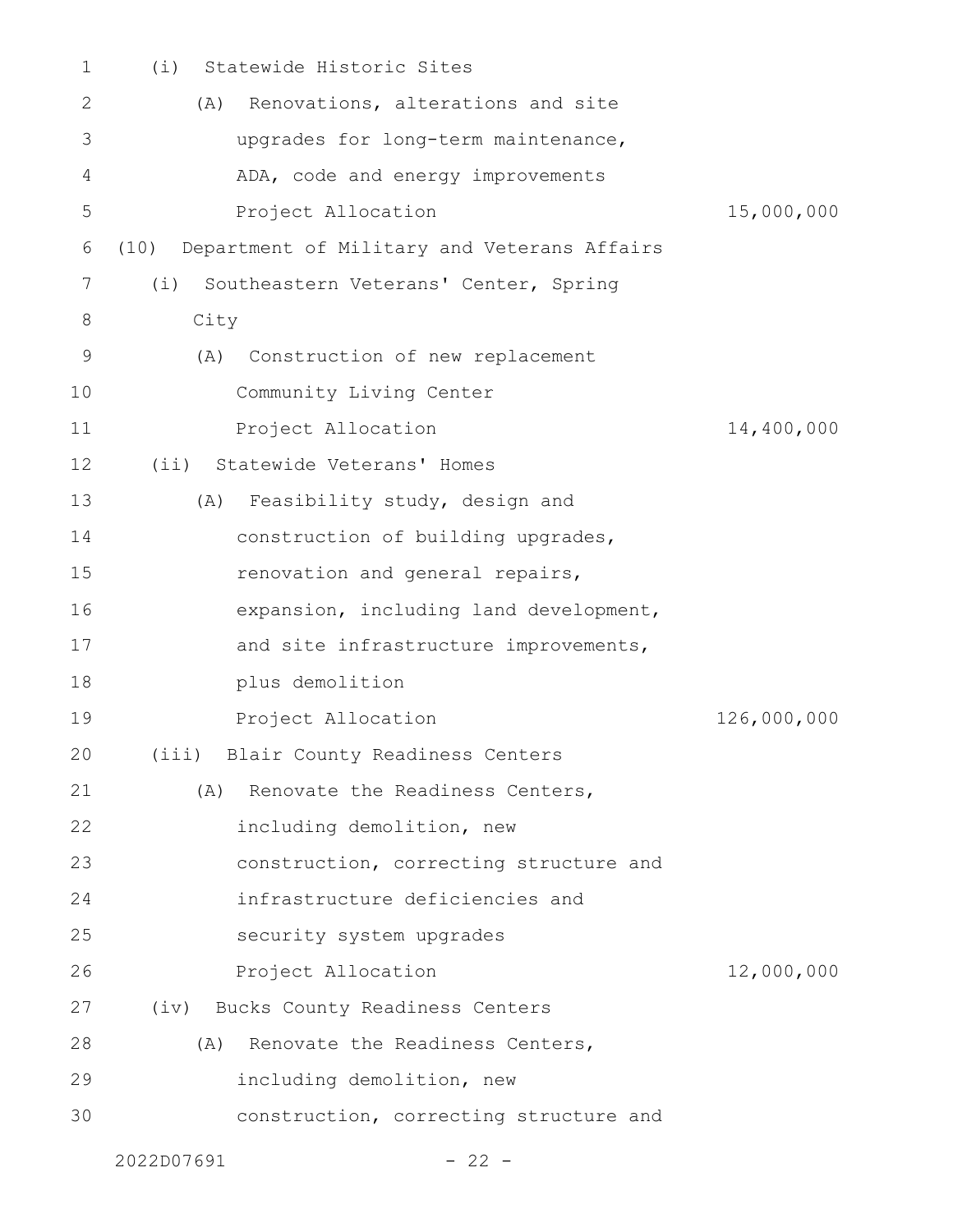| $\mathbf 1$ | infrastructure deficiencies and            |            |
|-------------|--------------------------------------------|------------|
| 2           | security system upgrades                   |            |
| 3           | Project Allocation                         | 12,000,000 |
| 4           | Butler Readiness Center<br>$(\nabla)$      |            |
| 5           | Renovate the Readiness Center,<br>(A)      |            |
| 6           | including demolition, new                  |            |
| 7           | construction, correcting structure and     |            |
| 8           | infrastructure deficiencies and            |            |
| 9           | security system upgrades                   |            |
| 10          | Project Allocation                         | 15,000,000 |
| 11          | Cambria County Readiness Centers<br>(vi)   |            |
| 12          | (A) Renovate the Readiness Centers,        |            |
| 13          | including demolition, new                  |            |
| 14          | construction, correcting structure and     |            |
| 15          | infrastructure deficiencies and            |            |
| 16          | security system upgrades                   |            |
| 17          | Project Allocation                         | 35,000,000 |
| 18          | (vii) Carbondale Readiness Center          |            |
| 19          | Renovate the Readiness Center,<br>(A)      |            |
| 20          | including demolition, new                  |            |
| 21          | construction, correcting structure and     |            |
| 22          | infrastructure deficiencies and            |            |
| 23          | security system upgrades                   |            |
| 24          | Project Allocation                         | 12,000,000 |
| 25          | (viii) Centre County Readiness Centers/FMS |            |
| 26          | (A) Renovate the Readiness Centers,        |            |
| 27          | including demolition, new                  |            |
| 28          | construction, correcting structure and     |            |
| 29          | infrastructure deficiencies and            |            |
| 30          | security system upgrades                   |            |
|             |                                            |            |

2022D07691 - 23 -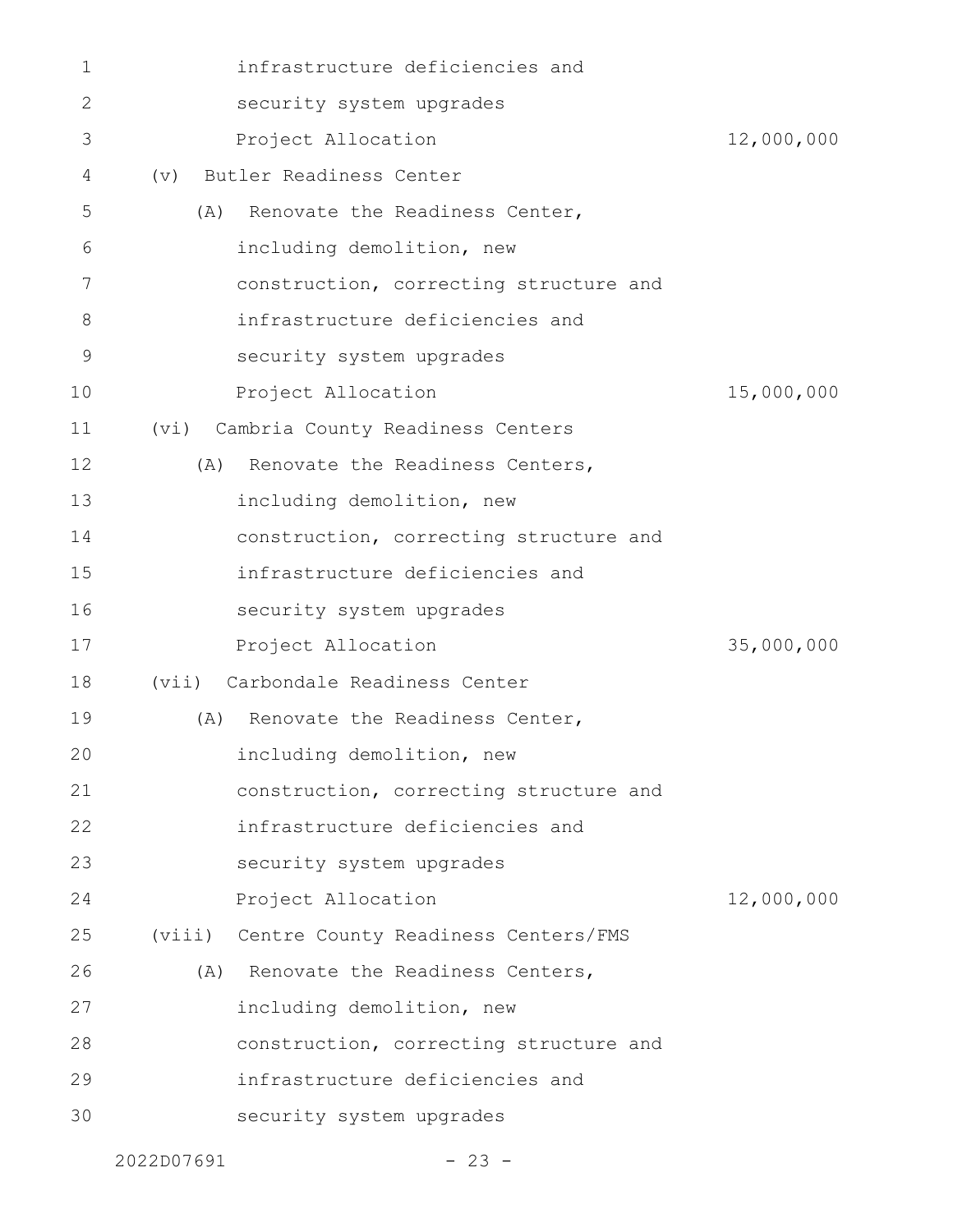| $\mathbf 1$ | Project Allocation                       | 12,000,000 |
|-------------|------------------------------------------|------------|
| 2           | (ix) Cumberland County Readiness Centers |            |
| 3           | (A) Renovate the Readiness Centers,      |            |
| 4           | including demolition, new                |            |
| 5           | construction, correcting structure and   |            |
| 6           | infrastructure deficiencies and          |            |
| 7           | security system upgrades                 |            |
| 8           | Project Allocation                       | 15,000,000 |
| 9           | Dauphin County Readiness Centers<br>(x)  |            |
| 10          | Renovate the Readiness Centers,<br>(A)   |            |
| 11          | including demolition, new                |            |
| 12          | construction, correcting structure and   |            |
| 13          | infrastructure deficiencies and          |            |
| 14          | security system upgrades                 |            |
| 15          | Project Allocation                       | 20,000,000 |
| 16          | (xi) Elizabethtown Readiness Center      |            |
| 17          | Renovate the Readiness Center,<br>(A)    |            |
| 18          | including demolition, new                |            |
| 19          | construction, correcting structure and   |            |
| 20          | infrastructure deficiencies and          |            |
| 21          | security system upgrades                 |            |
| 22          | Project Allocation                       | 12,000,000 |
| 23          | (xii) Erie Readiness Center              |            |
| 24          | Renovate the Readiness Center,<br>(A)    |            |
| 25          | including demolition, new                |            |
| 26          | construction, correcting structure and   |            |
| 27          | infrastructure deficiencies and          |            |
| 28          | security system upgrades                 |            |
| 29          | Project Allocation                       | 20,000,000 |
| 30          | (xiii) Ford City Readiness Center        |            |
|             |                                          |            |

 $2022D07691$  - 24 -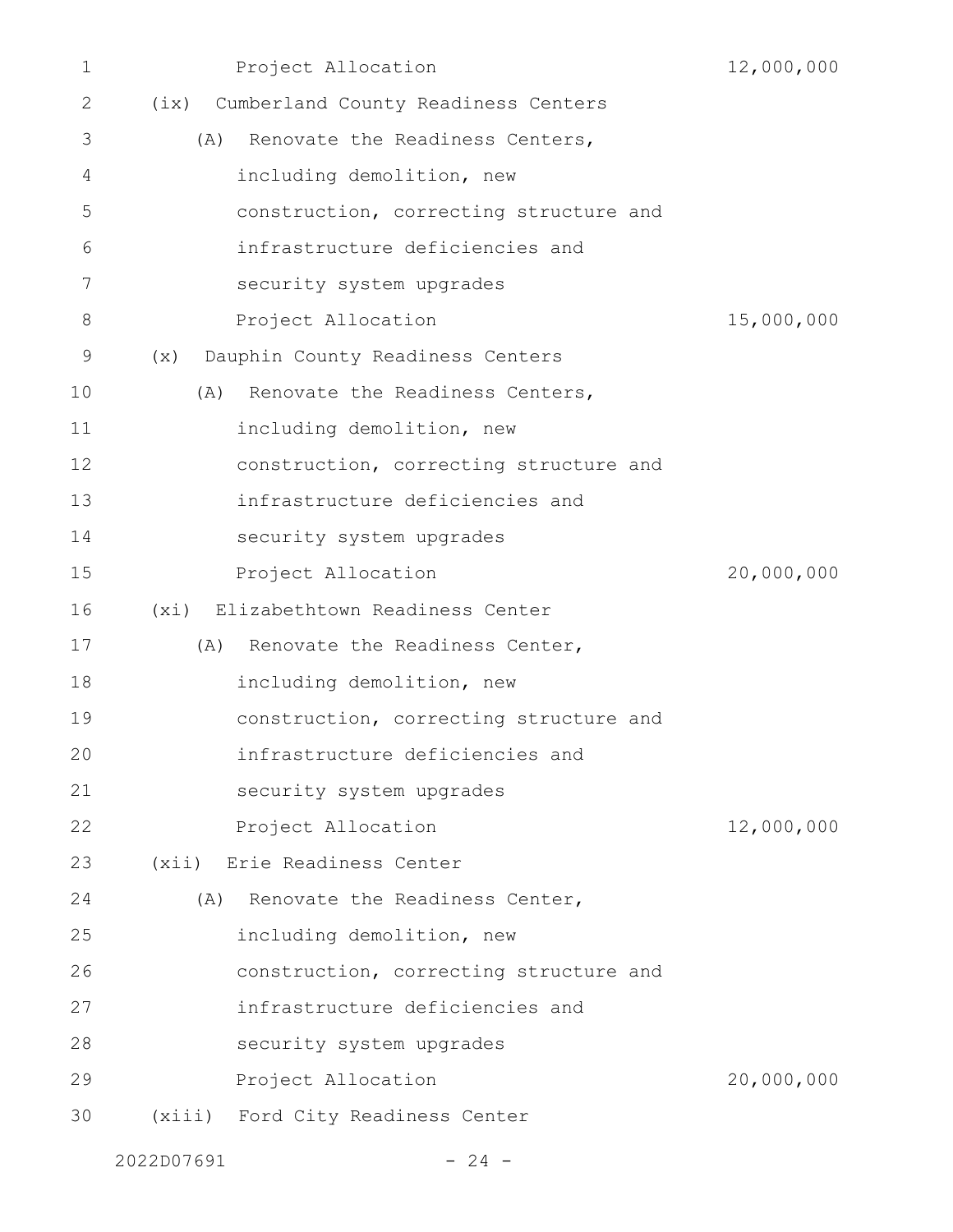| 1  | Renovate the Readiness Center,<br>(A)     |            |
|----|-------------------------------------------|------------|
| 2  | including demolition, new                 |            |
| 3  | construction, correcting structure and    |            |
| 4  | infrastructure deficiencies and           |            |
| 5  | security system upgrades                  |            |
| 6  | Project Allocation                        | 15,000,000 |
| 7  | (xiv) Fort Indiantown Gap                 |            |
| 8  | Renovate the facilities, including<br>(A) |            |
| 9  | new construction, correcting structure    |            |
| 10 | and infrastructure deficiencies and       |            |
| 11 | security upgrades                         |            |
| 12 | Project Allocation                        | 30,000,000 |
| 13 | (B) Acquisition of privately owned        |            |
| 14 | properties within boundaries of FTIG      |            |
| 15 | for training and activities of the        |            |
| 16 | installation                              |            |
| 17 | Project Allocation                        | 8,000,000  |
| 18 | (C) Purchase in-holdings on Fort          |            |
| 19 | Indiantown Gap property and/or            |            |
| 20 | surrounding property for Joint Land       |            |
| 21 | Use agreements/ACUB                       |            |
| 22 | Project Allocation                        | 8,000,000  |
| 23 | (xv) Gettysburg Readiness Center          |            |
| 24 | Renovate the Readiness Center,<br>(A)     |            |
| 25 | including demolition, new                 |            |
| 26 | construction, correcting structure and    |            |
| 27 | infrastructure deficiencies and           |            |
| 28 | security system upgrades                  |            |
| 29 | Project Allocation                        | 9,000,000  |
| 30 | (xvi) Heritage Readiness Center           |            |
|    |                                           |            |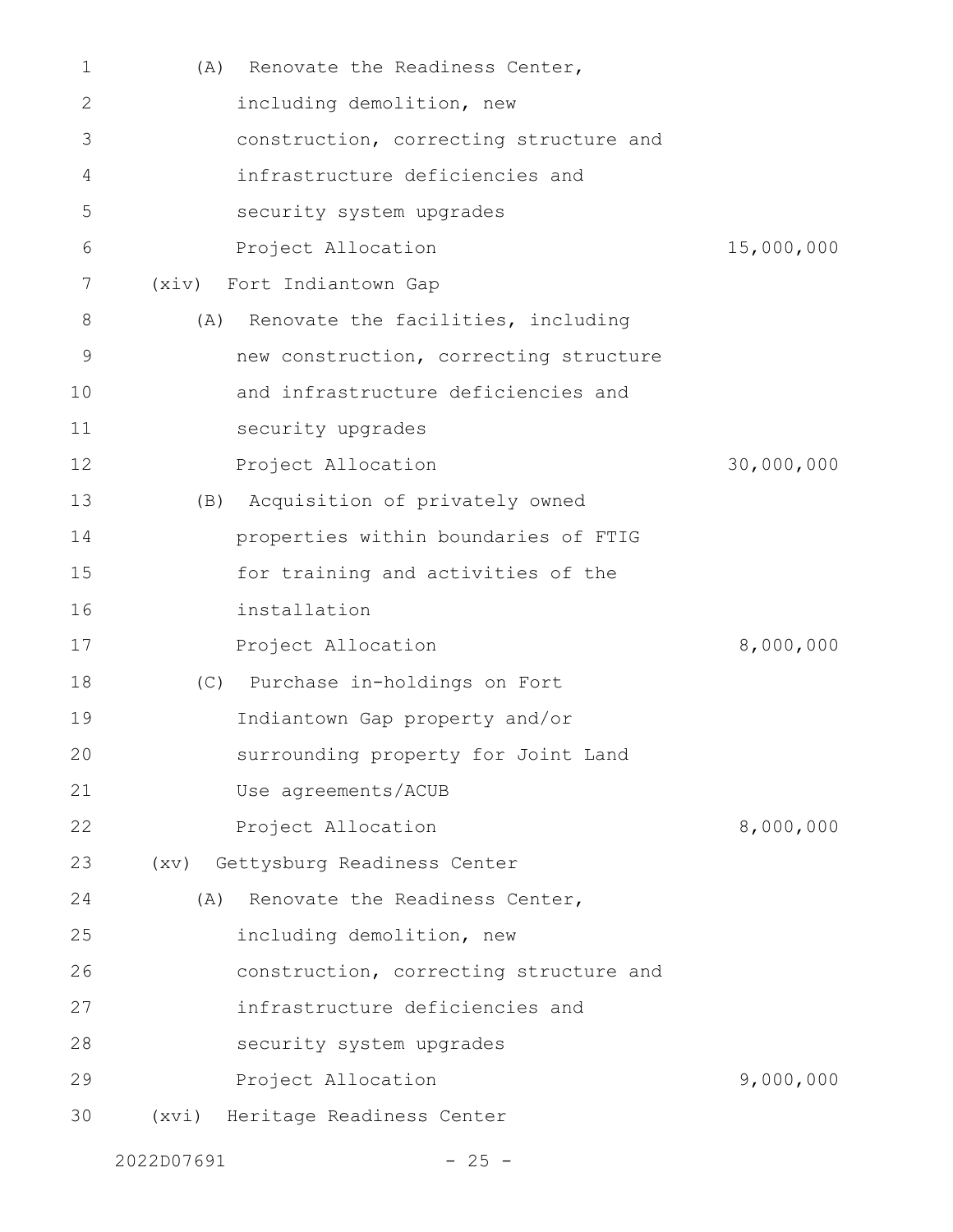| $\mathbf 1$ | (A)        | Renovate the Readiness Center,              |            |
|-------------|------------|---------------------------------------------|------------|
| 2           |            | including new construction, correcting      |            |
| 3           |            | structure and infrastructure                |            |
| 4           |            | deficiencies and security system            |            |
| 5           |            | upgrades                                    |            |
| 6           |            | Project Allocation                          | 10,000,000 |
| 7           |            | (xvii) Hollidaysburg Readiness Center       |            |
| 8           |            | (A) Renovate the Readiness Center,          |            |
| 9           |            | including new construction, correcting      |            |
| 10          |            | structure and infrastructure                |            |
| 11          |            | deficiencies and security system            |            |
| 12          |            | upgrades                                    |            |
| 13          |            | Project Allocation                          | 15,000,000 |
| 14          |            | (xviii) Horsham Readiness Center            |            |
| 15          |            | (A) Renovate numerous facilities,           |            |
| 16          |            | including new construction, correcting      |            |
| 17          |            | structure and infrastructure                |            |
| 18          |            | deficiencies and security upgrades          |            |
| 19          |            | Project Allocation                          | 20,000,000 |
| 20          |            | (xix) Indiana Readiness Center              |            |
| 21          |            | (A) Renovate the Readiness Center,          |            |
| 22          |            | including new construction, correcting      |            |
| 23          |            | structure and infrastructure                |            |
| 24          |            | deficiencies and security system            |            |
| 25          |            | upgrades                                    |            |
| 26          |            | Project Allocation                          | 12,000,000 |
| 27          |            | (xx) Lackawanna County Readiness Center/FMS |            |
| 28          | (A)        | Renovate the Readiness Center,              |            |
| 29          |            | including demolition, new                   |            |
| 30          |            | construction, correcting structure and      |            |
|             | 2022D07691 | $-26 -$                                     |            |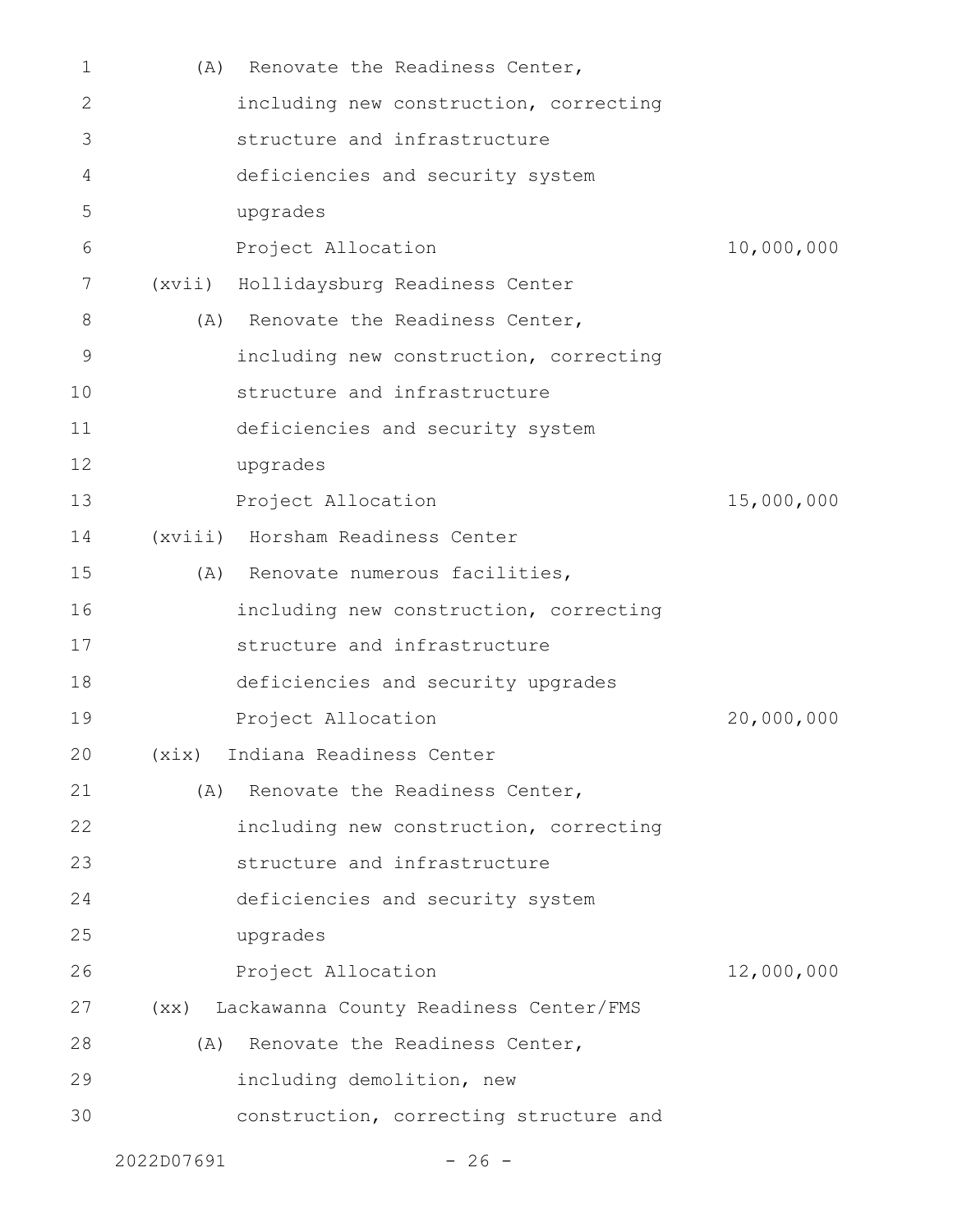| 1  |                 | infrastructure deficiencies and         |            |
|----|-----------------|-----------------------------------------|------------|
| 2  |                 | security system upgrades                |            |
| 3  |                 | Project Allocation                      | 15,000,000 |
| 4  |                 | (xxi) Lock Haven Readiness Center       |            |
| 5  | (A)             | Renovate the Readiness Center,          |            |
| 6  |                 | including demolition, new               |            |
| 7  |                 | construction, correcting structure and  |            |
| 8  |                 | infrastructure deficiencies and         |            |
| 9  |                 | security system upgrades                |            |
| 10 |                 | Project Allocation                      | 9,000,000  |
| 11 | (xxi)           | Montgomery County Readiness Center      |            |
| 12 |                 | (A) Renovate the Readiness Center,      |            |
| 13 |                 | including demolition, new               |            |
| 14 |                 | construction, correcting structure and  |            |
| 15 |                 | infrastructure deficiencies and         |            |
| 16 |                 | security system upgrades                |            |
| 17 |                 | Project Allocation                      | 15,000,000 |
| 18 |                 | (xxiii) Mount Pleasant Readiness Center |            |
| 19 |                 | (A) Renovate the Readiness Center,      |            |
| 20 |                 | including demolition, new               |            |
| 21 |                 | construction, correcting structure and  |            |
| 22 |                 | infrastructure deficiencies and         |            |
| 23 |                 | security system upgrades                |            |
| 24 |                 | Project Allocation                      | 10,000,000 |
| 25 | $(x \times iv)$ | New Castle Readiness Center             |            |
| 26 |                 | (A) Renovate the Readiness Center,      |            |
| 27 |                 | including demolition, new               |            |
| 28 |                 | construction, correcting structure and  |            |
| 29 |                 | infrastructure deficiencies and         |            |
| 30 |                 | security system upgrades                |            |
|    |                 |                                         |            |

2022D07691 - 27 -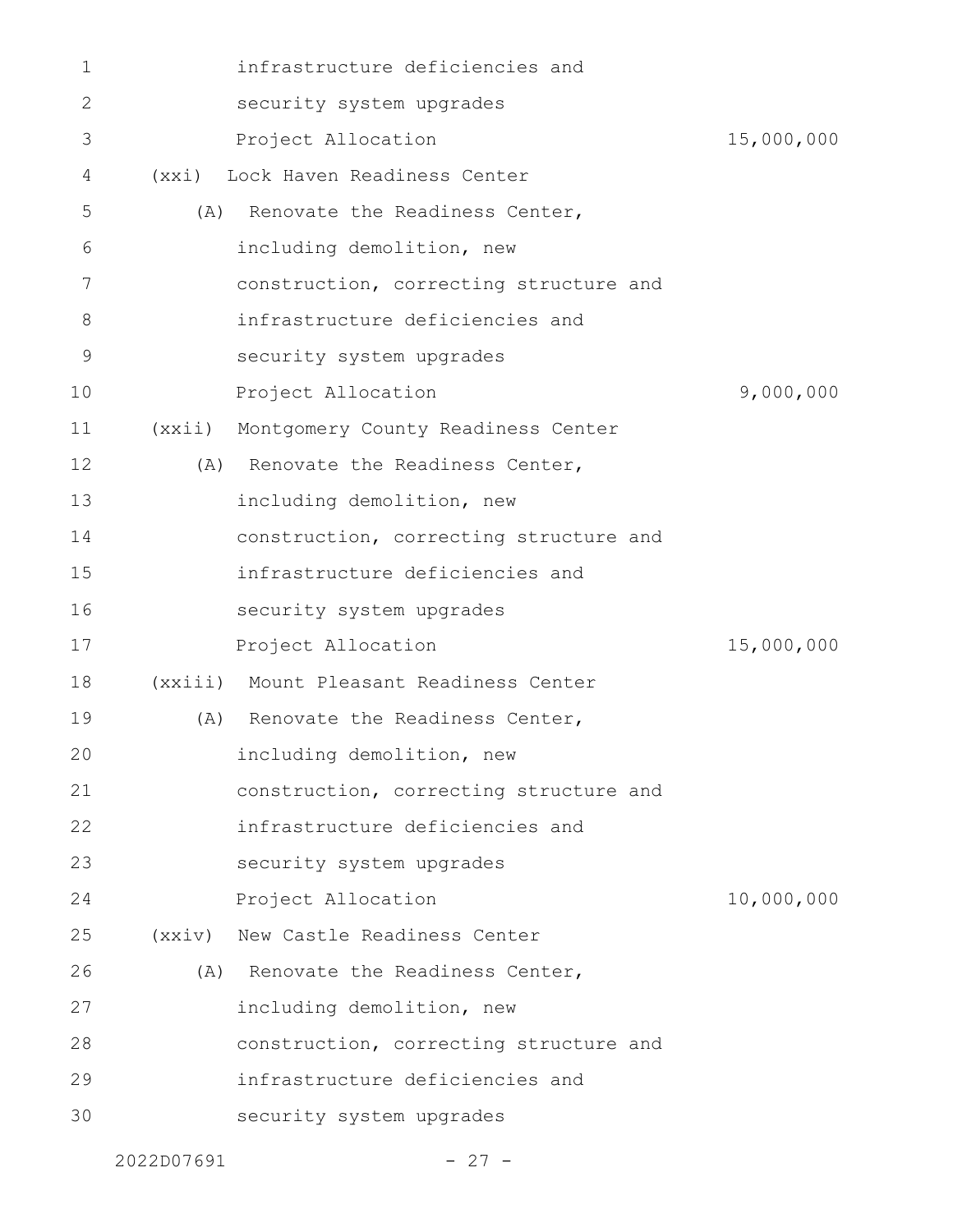| $\mathbf 1$ |     | Project Allocation                         | 35,000,000 |
|-------------|-----|--------------------------------------------|------------|
| 2           |     | (xxv) Philadelphia County Readiness Center |            |
| 3           |     | (A) Renovate the Readiness Center,         |            |
| 4           |     | including demolition, new                  |            |
| 5           |     | construction, correcting structure and     |            |
| 6           |     | infrastructure deficiencies and            |            |
| 7           |     | security system upgrades                   |            |
| 8           |     | Project Allocation                         | 30,000,000 |
| $\mathsf 9$ |     | (xxvi) Pittsburgh Crane Readiness Center   |            |
| 10          |     | (A) Renovate the Readiness Center,         |            |
| 11          |     | including demolition, new                  |            |
| 12          |     | construction, correcting structure and     |            |
| 13          |     | infrastructure deficiencies and            |            |
| 14          |     | security system upgrades                   |            |
| 15          |     | Project Allocation                         | 12,000,000 |
| 16          |     | (xxvii) Washington Readiness Center        |            |
| 17          |     | (A) Renovate the Readiness Center,         |            |
| 18          |     | including demolition, new                  |            |
| 19          |     | construction, correcting structure and     |            |
| 20          |     | infrastructure deficiencies and            |            |
| 21          |     | security system upgrades                   |            |
| 22          |     | Project Allocation                         | 12,000,000 |
| 23          |     | (xxviii) Wilkes-Barre Readiness Center     |            |
| 24          | (A) | Renovate the Readiness Center,             |            |
| 25          |     | including demolition, new                  |            |
| 26          |     | construction, correcting structure and     |            |
| 27          |     | infrastructure deficiencies and            |            |
| 28          |     | security system upgrades                   |            |
| 29          |     | Project Allocation                         | 25,000,000 |
| 30          |     | (11) Office of Administration              |            |

2022D07691 - 28 -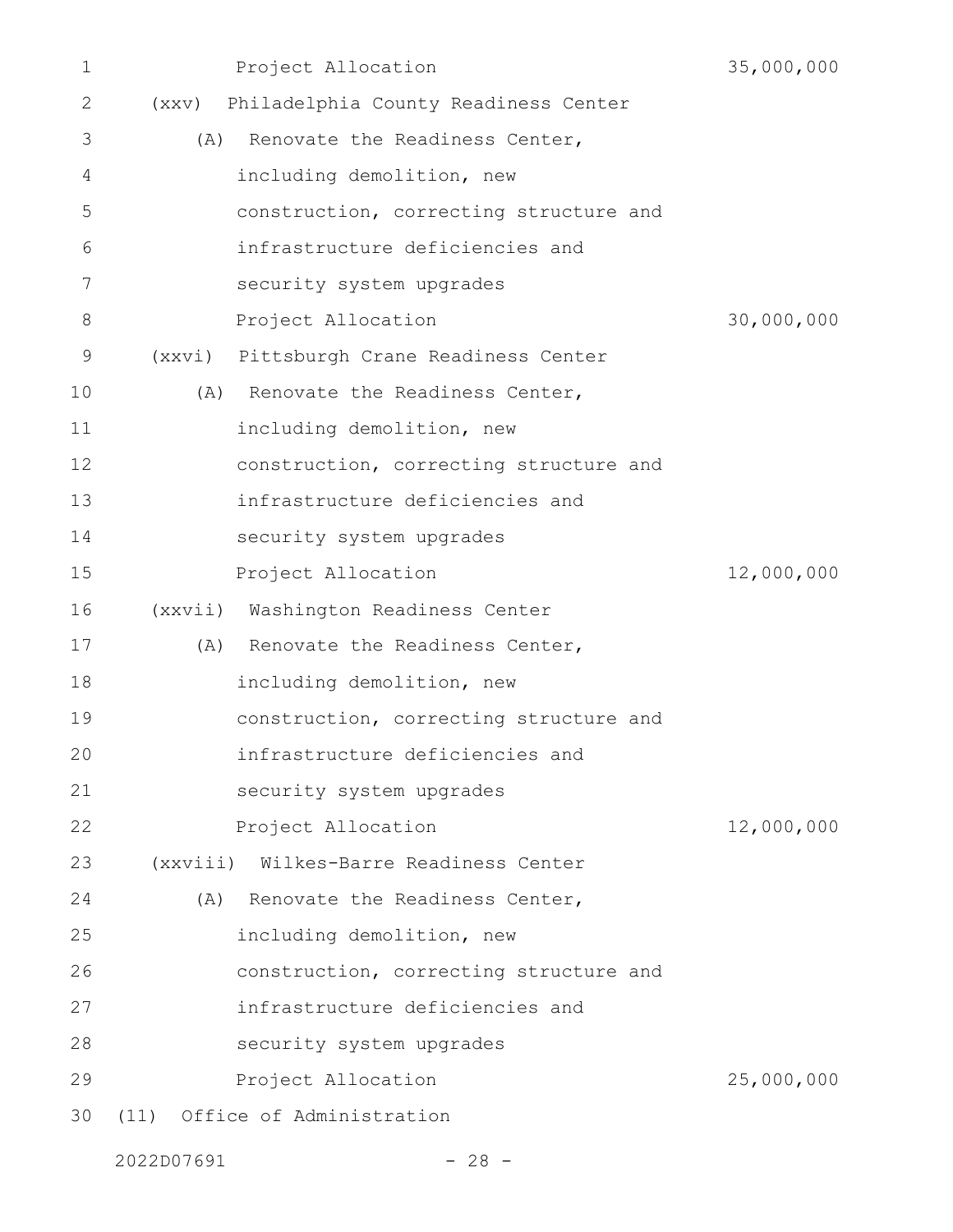- (i) (Reserved) (12) Pennsylvania State Police (i) Statewide (A) Capital renewal of existing facilities, including site and building envelope improvements, interior renovations, building system upgrades and code required improvements Project Allocation 25,000,000 (B) Land acquisition or purchase of existing facility for troop headquarters Project Allocation 35,000,000 (13) State System of Higher Education (i) Bloomsburg University (A) Renovations, new construction, alterations and infrastructure upgrades to Andruss Library Project Allocation and 45,000,000 (B) Renovation, replacement or upgrades to campus infrastructure Project Allocation 15,000,000 (ii) California University (A) Demolition of underutilized and obsolete buildings Project Allocation 15,000,000 (iii) Cheyney University (A) Renovation, replacement or upgrades 1 2 3 4 5 6 7 8 9 10 11 12 13 14 15 16 17 18 19 20 21 22 23 24 25 26 27 28
- to campus infrastructure 29 30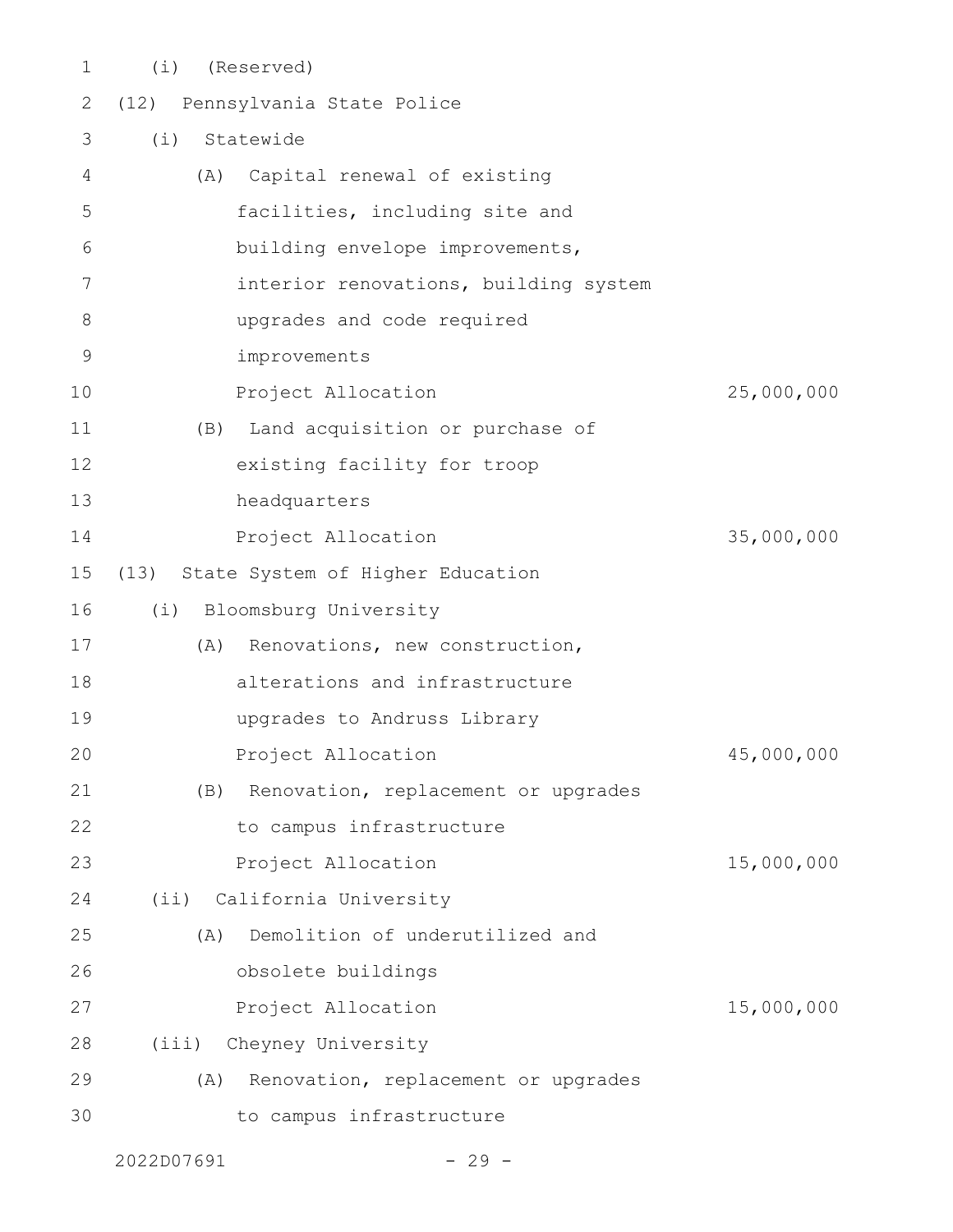| 1  | Project Allocation                         | 10,000,000  |
|----|--------------------------------------------|-------------|
| 2  | (iv) Clarion University                    |             |
| 3  | Renovations, new construction,<br>(A)      |             |
| 4  | alterations and infrastructure             |             |
| 5  | upgrades to Becker Hall                    |             |
| 6  | Project Allocation                         | 15,000,000  |
| 7  | Renovations, new construction,<br>(B)      |             |
| 8  | alterations, and infrastructure            |             |
| 9  | upgrades to Marwick Boyd Fine Arts         |             |
| 10 | Center                                     |             |
| 11 | Project Allocation                         | 50,000,000  |
| 12 | (v) East Stroudsburg University            |             |
| 13 | Renovations, new construction,<br>(A)      |             |
| 14 | alterations and infrastructure             |             |
| 15 | upgrades to Linden Hall                    |             |
| 16 | Project Allocation                         | 10,000,000  |
| 17 | (vi) Edinboro University                   |             |
| 18 | Renovation, replacement or upgrades<br>(A) |             |
| 19 | to campus infrastructure                   |             |
| 20 | Project Allocation                         | 25,000,000  |
| 21 | Indiana University<br>(vii)                |             |
| 22 | New construction, alterations and<br>(A)   |             |
| 23 | infrastructure upgrades to replace         |             |
| 24 | culinary building                          |             |
| 25 | Project Allocation                         | 28,000,000  |
| 26 | Construction or acquisition of<br>(B)      |             |
| 27 | student housing                            |             |
| 28 | Project Allocation                         | 189,000,000 |
| 29 | Kutztown University<br>(viii)              |             |
| 30 | Demolition of underutilized and<br>(A)     |             |
|    |                                            |             |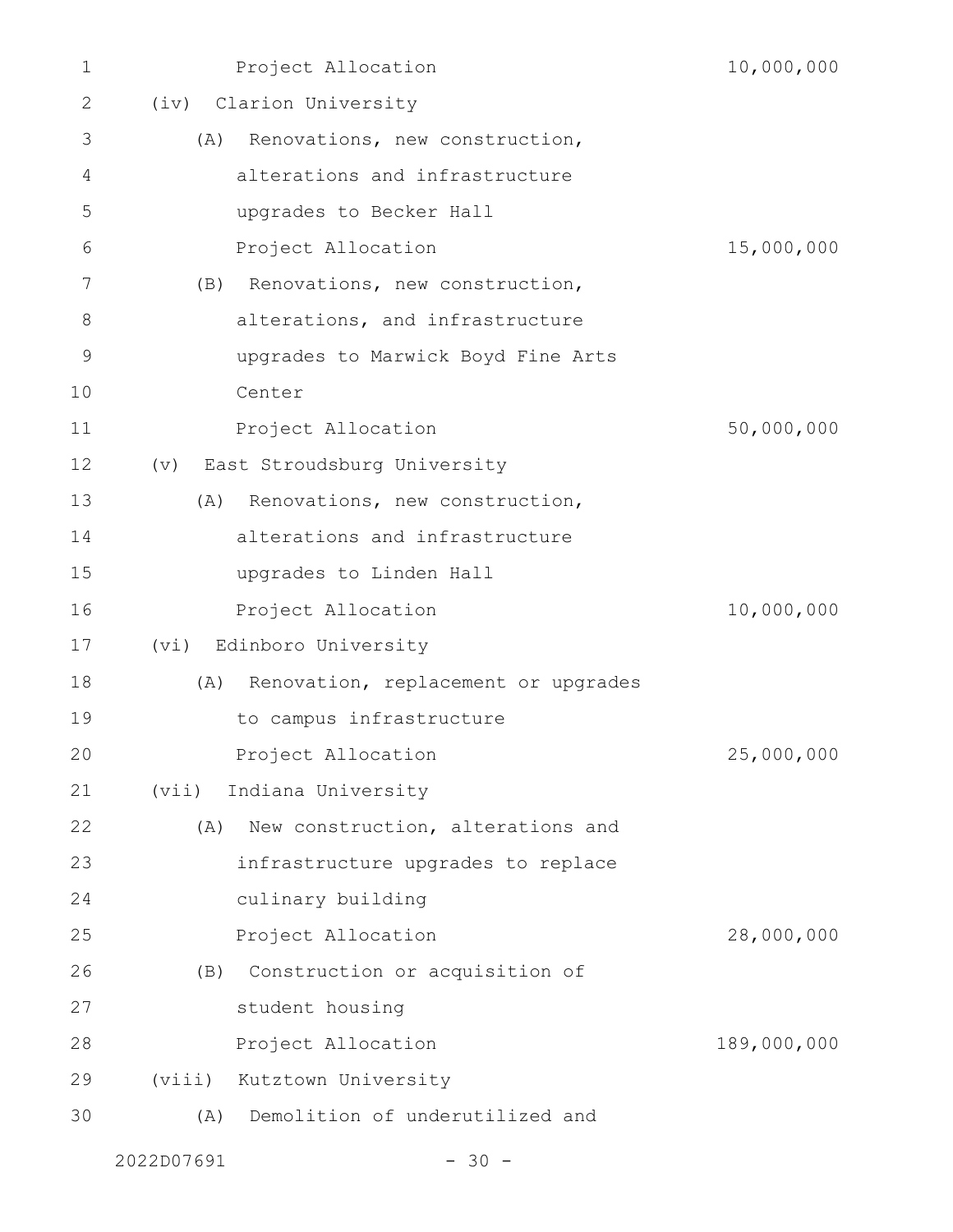| 1            |        | obsolete buildings                        |            |
|--------------|--------|-------------------------------------------|------------|
| $\mathbf{2}$ |        | Project Allocation                        | 15,000,000 |
| 3            |        | (ix) Lock Haven University                |            |
| 4            | (A)    | Renovation, replacement or upgrade of     |            |
| 5            |        | campus infrastructure                     |            |
| 6            |        | Project Allocation                        | 10,000,000 |
| 7            | (x)    | Mansfield University                      |            |
| 8            | (A)    | Provide for deferred maintenance and      |            |
| 9            |        | capital renewal repairs                   |            |
| 10           |        | Project Allocation                        | 10,000,000 |
| 11           | (xi)   | Millersville University                   |            |
| 12           | (A)    | Renovations, new construction,            |            |
| 13           |        | alterations and infrastructure            |            |
| 14           |        | upgrades to Caputo Hall                   |            |
| 15           |        | Project Allocation                        | 70,000,000 |
| 16           | (xii)  | Shippensburg University                   |            |
| 17           | (A)    | Heiges Field House renovation and         |            |
| 18           |        | addition                                  |            |
| 19           |        | Project Allocation                        | 10,000,000 |
| 20           |        | (B) Renovation, replacement or upgrade of |            |
| 21           |        | campus infrastructure                     |            |
| 22           |        | Project Allocation                        | 10,000,000 |
| 23           | (xiii) | Slippery Rock University                  |            |
| 24           |        | (A) Renovations, new construction,        |            |
| 25           |        | alterations and infrastructure            |            |
| 26           |        | upgrades to Eisenberg classroom           |            |
| 27           |        | building                                  |            |
| 28           |        | Project Allocation                        | 25,000,000 |
| 29           | (B)    | Renovation, replacement or upgrade of     |            |
| 30           |        | campus infrastructure                     |            |
|              |        |                                           |            |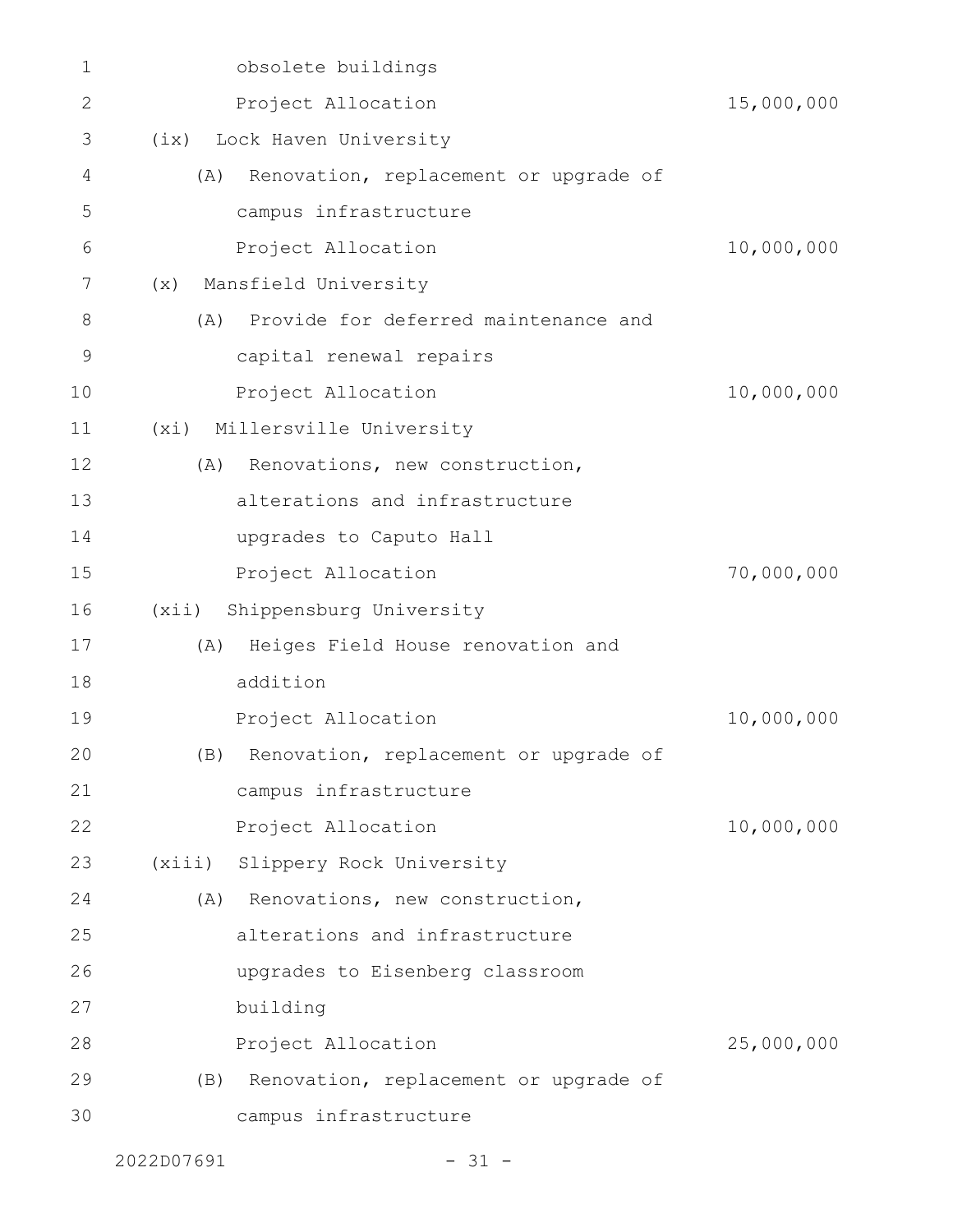| $\mathbf 1$  |         | Project Allocation                     | 20,000,000 |
|--------------|---------|----------------------------------------|------------|
| $\mathbf{2}$ |         | (xiv) West Chester University          |            |
| 3            | (A)     | Renovation, replacement or upgrade of  |            |
| 4            |         | campus infrastructure                  |            |
| 5            |         | Project Allocation                     | 20,000,000 |
| 6            | (14)    | Department of Transportation           |            |
| 7            | (i)     | Adams County                           |            |
| 8            | (A)     | Salt brine manufacturing and           |            |
| 9            |         | containment building structures,       |            |
| 10           |         | including new construction,            |            |
| 11           |         | renovations, expansion and alterations |            |
| 12           |         | to existing facility, including site   |            |
| 13           |         | acquisition and development, design,   |            |
| 14           |         | construction and utility work at       |            |
| 15           |         | county maintenance office              |            |
| 16           |         | Project Allocation                     | 2,000,000  |
| 17           | $(i$ i) | Allegheny County                       |            |
| 18           | (A)     | Construction of one high-capacity      |            |
| 19           |         | salt storage building                  |            |
| 20           |         | Project Allocation                     | 2,500,000  |
| 21           | (B)     | New construction, renovations,         |            |
| 22           |         | expansion and alterations to existing  |            |
| 23           |         | western training facility, including   |            |
| 24           |         | site acquisition and development,      |            |
| 25           |         | design, construction and utility work  |            |
| 26           |         | Project Allocation                     | 5,000,000  |
| 27           |         | (C) Salt brine manufacturing and       |            |
| 28           |         | containment building structures,       |            |
| 29           |         | including new construction,            |            |
| 30           |         | renovations, expansion and alterations |            |
|              |         |                                        |            |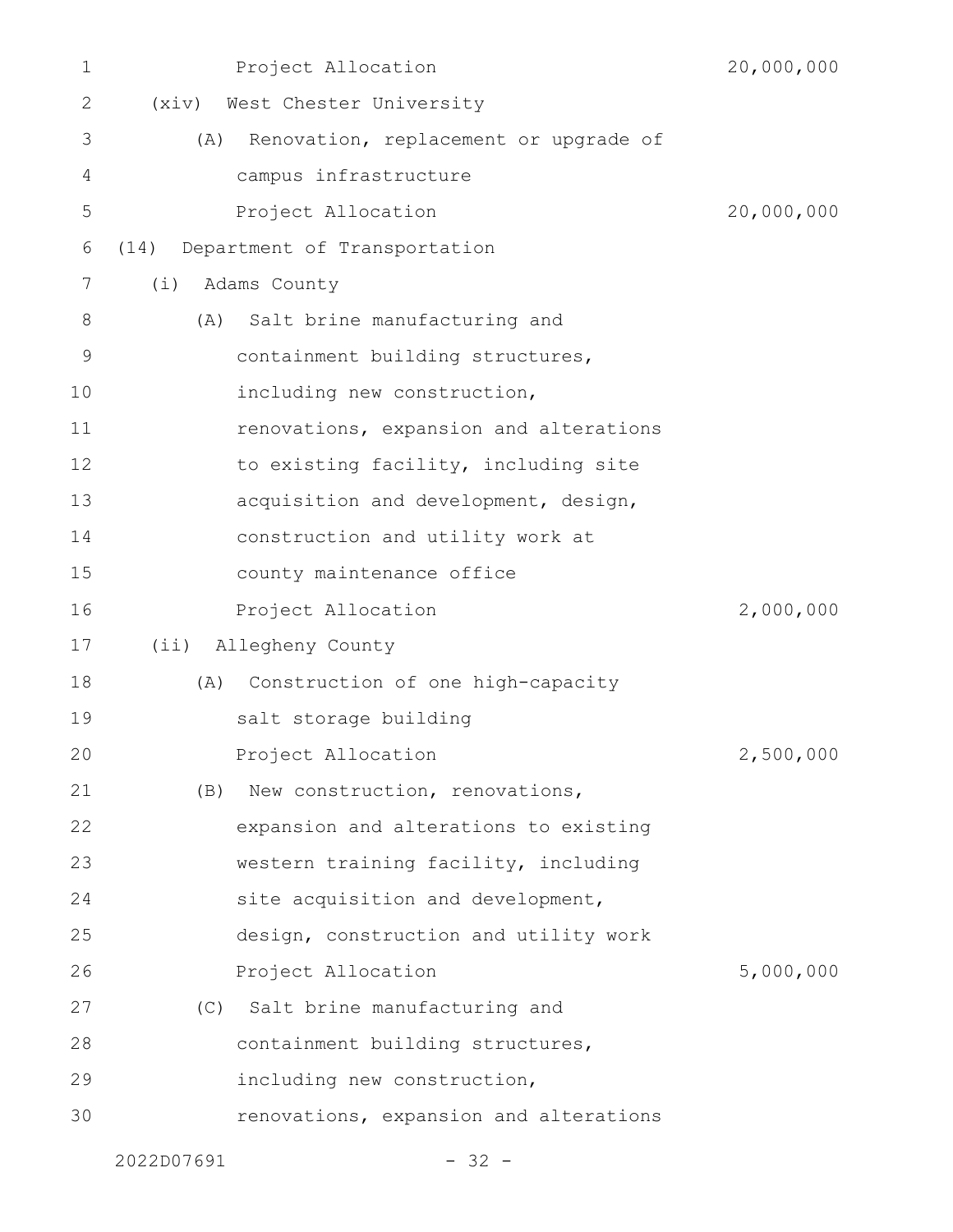| $\mathbf 1$ |            | to existing facility, including site   |            |
|-------------|------------|----------------------------------------|------------|
| 2           |            | acquisition and development, design,   |            |
| 3           |            | construction and utility work at       |            |
| 4           |            | county maintenance office              |            |
| 5           |            | Project Allocation                     | 2,000,000  |
| 6           | (D)        | New construction of a maintenance      |            |
| 7           |            | office and garage, combining multiple  |            |
| 8           |            | garage facilities into one maintenance |            |
| 9           |            | office and garage facility, including  |            |
| 10          |            | auxiliary support buildings, site      |            |
| 11          |            | acquisition and land development,      |            |
| 12          |            | design and construction of buildings   |            |
| 13          |            | and utility work                       |            |
| 14          |            | Project Allocation                     | 50,000,000 |
| 15          | (iii)      | Armstrong County                       |            |
| 16          | (A)        | Salt brine manufacturing and           |            |
| 17          |            | containment building structures,       |            |
| 18          |            | including new construction,            |            |
| 19          |            | renovations, expansion and alterations |            |
| 20          |            | to existing facility, including site   |            |
| 21          |            | acquisition and development, design,   |            |
| 22          |            | construction and utility work at       |            |
| 23          |            | county maintenance office              |            |
| 24          |            | Project Allocation                     | 2,000,000  |
| 25          |            | (iv) Beaver County                     |            |
| 26          | (A)        | Salt brine manufacturing and           |            |
| 27          |            | containment building structures,       |            |
| 28          |            | including new construction,            |            |
| 29          |            | renovations, expansion and alterations |            |
| 30          |            | to existing facility, including site   |            |
|             | 2022D07691 | $-33 -$                                |            |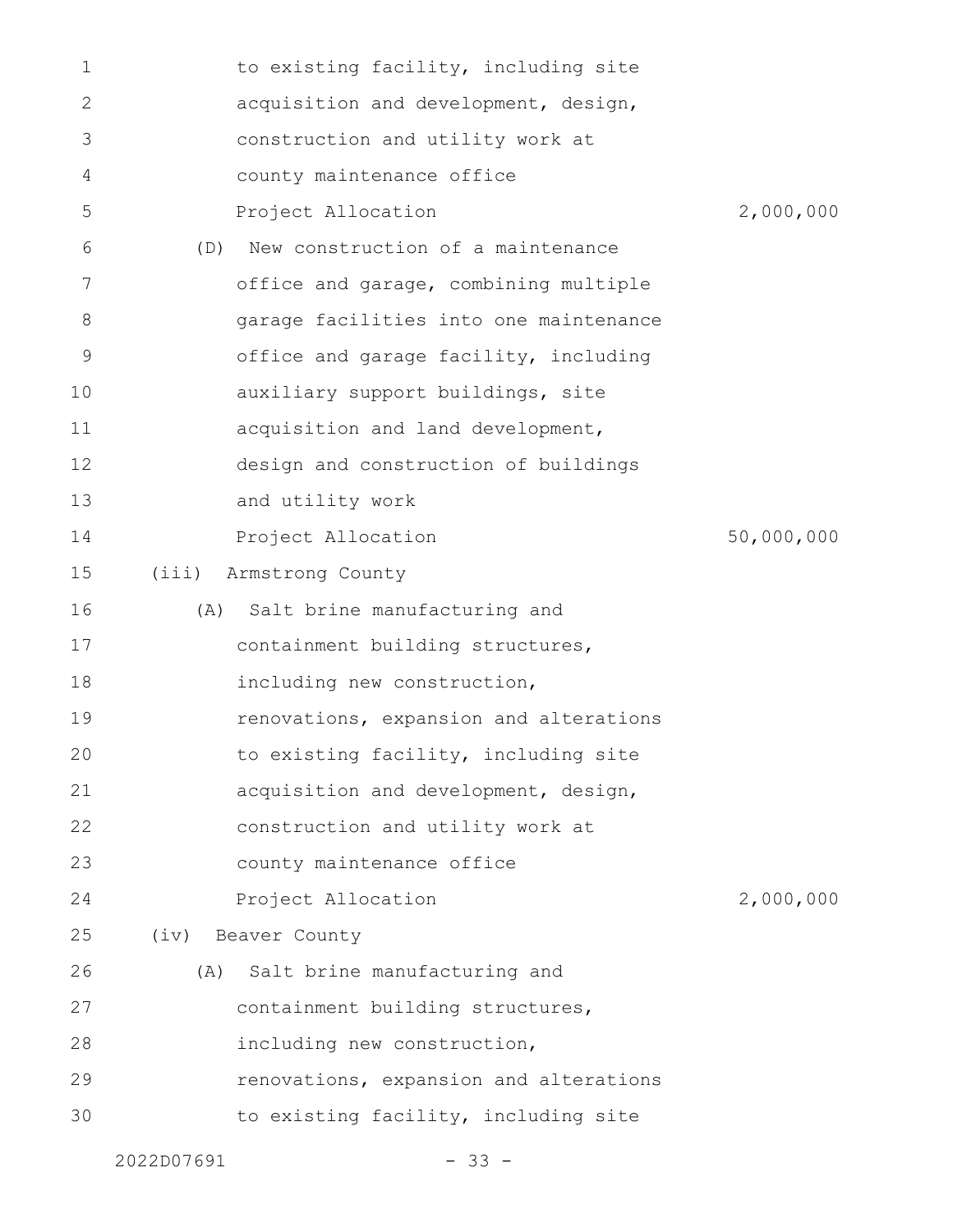| 1  |            | acquisition and development, design,   |           |
|----|------------|----------------------------------------|-----------|
| 2  |            | construction and utility work at       |           |
| 3  |            | county maintenance office              |           |
| 4  |            | Project Allocation                     | 2,000,000 |
| 5  | (v)        | Bedford County                         |           |
| 6  |            | (A) Salt brine manufacturing and       |           |
| 7  |            | containment building structures,       |           |
| 8  |            | including new construction,            |           |
| 9  |            | renovations, expansion and alterations |           |
| 10 |            | to existing facility, including site   |           |
| 11 |            | acquisition and development, design,   |           |
| 12 |            | construction and utility work at       |           |
| 13 |            | county maintenance office              |           |
| 14 |            | Project Allocation                     | 2,000,000 |
| 15 | (B)        | New construction, renovations,         |           |
| 16 |            | expansion and alterations to existing  |           |
| 17 |            | stockpile facility, including site     |           |
| 18 |            | acquisition and development, design,   |           |
| 19 |            | construction and utility work          |           |
| 20 |            | Project Allocation                     | 7,000,000 |
| 21 | (vi)       | Berks County                           |           |
| 22 | (A)        | Salt brine manufacturing and           |           |
| 23 |            | containment building structures,       |           |
| 24 |            | including new construction,            |           |
| 25 |            | renovations, expansion and alterations |           |
| 26 |            | to existing facility, including site   |           |
| 27 |            | acquisition and development, design,   |           |
| 28 |            | construction and utility work at       |           |
| 29 |            | county maintenance office              |           |
| 30 |            | Project Allocation                     | 2,000,000 |
|    | 2022D07691 | $-34 -$                                |           |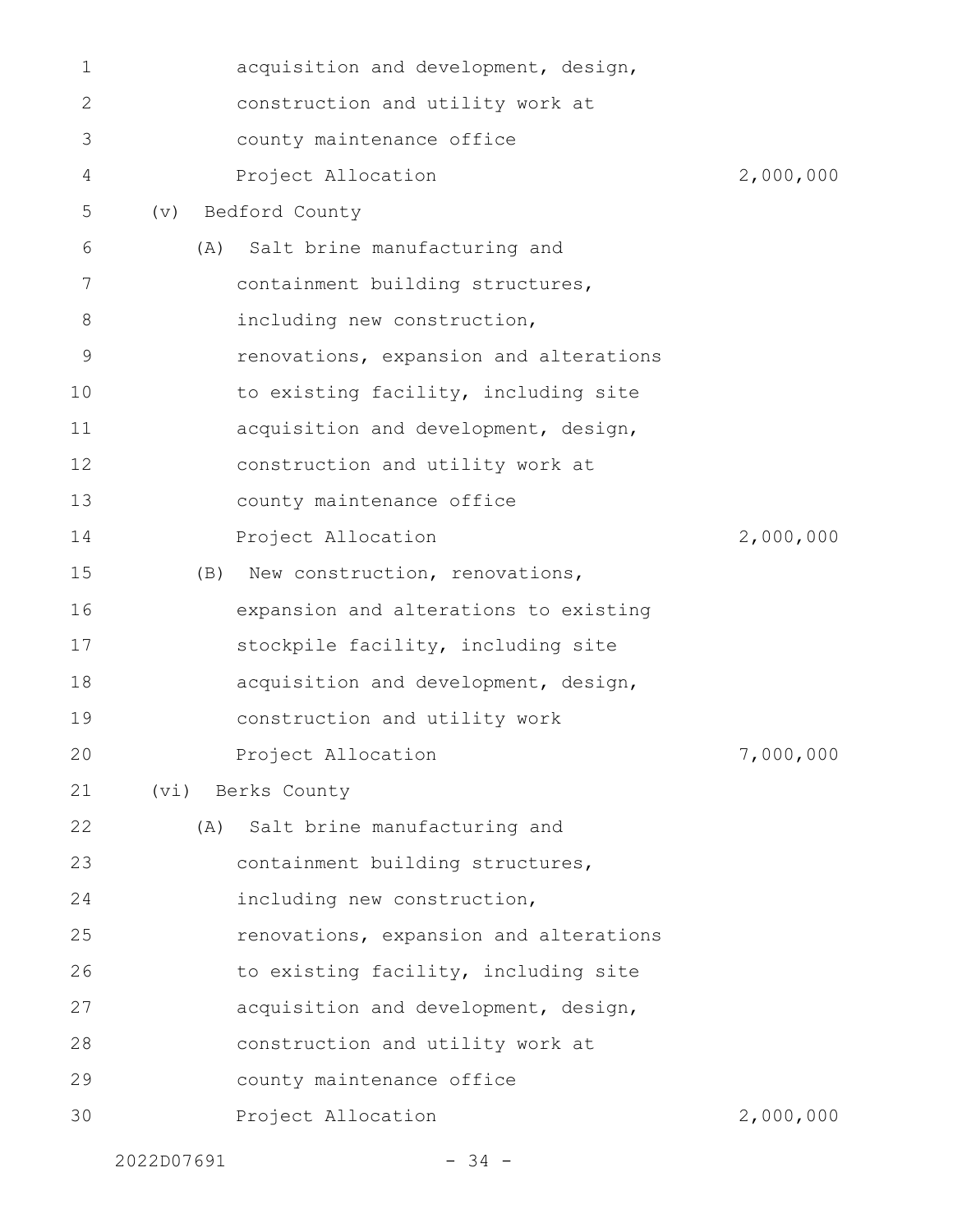| $\mathbf 1$ |        | (vii) Blair County                     |           |
|-------------|--------|----------------------------------------|-----------|
| 2           | (A)    | Salt brine manufacturing and           |           |
| 3           |        | containment building structures,       |           |
| 4           |        | including new construction,            |           |
| 5           |        | renovations, expansion and alterations |           |
| 6           |        | to existing facility, including site   |           |
| 7           |        | acquisition and development, design,   |           |
| 8           |        | construction and utility work at       |           |
| 9           |        | county maintenance office              |           |
| 10          |        | Project Allocation                     | 2,000,000 |
| 11          | (B)    | New construction, renovations,         |           |
| 12          |        | expansion and alterations to existing  |           |
| 13          |        | stockpile facility, including site     |           |
| 14          |        | acquisition and development, design,   |           |
| 15          |        | construction and utility work          |           |
| 16          |        | Project Allocation                     | 7,000,000 |
| 17          | (viii) | Bradford County                        |           |
| 18          |        | (A) Salt brine manufacturing and       |           |
| 19          |        | containment building structures,       |           |
| 20          |        | including new construction,            |           |
| 21          |        | renovations, expansion and alterations |           |
| 22          |        | to existing facility, including site   |           |
| 23          |        | acquisition and development, design,   |           |
| 24          |        | construction and utility work at       |           |
| 25          |        | county maintenance office              |           |
| 26          |        | Project Allocation                     | 2,000,000 |
| 27          | (B)    | New construction, renovations,         |           |
| 28          |        | expansion and alterations to existing  |           |
| 29          |        | stockpile facility, including site     |           |
| 30          |        | acquisition and development, design,   |           |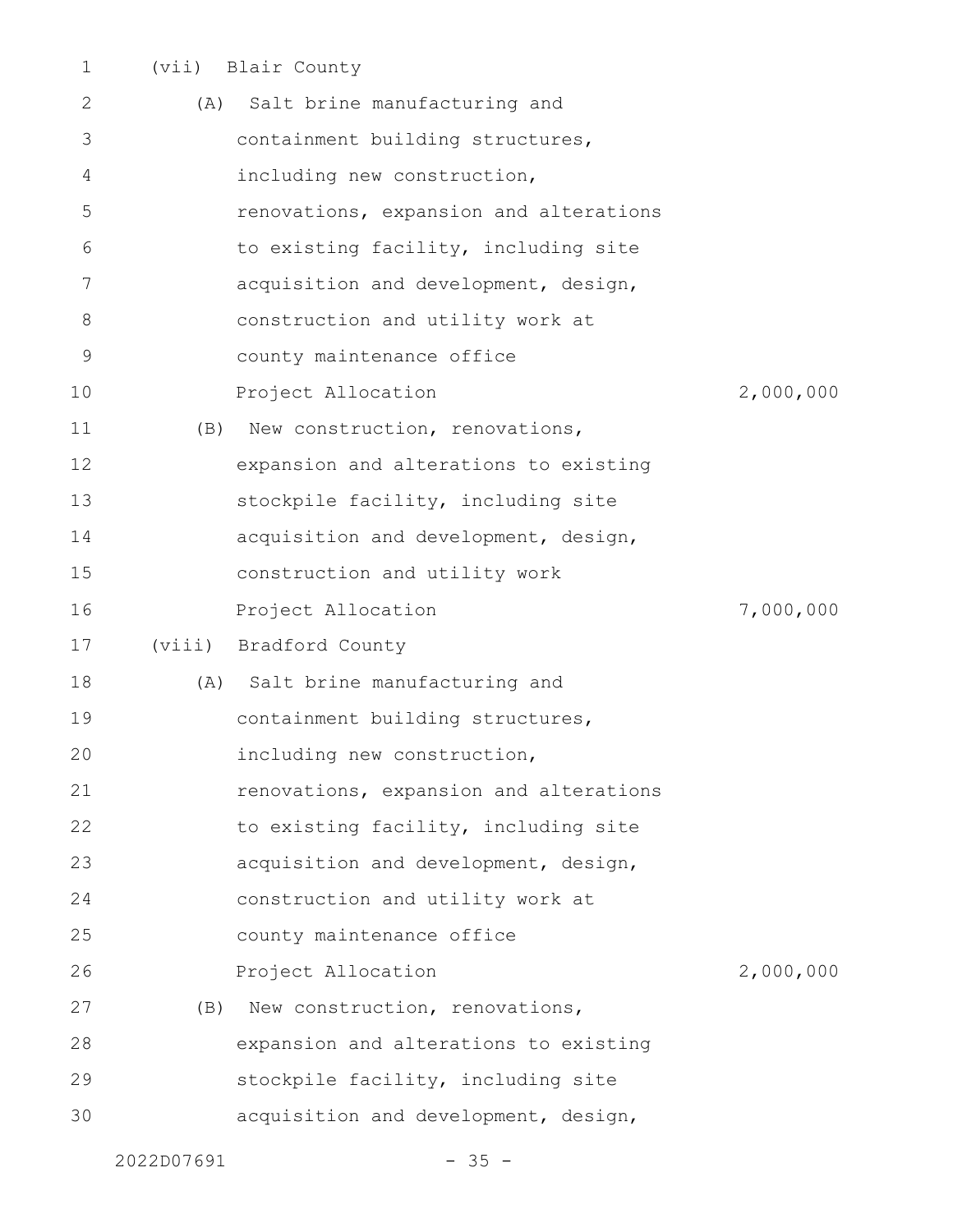| 1  |      | construction and utility work          |           |
|----|------|----------------------------------------|-----------|
| 2  |      | Project Allocation                     | 7,000,000 |
| 3  | (ix) | Bucks County                           |           |
| 4  | (A)  | Salt brine manufacturing and           |           |
| 5  |      | containment building structures,       |           |
| 6  |      | including new construction,            |           |
| 7  |      | renovations, expansion and alterations |           |
| 8  |      | to existing facility, including site   |           |
| 9  |      | acquisition and development, design,   |           |
| 10 |      | construction and utility work at       |           |
| 11 |      | county maintenance office              |           |
| 12 |      | Project Allocation                     | 2,000,000 |
| 13 | (B)  | New construction, renovations,         |           |
| 14 |      | expansion and alterations to existing  |           |
| 15 |      | stockpile facility, including site     |           |
| 16 |      | acquisition and development, design,   |           |
| 17 |      | construction and utility work          |           |
| 18 |      | Project Allocation                     | 7,000,000 |
| 19 | (x)  | Butler County                          |           |
| 20 |      | (A) Salt brine manufacturing and       |           |
| 21 |      | containment building structures,       |           |
| 22 |      | including new construction,            |           |
| 23 |      | renovations, expansion and alterations |           |
| 24 |      | to existing facility, including site   |           |
| 25 |      | acquisition and development, design,   |           |
| 26 |      | construction and utility work at       |           |
| 27 |      | county maintenance office              |           |
| 28 |      | Project Allocation                     | 2,000,000 |
| 29 | (B)  | New construction, renovations,         |           |
| 30 |      | expansion and alterations to existing  |           |
|    |      |                                        |           |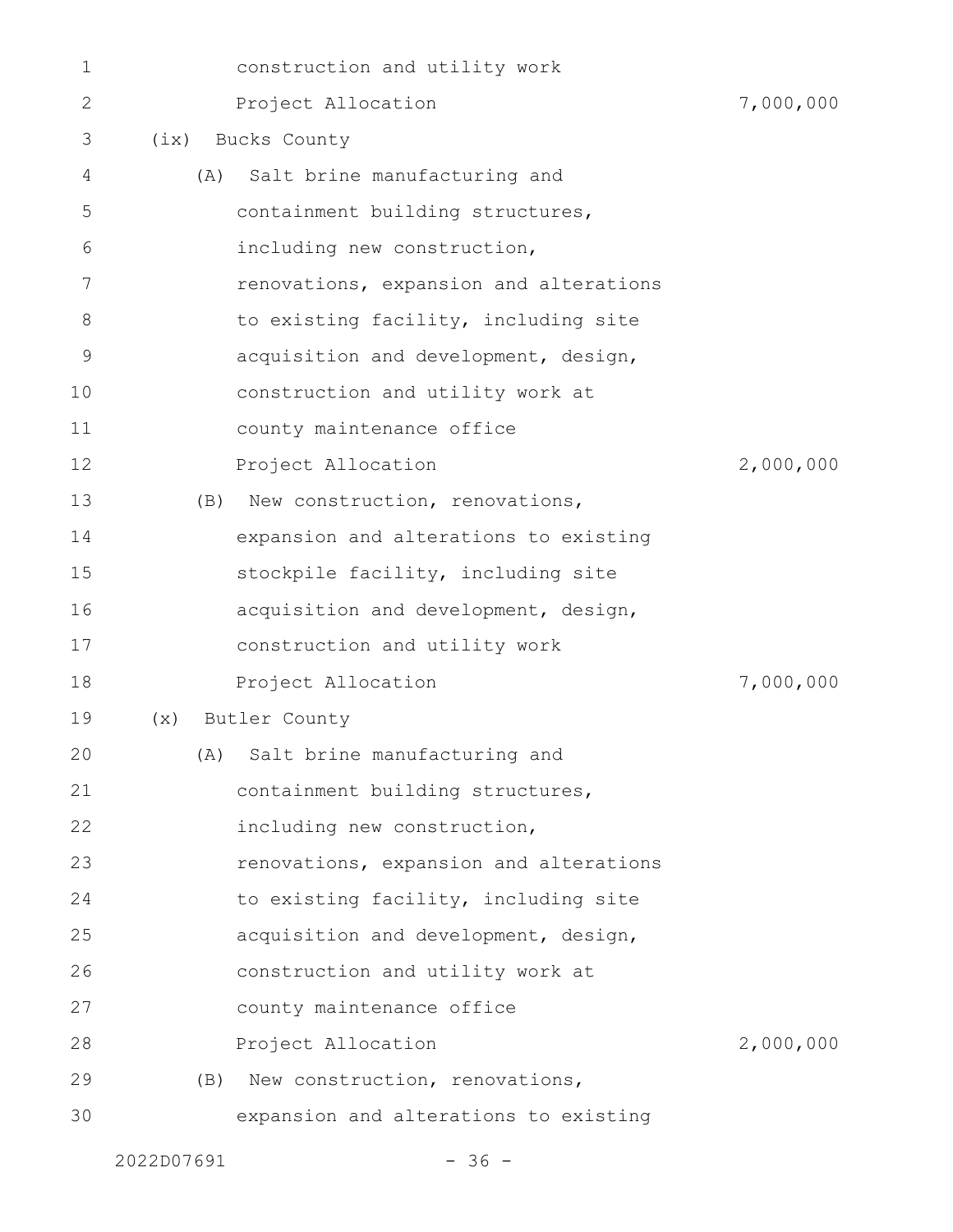|    | 2022D07691 | $-37 -$                                |           |
|----|------------|----------------------------------------|-----------|
| 30 |            | to existing facility, including site   |           |
| 29 |            | renovations, expansion and alterations |           |
| 28 |            | including new construction,            |           |
| 27 |            | containment building structures,       |           |
| 26 |            | (A) Salt brine manufacturing and       |           |
| 25 |            | (xiii) Carbon County                   |           |
| 24 |            | Project Allocation                     | 2,000,000 |
| 23 |            | county maintenance office              |           |
| 22 |            | construction and utility work at       |           |
| 21 |            | acquisition and development, design,   |           |
| 20 |            | to existing facility, including site   |           |
| 19 |            | renovations, expansion and alterations |           |
| 18 |            | including new construction,            |           |
| 17 |            | containment building structures,       |           |
| 16 | (A)        | Salt brine manufacturing and           |           |
| 15 | (xii)      | Cameron County                         |           |
| 14 |            | Project Allocation                     | 2,000,000 |
| 13 |            | county maintenance office              |           |
| 12 |            | construction and utility work at       |           |
| 11 |            | acquisition and development, design,   |           |
| 10 |            | to existing facility, including site   |           |
| 9  |            | renovations, expansion and alterations |           |
| 8  |            | including new construction,            |           |
| 7  |            | containment building structures,       |           |
| 6  | (A)        | Salt brine manufacturing and           |           |
| 5  | (xi)       | Cambria County                         |           |
| 4  |            | Project Allocation                     | 7,000,000 |
| 3  |            | construction and utility work          |           |
| 2  |            | acquisition and development, design,   |           |
| 1  |            | stockpile facility, including site     |           |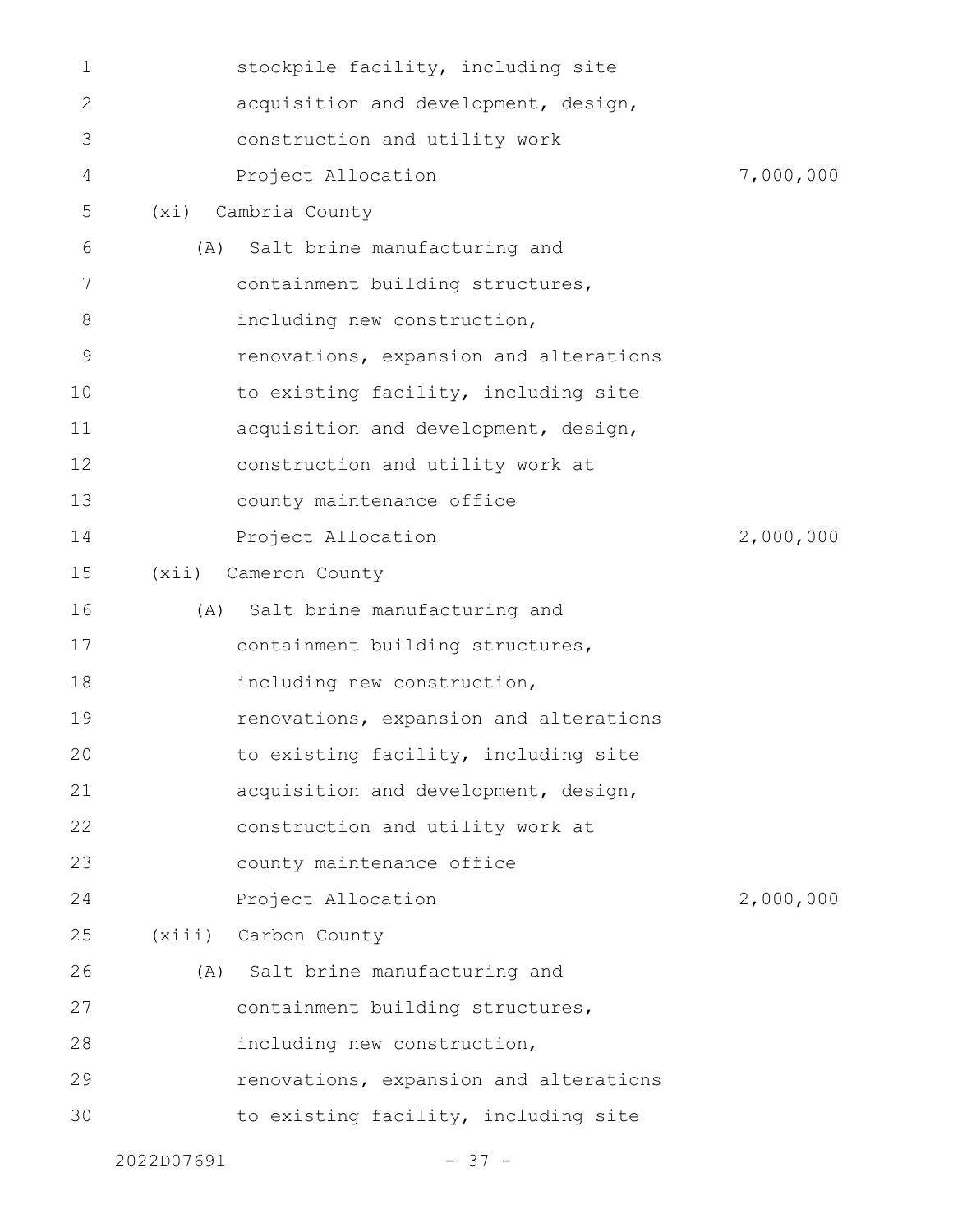| 1  |            | acquisition and development, design,   |           |
|----|------------|----------------------------------------|-----------|
| 2  |            | construction and utility work at       |           |
| 3  |            | county maintenance office              |           |
| 4  |            | Project Allocation                     | 2,000,000 |
| 5  | (xiv)      | Centre County                          |           |
| 6  |            | (A) Salt brine manufacturing and       |           |
| 7  |            | containment building structures,       |           |
| 8  |            | including new construction,            |           |
| 9  |            | renovations, expansion and alterations |           |
| 10 |            | to existing facility, including site   |           |
| 11 |            | acquisition and development, design,   |           |
| 12 |            | construction and utility work at       |           |
| 13 |            | county maintenance office              |           |
| 14 |            | Project Allocation                     | 2,000,000 |
| 15 | (xv)       | Chester County                         |           |
| 16 | (A)        | Salt brine manufacturing and           |           |
| 17 |            | containment building structures,       |           |
| 18 |            | including new construction,            |           |
| 19 |            | renovations, expansion and alterations |           |
| 20 |            | to existing facility, including site   |           |
| 21 |            | acquisition and development, design,   |           |
| 22 |            | construction and utility work at       |           |
| 23 |            | county maintenance office              |           |
| 24 |            | Project Allocation                     | 2,000,000 |
| 25 |            | (xvi) Clarion County                   |           |
| 26 | (A)        | Vehicle weigh station renovation and   |           |
| 27 |            | expansion at the county maintenance    |           |
| 28 |            | garage                                 |           |
| 29 |            | Project Allocation                     | 5,000,000 |
| 30 |            | (B) Salt brine manufacturing and       |           |
|    | 2022D07691 | $-38 -$                                |           |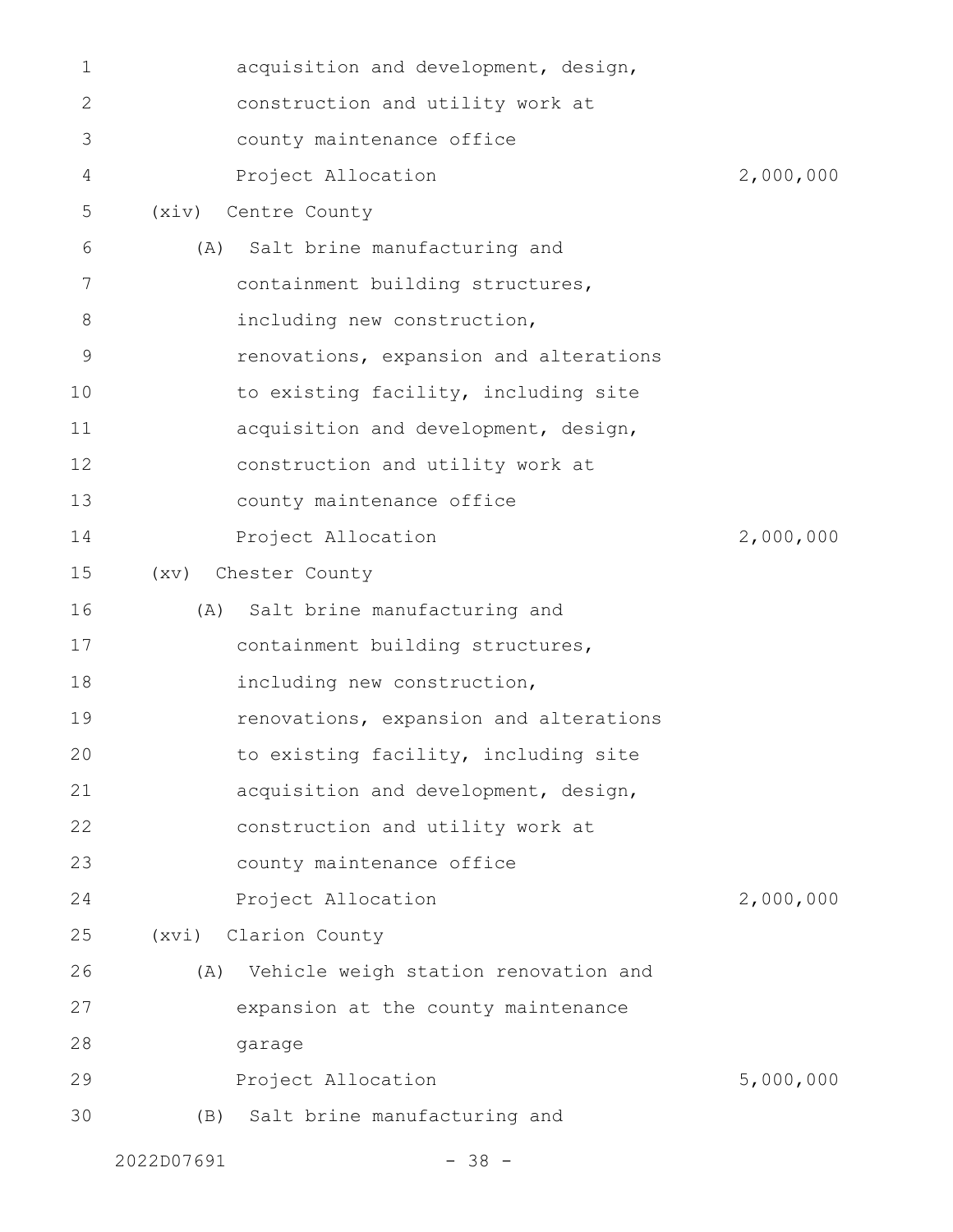| $\mathbf 1$    |     | containment building structures,       |           |
|----------------|-----|----------------------------------------|-----------|
| 2              |     | including new construction,            |           |
| 3              |     | renovations, expansion and alterations |           |
| $\overline{4}$ |     | to existing facility, including site   |           |
| 5              |     | acquisition and development, design,   |           |
| 6              |     | construction and utility work at       |           |
| 7              |     | county maintenance office              |           |
| 8              |     | Project Allocation                     | 2,000,000 |
| 9              | (C) | New construction, renovations,         |           |
| 10             |     | expansion and alterations to existing  |           |
| 11             |     | stockpile facility, including site     |           |
| 12             |     | acquisition and development, design,   |           |
| 13             |     | construction and utility work          |           |
| 14             |     | Project Allocation                     | 7,000,000 |
| 15             |     | (xvii) Clearfield County               |           |
| 16             |     | (A) Salt brine manufacturing and       |           |
| 17             |     | containment building structures,       |           |
| 18             |     | including new construction,            |           |
| 19             |     | renovations, expansion and alterations |           |
| 20             |     | to existing facility, including site   |           |
| 21             |     | acquisition and development, design,   |           |
| 22             |     | construction and utility work at       |           |
| 23             |     | county maintenance office              |           |
| 24             |     | Project Allocation                     | 2,000,000 |
| 25             | (B) | New construction, renovations,         |           |
| 26             |     | expansion and alterations to existing  |           |
| 27             |     | stockpile facility, including site     |           |
| 28             |     | acquisition and development, design,   |           |
| 29             |     | construction and utility work          |           |
| 30             |     | Project Allocation                     | 7,000,000 |
|                |     |                                        |           |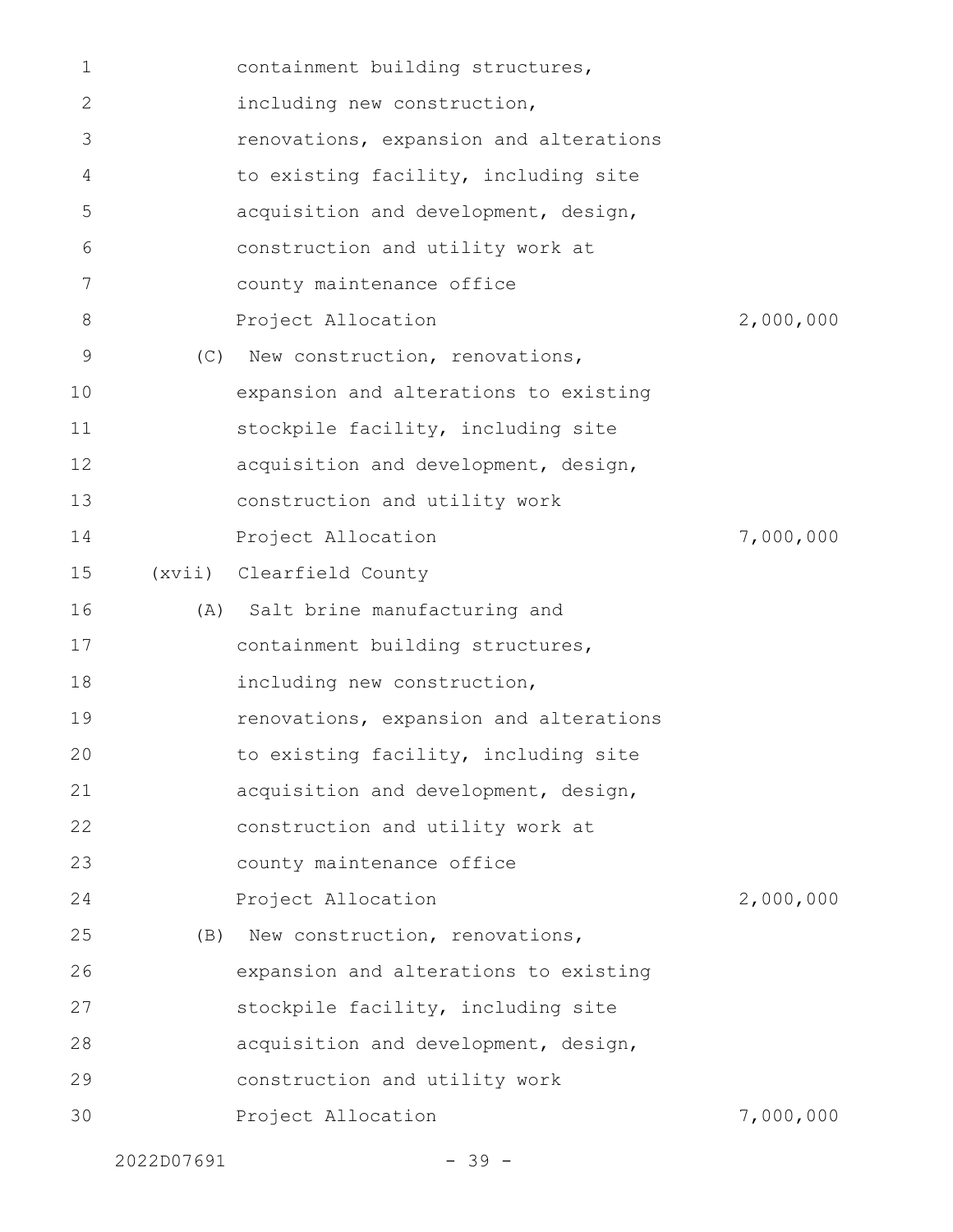| $\mathbf 1$ | (xviii) | Clinton County                         |           |
|-------------|---------|----------------------------------------|-----------|
| 2           | (A)     | Salt brine manufacturing and           |           |
| 3           |         | containment building structures,       |           |
| 4           |         | including new construction,            |           |
| 5           |         | renovations, expansion and alterations |           |
| 6           |         | to existing facility, including site   |           |
| 7           |         | acquisition and development, design,   |           |
| 8           |         | construction and utility work at       |           |
| 9           |         | county maintenance office              |           |
| 10          |         | Project Allocation                     | 2,000,000 |
| 11          | (B)     | New construction, renovations,         |           |
| 12          |         | expansion and alterations to existing  |           |
| 13          |         | stockpile facility, including site     |           |
| 14          |         | acquisition and development, design,   |           |
| 15          |         | construction and utility work          |           |
| 16          |         | Project Allocation                     | 7,000,000 |
| 17          | (xix)   | Columbia County                        |           |
| 18          | (A)     | Salt brine manufacturing and           |           |
| 19          |         | containment building structures,       |           |
| 20          |         | including new construction,            |           |
| 21          |         | renovations, expansion and alterations |           |
| 22          |         | to existing facility, including site   |           |
| 23          |         | acquisition and development, design,   |           |
| 24          |         | construction and utility work at       |           |
| 25          |         | county maintenance office              |           |
| 26          |         | Project Allocation                     | 2,000,000 |
| 27          | (B)     | New construction, renovations,         |           |
| 28          |         | expansion and alterations to existing  |           |
| 29          |         | stockpile facility, including site     |           |
| 30          |         | acquisition and development, design,   |           |
|             |         |                                        |           |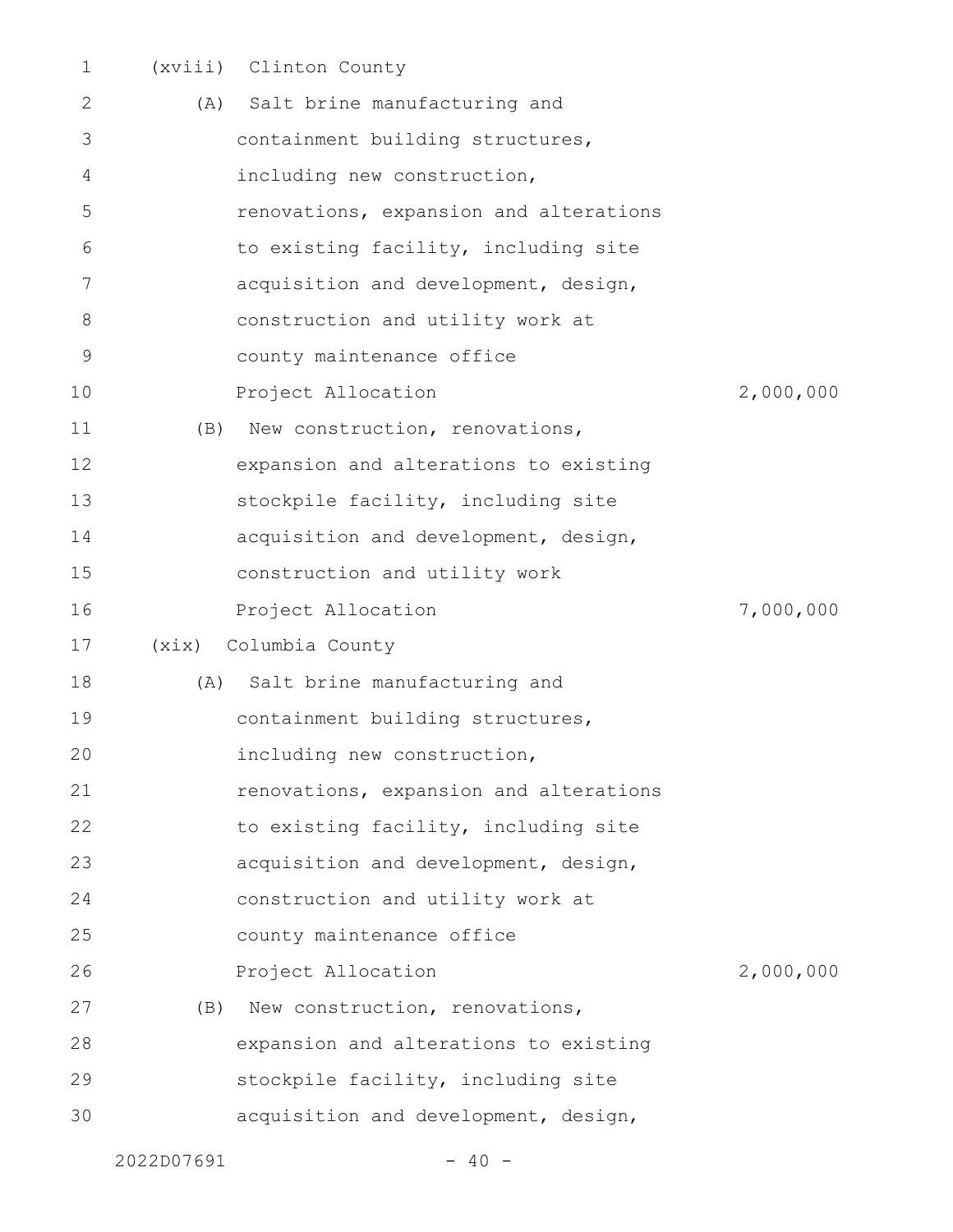| 1            |        | construction and utility work          |           |
|--------------|--------|----------------------------------------|-----------|
| $\mathbf{2}$ |        | Project Allocation                     | 7,000,000 |
| 3            |        | (xx) Crawford County                   |           |
| 4            | (A)    | Salt brine manufacturing and           |           |
| 5            |        | containment building structures,       |           |
| 6            |        | including new construction,            |           |
| 7            |        | renovations, expansion and alterations |           |
| 8            |        | to existing facility, including site   |           |
| 9            |        | acquisition and development, design,   |           |
| 10           |        | construction and utility work at       |           |
| 11           |        | county maintenance office              |           |
| 12           |        | Project Allocation                     | 2,000,000 |
| 13           | (xxi)  | Cumberland County                      |           |
| 14           | (A)    | Salt brine manufacturing and           |           |
| 15           |        | containment building structures,       |           |
| 16           |        | including new construction,            |           |
| 17           |        | renovations, expansion and alterations |           |
| 18           |        | to existing facility, including site   |           |
| 19           |        | acquisition and development, design,   |           |
| 20           |        | construction and utility work at       |           |
| 21           |        | county maintenance office              |           |
| 22           |        | Project Allocation                     | 2,000,000 |
| 23           | (B)    | New construction, renovations,         |           |
| 24           |        | expansion and alterations to existing  |           |
| 25           |        | stockpile facility, including site     |           |
| 26           |        | acquisition and development, design,   |           |
| 27           |        | construction and utility work          |           |
| 28           |        | Project Allocation                     | 7,000,000 |
| 29           | (xxii) | Dauphin County                         |           |
| 30           | (A)    | Salt brine manufacturing and           |           |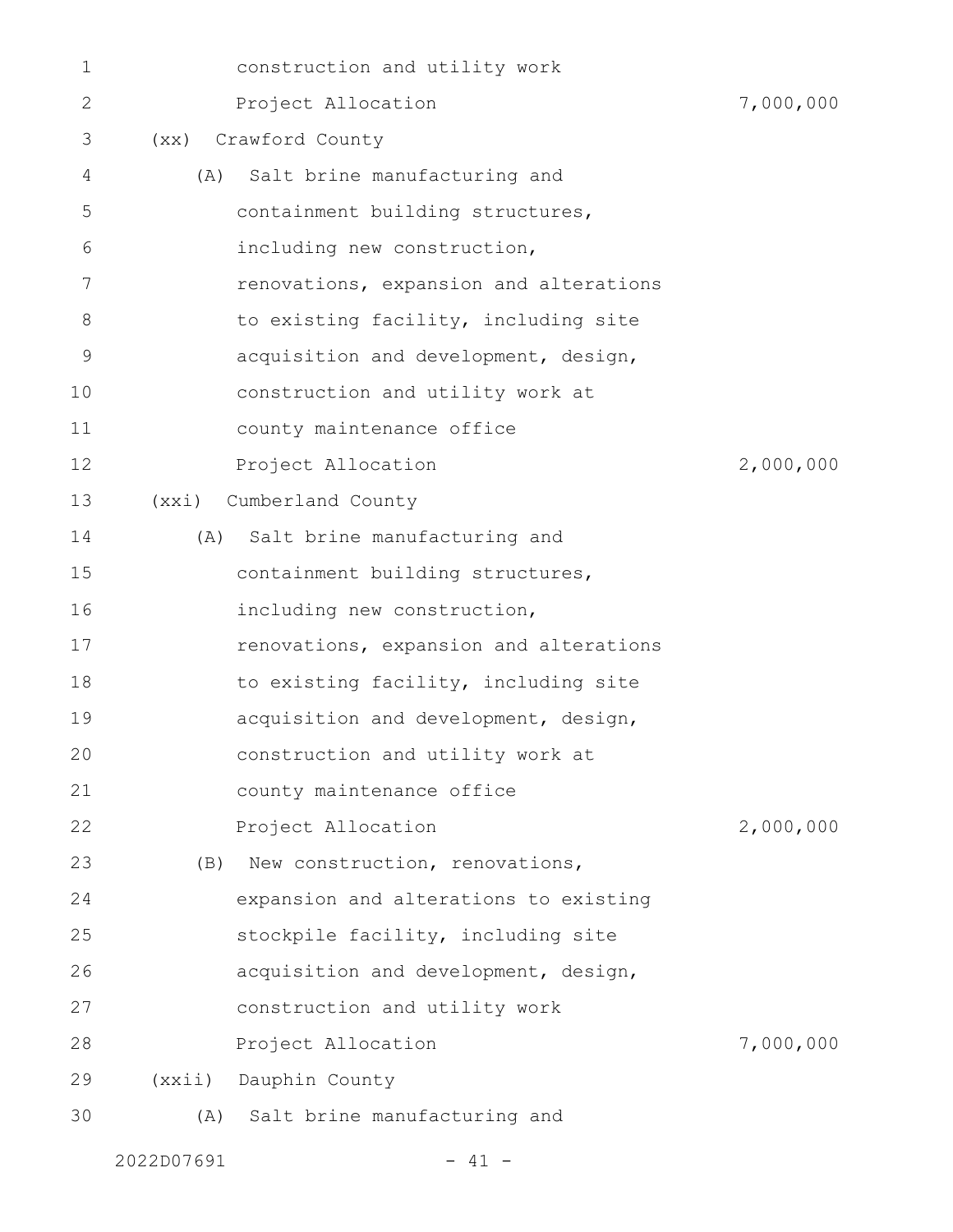| 1  | containment building structures,       |           |
|----|----------------------------------------|-----------|
| 2  | including new construction,            |           |
| 3  | renovations, expansion and alterations |           |
| 4  | to existing facility, including site   |           |
| 5  | acquisition and development, design,   |           |
| 6  | construction and utility work at       |           |
| 7  | county maintenance office              |           |
| 8  | Project Allocation                     | 2,000,000 |
| 9  | (xxiii) Delaware County                |           |
| 10 | (A) Salt brine manufacturing and       |           |
| 11 | containment building structures,       |           |
| 12 | including new construction,            |           |
| 13 | renovations, expansion and alterations |           |
| 14 | to existing facility, including site   |           |
| 15 | acquisition and development, design,   |           |
| 16 | construction and utility work at       |           |
| 17 | county maintenance office              |           |
| 18 | Project Allocation                     | 2,000,000 |
| 19 | (XXiV) Elk County                      |           |
| 20 | (A) Construction or renovation of four |           |
| 21 | general storage buildings              |           |
| 22 | Project Allocation                     | 6,000,000 |
| 23 | (B) Construction of one high-capacity  |           |
| 24 | salt storage building                  |           |
| 25 | Project Allocation                     | 2,500,000 |
| 26 | (C) Salt brine manufacturing and       |           |
| 27 | containment building structures,       |           |
| 28 | including new construction,            |           |
| 29 | renovations, expansion and alterations |           |
| 30 | to existing facility, including site   |           |
|    |                                        |           |

2022D07691 - 42 -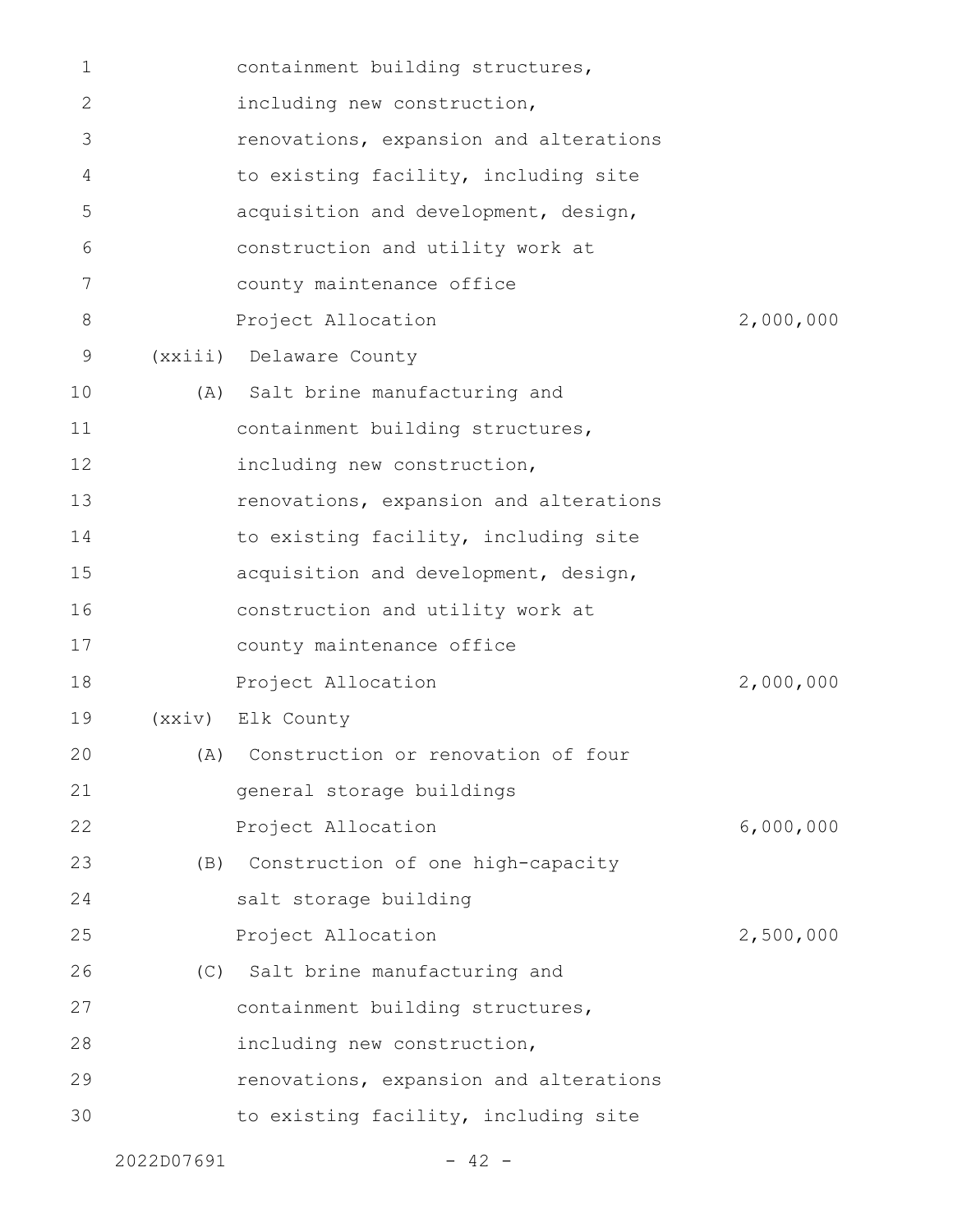|    | 2022D07691 | $-43 -$                                |           |
|----|------------|----------------------------------------|-----------|
| 30 |            | to existing facility, including site   |           |
| 29 |            | renovations, expansion and alterations |           |
| 28 |            | including new construction,            |           |
| 27 |            | containment building structures,       |           |
| 26 |            | (A) Salt brine manufacturing and       |           |
| 25 |            | (xxvii) Forest County                  |           |
| 24 |            | Project Allocation                     | 2,000,000 |
| 23 |            | county maintenance office              |           |
| 22 |            | construction and utility work at       |           |
| 21 |            | acquisition and development, design,   |           |
| 20 |            | to existing facility, including site   |           |
| 19 |            | renovations, expansion and alterations |           |
| 18 |            | including new construction,            |           |
| 17 |            | containment building structures,       |           |
| 16 |            | (A) Salt brine manufacturing and       |           |
| 15 | (xxv1)     | Fayette County                         |           |
| 14 |            | Project Allocation                     | 2,000,000 |
| 13 |            | county maintenance office              |           |
| 12 |            | construction and utility work at       |           |
| 11 |            | acquisition and development, design,   |           |
| 10 |            | to existing facility, including site   |           |
| 9  |            | renovations, expansion and alterations |           |
| 8  |            | including new construction,            |           |
| 7  |            | containment building structures,       |           |
| 6  | (A)        | Salt brine manufacturing and           |           |
| 5  |            | (XXV) Erie County                      |           |
| 4  |            | Project Allocation                     | 2,000,000 |
| 3  |            | county maintenance office              |           |
| 2  |            | construction and utility work at       |           |
| 1  |            | acquisition and development, design,   |           |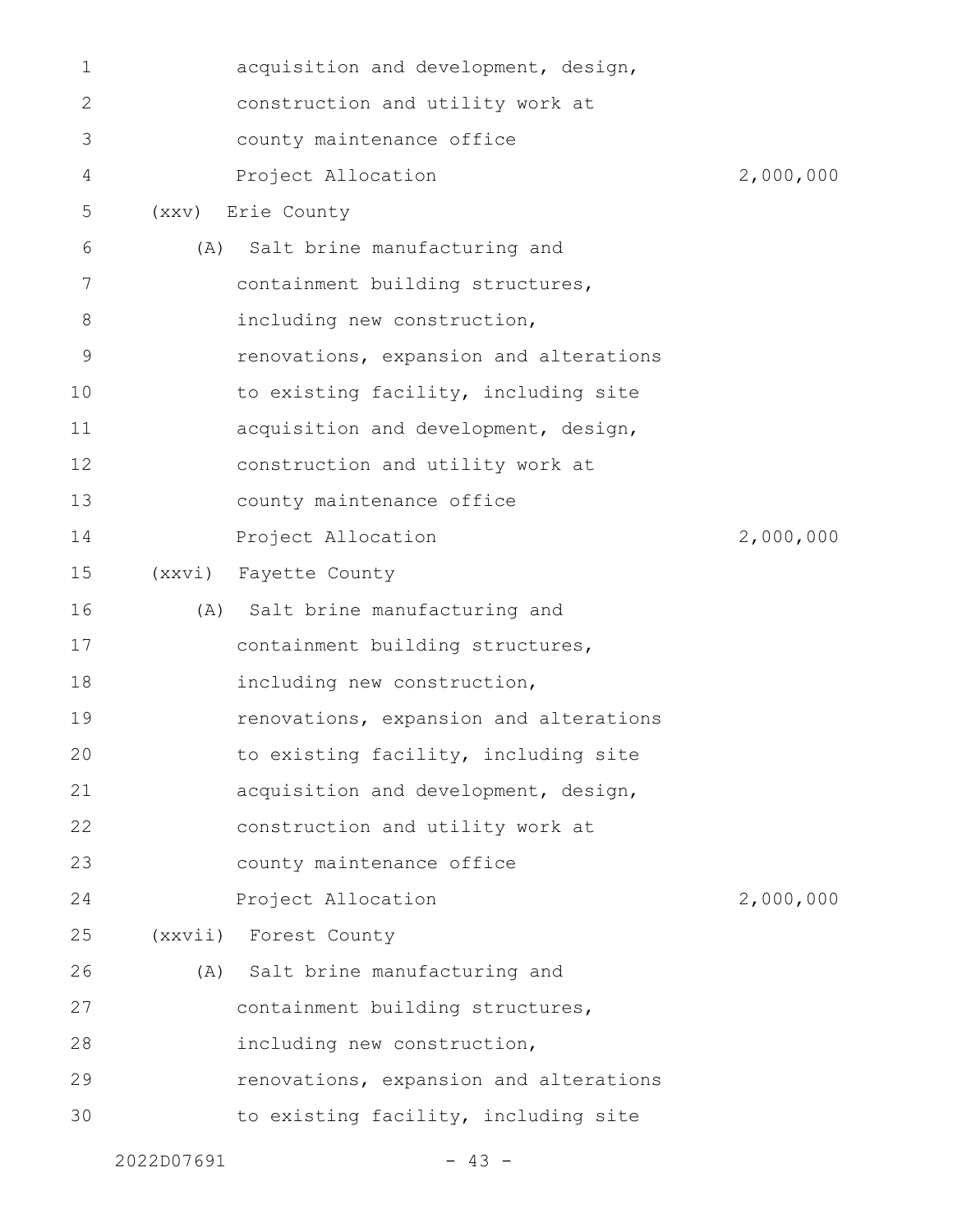| 1  |        | acquisition and development, design,   |           |
|----|--------|----------------------------------------|-----------|
| 2  |        | construction and utility work at       |           |
| 3  |        | county maintenance office              |           |
| 4  |        | Project Allocation                     | 2,000,000 |
| 5  | (B)    | New construction, renovations,         |           |
| 6  |        | expansion and alterations to existing  |           |
| 7  |        | stockpile facility, including site     |           |
| 8  |        | acquisition and development, design,   |           |
| 9  |        | construction and utility work          |           |
| 10 |        | Project Allocation                     | 7,000,000 |
| 11 |        | (xxviii) Franklin County               |           |
| 12 |        | (A) Salt brine manufacturing and       |           |
| 13 |        | containment building structures,       |           |
| 14 |        | including new construction,            |           |
| 15 |        | renovations, expansion and alterations |           |
| 16 |        | to existing facility, including site   |           |
| 17 |        | acquisition and development, design,   |           |
| 18 |        | construction and utility work at       |           |
| 19 |        | county maintenance office              |           |
| 20 |        | Project Allocation                     | 2,000,000 |
| 21 | (B)    | New construction, renovations,         |           |
| 22 |        | expansion and alterations to existing  |           |
| 23 |        | stockpile facility, including site     |           |
| 24 |        | acquisition and development, design,   |           |
| 25 |        | construction and utility work          |           |
| 26 |        | Project Allocation                     | 7,000,000 |
| 27 | (xxix) | Fulton County                          |           |
| 28 | (A)    | Salt brine manufacturing and           |           |
| 29 |        | containment building structures,       |           |
| 30 |        | including new construction,            |           |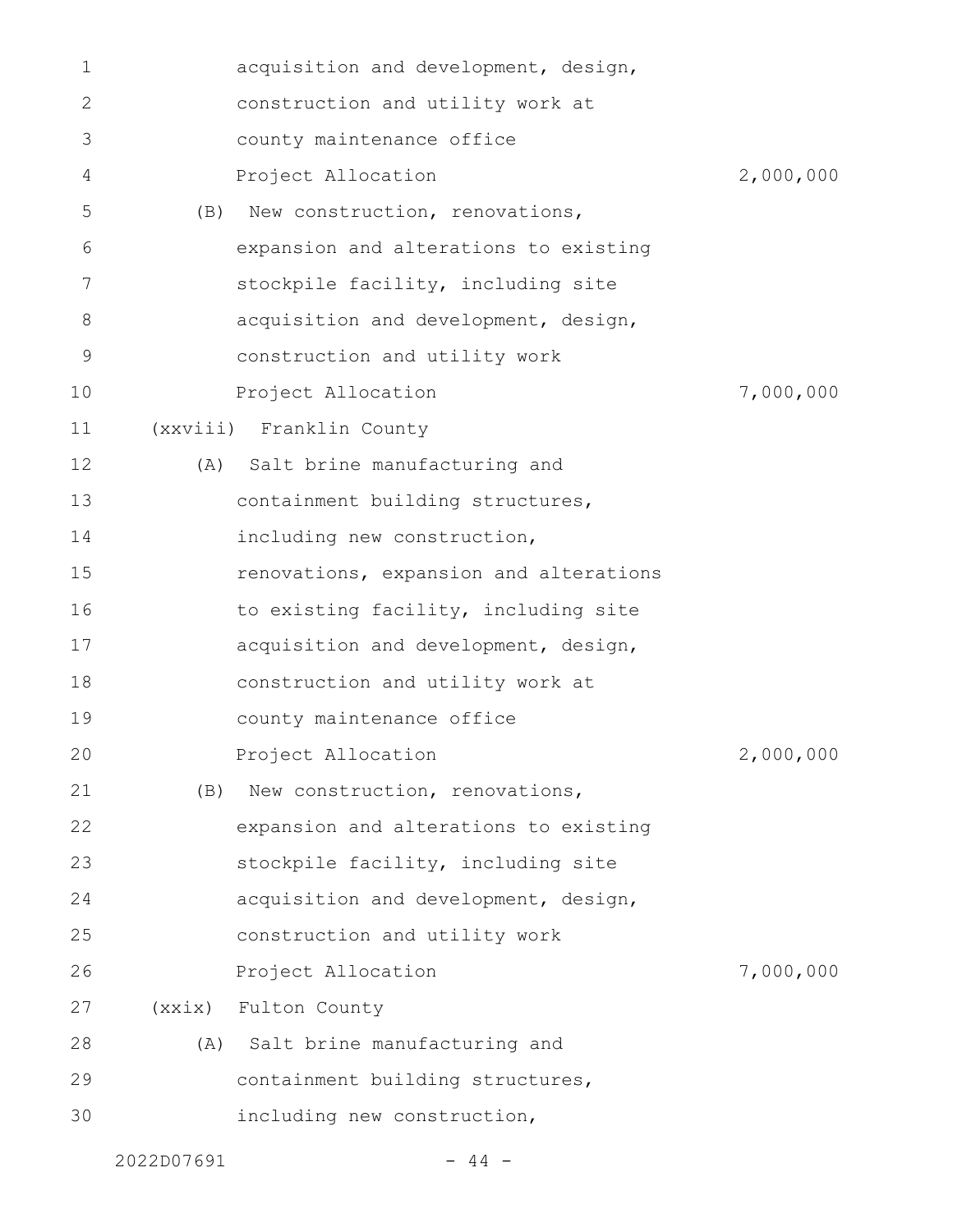| 1  |        | renovations, expansion and alterations |           |
|----|--------|----------------------------------------|-----------|
| 2  |        | to existing facility, including site   |           |
| 3  |        | acquisition and development, design,   |           |
| 4  |        | construction and utility work at       |           |
| 5  |        | county maintenance office              |           |
| 6  |        | Project Allocation                     | 2,000,000 |
| 7  | (B)    | New construction, renovations,         |           |
| 8  |        | expansion and alterations to existing  |           |
| 9  |        | stockpile facility, including site     |           |
| 10 |        | acquisition and development, design,   |           |
| 11 |        | construction and utility work          |           |
| 12 |        | Project Allocation                     | 7,000,000 |
| 13 | (xxx)  | Greene County                          |           |
| 14 | (A)    | Salt brine manufacturing and           |           |
| 15 |        | containment building structures,       |           |
| 16 |        | including new construction,            |           |
| 17 |        | renovations, expansion and alterations |           |
| 18 |        | to existing facility, including site   |           |
| 19 |        | acquisition and development, design,   |           |
| 20 |        | construction and utility work at       |           |
| 21 |        | county maintenance office              |           |
| 22 |        | Project Allocation                     | 2,000,000 |
| 23 | (xxxi) | Huntingdon County                      |           |
| 24 |        | (A) Salt brine manufacturing and       |           |
| 25 |        | containment building structures,       |           |
| 26 |        | including new construction,            |           |
| 27 |        | renovations, expansion and alterations |           |
| 28 |        | to existing facility, including site   |           |
| 29 |        | acquisition and development, design,   |           |
| 30 |        | construction and utility work at       |           |
|    |        |                                        |           |

2022D07691 - 45 -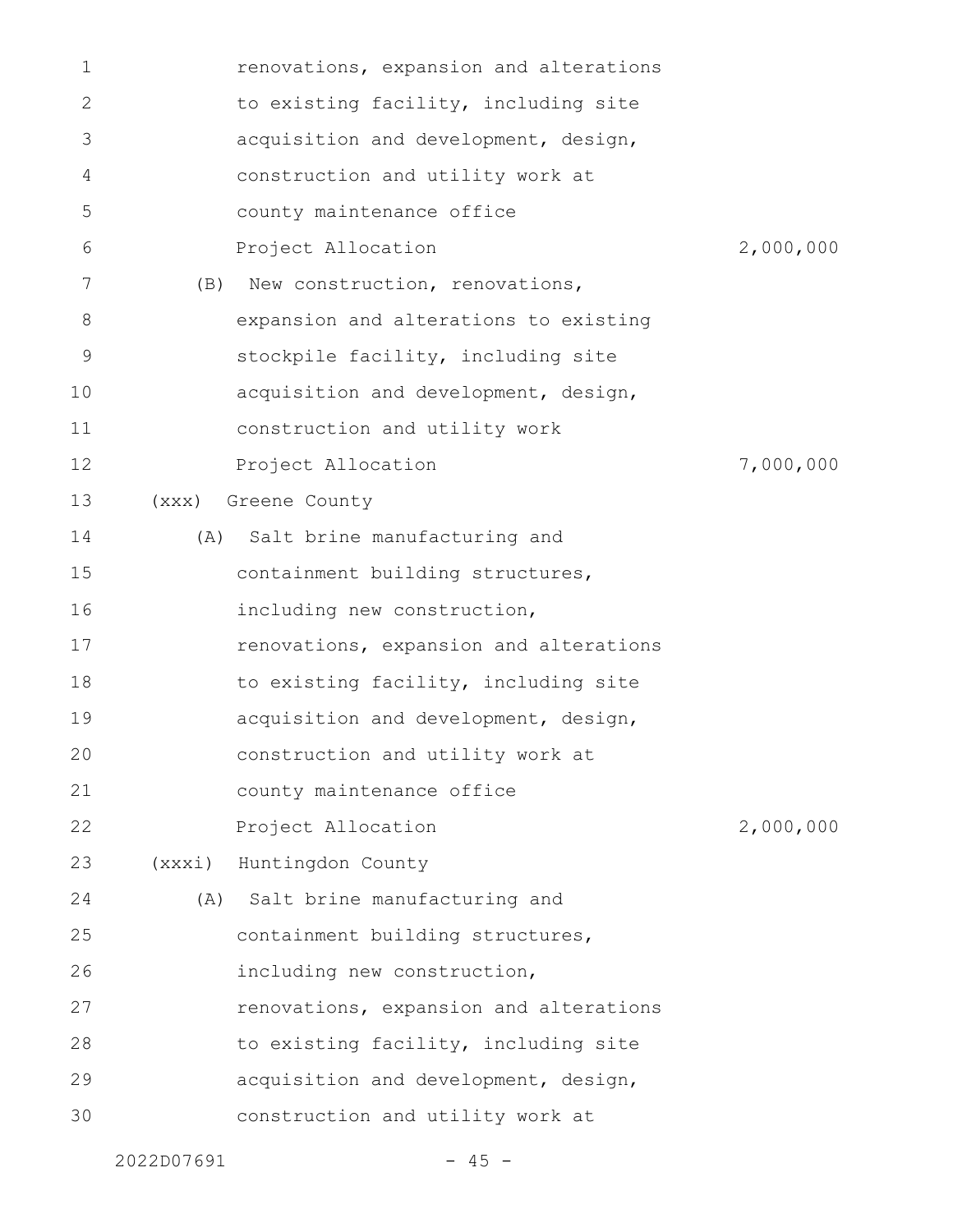| 1  |            | county maintenance office              |           |
|----|------------|----------------------------------------|-----------|
| 2  |            | Project Allocation                     | 2,000,000 |
| 3  | (B)        | New construction, renovations,         |           |
| 4  |            | expansion and alterations to existing  |           |
| 5  |            | stockpile facility, including site     |           |
| 6  |            | acquisition and development, design,   |           |
| 7  |            | construction and utility work          |           |
| 8  |            | Project Allocation                     | 7,000,000 |
| 9  |            | (xxxii) Indiana County                 |           |
| 10 |            | (A) Salt brine manufacturing and       |           |
| 11 |            | containment building structures,       |           |
| 12 |            | including new construction,            |           |
| 13 |            | renovations, expansion and alterations |           |
| 14 |            | to existing facility, including site   |           |
| 15 |            | acquisition and development, design,   |           |
| 16 |            | construction and utility work at       |           |
| 17 |            | county maintenance office              |           |
| 18 |            | Project Allocation                     | 2,000,000 |
| 19 | (B)        | New construction, renovations,         |           |
| 20 |            | expansion and alterations to existing  |           |
| 21 |            | stockpile facility, including site     |           |
| 22 |            | acquisition and development, design,   |           |
| 23 |            | construction and utility work          |           |
| 24 |            | Project Allocation                     | 7,000,000 |
| 25 |            | (xxxiii) Jefferson County              |           |
| 26 |            | (A) Salt brine manufacturing and       |           |
| 27 |            | containment building structures,       |           |
| 28 |            | including new construction,            |           |
| 29 |            | renovations, expansion and alterations |           |
| 30 |            | to existing facility, including site   |           |
|    | 2022D07691 | $-46 -$                                |           |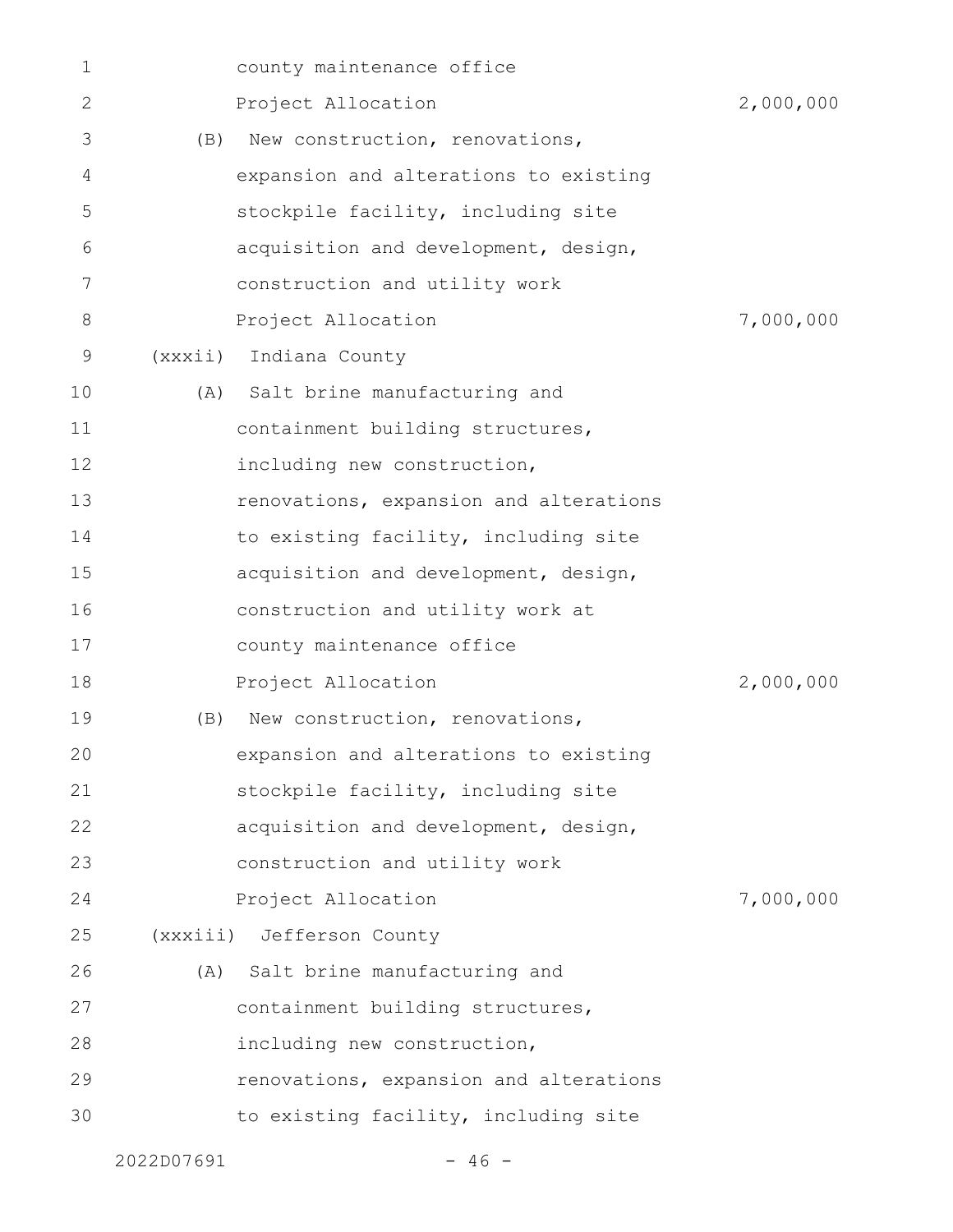| 1  |         | acquisition and development, design,   |           |
|----|---------|----------------------------------------|-----------|
| 2  |         | construction and utility work at       |           |
| 3  |         | county maintenance office              |           |
| 4  |         | Project Allocation                     | 2,000,000 |
| 5  | (xxxiv) | Juniata County                         |           |
| 6  | (A)     | Salt brine manufacturing and           |           |
| 7  |         | containment building structures,       |           |
| 8  |         | including new construction,            |           |
| 9  |         | renovations, expansion and alterations |           |
| 10 |         | to existing facility, including site   |           |
| 11 |         | acquisition and development, design,   |           |
| 12 |         | construction and utility work at       |           |
| 13 |         | county maintenance office              |           |
| 14 |         | Project Allocation                     | 2,000,000 |
| 15 | (xxxv)  | Lackawanna County                      |           |
| 16 |         | (A) Salt brine manufacturing and       |           |
| 17 |         | containment building structures,       |           |
| 18 |         | including new construction,            |           |
| 19 |         | renovations, expansion and alterations |           |
| 20 |         | to existing facility, including site   |           |
| 21 |         | acquisition and development, design,   |           |
| 22 |         | construction and utility work at       |           |
| 23 |         | county maintenance office              |           |
| 24 |         | Project Allocation                     | 2,000,000 |
| 25 | (B)     | New construction, renovations,         |           |
| 26 |         | expansion and alterations to existing  |           |
| 27 |         | stockpile facility, including site     |           |
| 28 |         | acquisition and development, design,   |           |
| 29 |         | construction and utility work          |           |
| 30 |         | Project Allocation                     | 7,000,000 |
|    |         |                                        |           |

2022D07691 - 47 -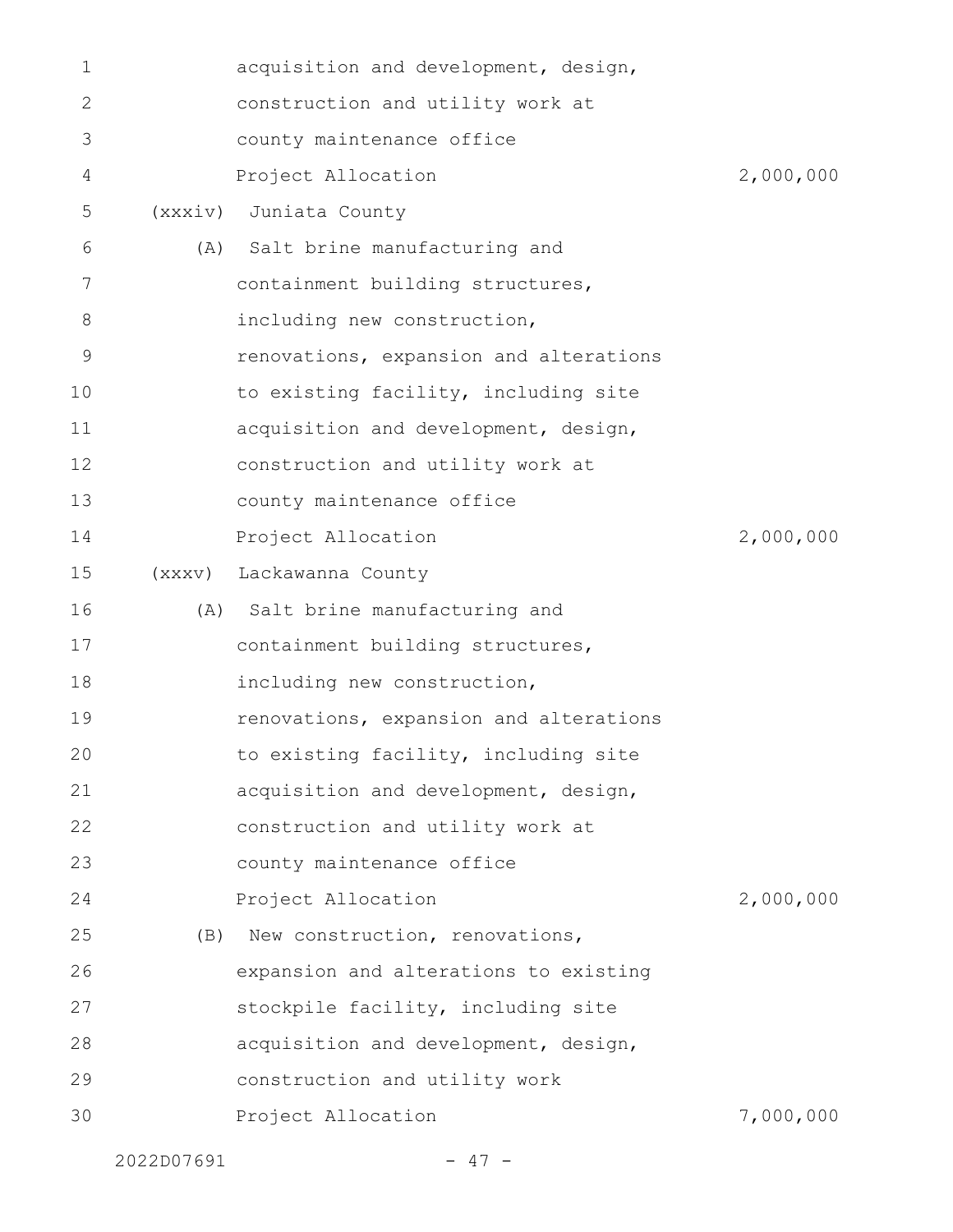| $\mathbf 1$   |     | (xxxvi) Lancaster County               |           |
|---------------|-----|----------------------------------------|-----------|
| 2             | (A) | Salt brine manufacturing and           |           |
| 3             |     | containment building structures,       |           |
| 4             |     | including new construction,            |           |
| 5             |     | renovations, expansion and alterations |           |
| 6             |     | to existing facility, including site   |           |
| 7             |     | acquisition and development, design,   |           |
| 8             |     | construction and utility work at       |           |
| $\mathcal{G}$ |     | county maintenance office              |           |
| 10            |     | Project Allocation                     | 2,000,000 |
| 11            |     | (xxxvii) Lawrence County               |           |
| 12            |     | (A) Salt brine manufacturing and       |           |
| 13            |     | containment building structures,       |           |
| 14            |     | including new construction,            |           |
| 15            |     | renovations, expansion and alterations |           |
| 16            |     | to existing facility, including site   |           |
| 17            |     | acquisition and development, design,   |           |
| 18            |     | construction and utility work at       |           |
| 19            |     | county maintenance office              |           |
| 20            |     | Project Allocation                     | 2,000,000 |
| 21            | (B) | New construction, renovations,         |           |
| 22            |     | expansion and alterations to existing  |           |
| 23            |     | stockpile facility, including site     |           |
| 24            |     | acquisition and development, design,   |           |
| 25            |     | construction and utility work          |           |
| 26            |     | Project Allocation                     | 7,000,000 |
| 27            |     | (xxxviii) Lebanon County               |           |
| 28            | (A) | Salt brine manufacturing and           |           |
| 29            |     | containment building structures,       |           |
| 30            |     | including new construction,            |           |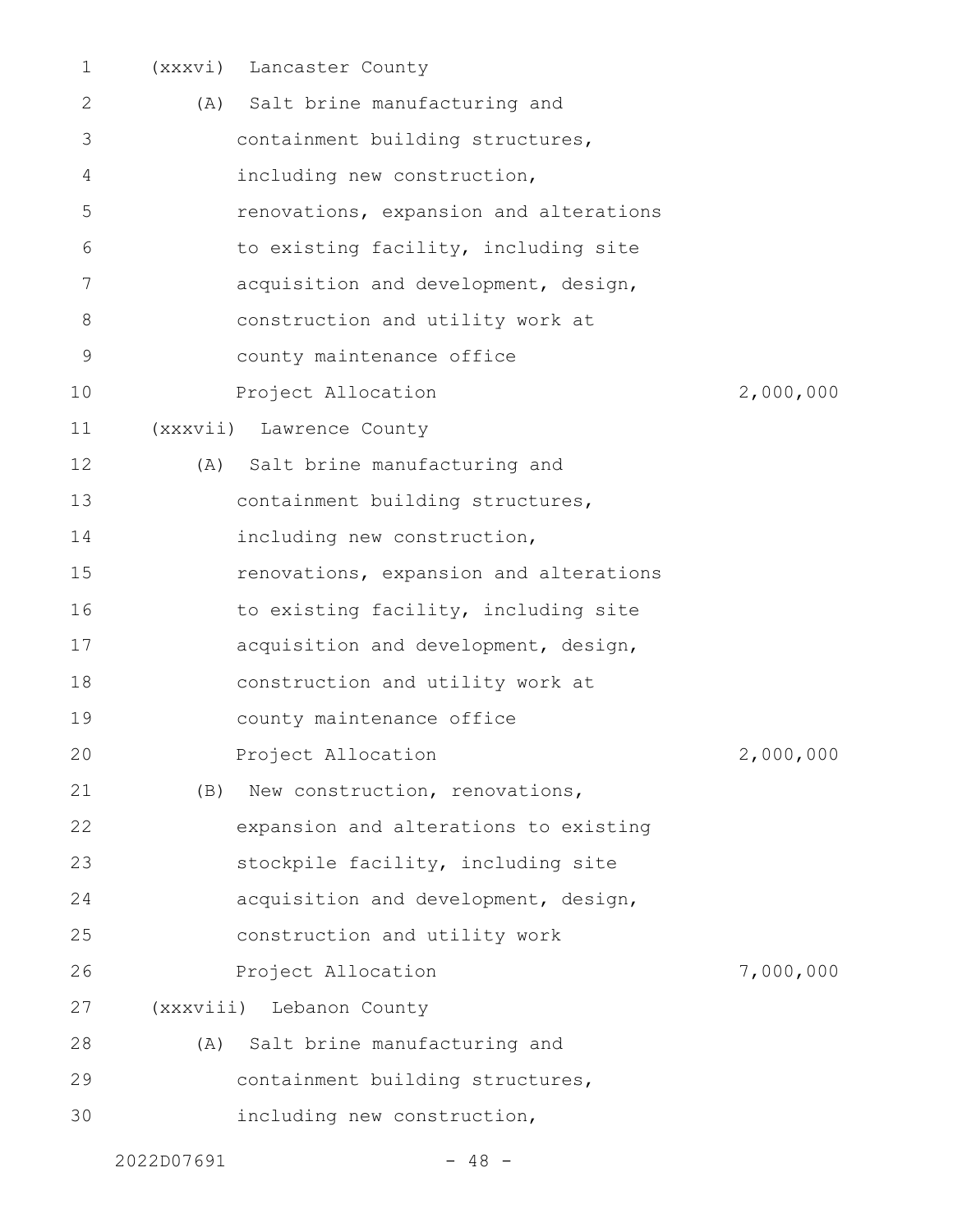| 1            |      | renovations, expansion and alterations |           |
|--------------|------|----------------------------------------|-----------|
| $\mathbf{2}$ |      | to existing facility, including site   |           |
| 3            |      | acquisition and development, design,   |           |
| 4            |      | construction and utility work at       |           |
| 5            |      | county maintenance office              |           |
| 6            |      | Project Allocation                     | 2,000,000 |
| 7            | (B)  | New construction, renovations,         |           |
| 8            |      | expansion and alterations to existing  |           |
| 9            |      | stockpile facility, including site     |           |
| 10           |      | acquisition and development, design,   |           |
| 11           |      | construction and utility work          |           |
| 12           |      | Project Allocation                     | 7,000,000 |
| 13           |      | (xxxix) Lehigh County                  |           |
| 14           | (A)  | Salt brine manufacturing and           |           |
| 15           |      | containment building structures,       |           |
| 16           |      | including new construction,            |           |
| 17           |      | renovations, expansion and alterations |           |
| 18           |      | to existing facility, including site   |           |
| 19           |      | acquisition and development, design,   |           |
| 20           |      | construction and utility work at       |           |
| 21           |      | county maintenance office              |           |
| 22           |      | Project Allocation                     | 2,000,000 |
| 23           | (B)  | New construction, renovations,         |           |
| 24           |      | expansion and alterations to existing  |           |
| 25           |      | stockpile facility, including site     |           |
| 26           |      | acquisition and development, design,   |           |
| 27           |      | construction and utility work          |           |
| 28           |      | Project Allocation                     | 7,000,000 |
| 29           | (x1) | Luzerne County                         |           |
| 30           | (A)  | Construction of one high-capacity      |           |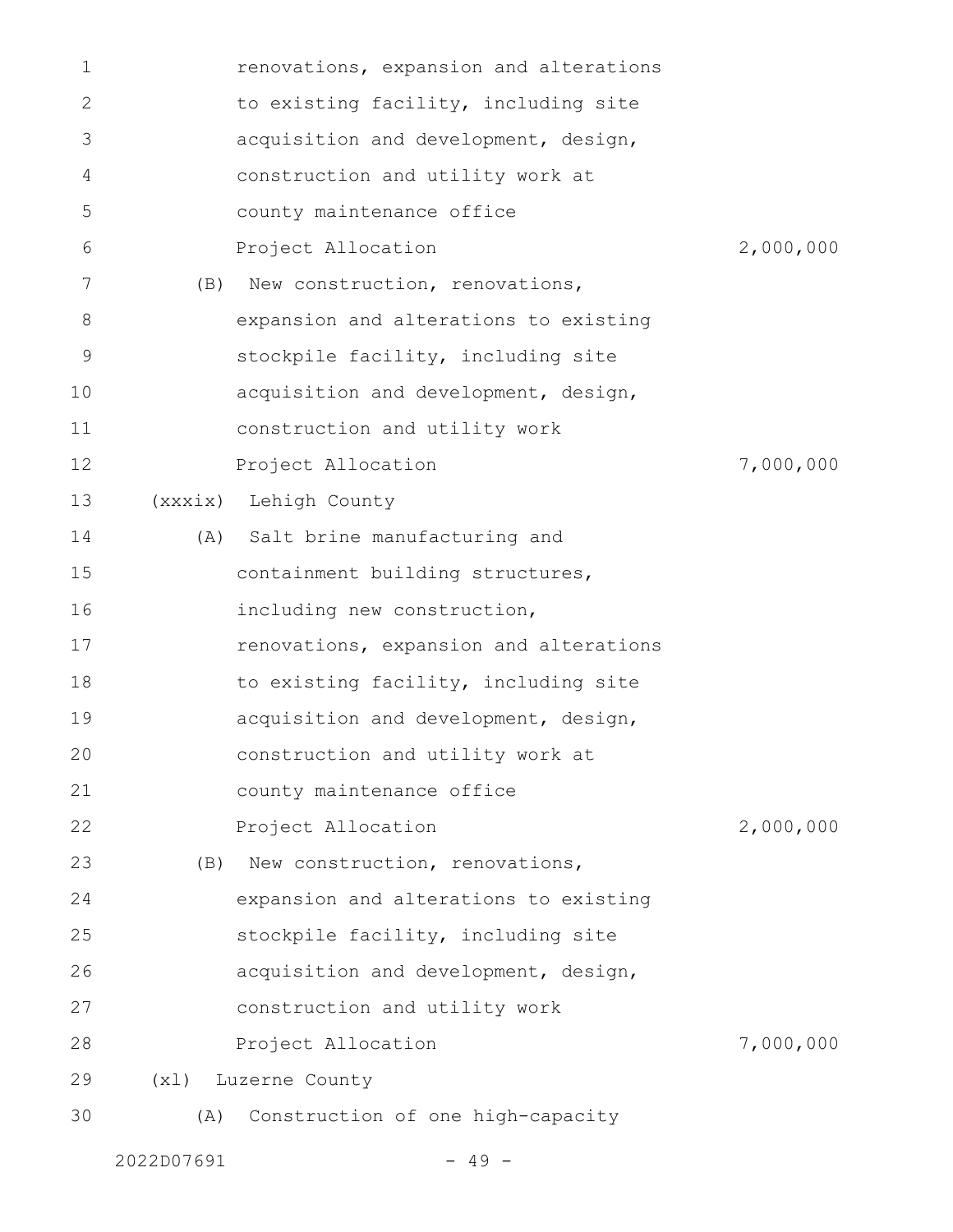| 1  |       | salt storage building                  |           |
|----|-------|----------------------------------------|-----------|
| 2  |       | Project Allocation                     | 2,500,000 |
| 3  | (B)   | Salt brine manufacturing and           |           |
| 4  |       | containment building structures,       |           |
| 5  |       | including new construction,            |           |
| 6  |       | renovations, expansion and alterations |           |
| 7  |       | to existing facility, including site   |           |
| 8  |       | acquisition and development, design,   |           |
| 9  |       | construction and utility work at       |           |
| 10 |       | county maintenance office              |           |
| 11 |       | Project Allocation                     | 2,000,000 |
| 12 | (xli) | Lycoming County                        |           |
| 13 |       | (A) Salt brine manufacturing and       |           |
| 14 |       | containment building structures,       |           |
| 15 |       | including new construction,            |           |
| 16 |       | renovations, expansion and alterations |           |
| 17 |       | to existing facility, including site   |           |
| 18 |       | acquisition and development, design,   |           |
| 19 |       | construction and utility work at       |           |
| 20 |       | county maintenance office              |           |
| 21 |       | Project Allocation                     | 2,000,000 |
| 22 | (B)   | New construction, renovations,         |           |
| 23 |       | expansion and alterations to existing  |           |
| 24 |       | stockpile facility, including site     |           |
| 25 |       | acquisition and development, design,   |           |
| 26 |       | construction and utility work          |           |
| 27 |       | Project Allocation                     | 7,000,000 |
| 28 | (xli) | McKean County                          |           |
| 29 | (A)   | Salt brine manufacturing and           |           |
| 30 |       | containment building structures,       |           |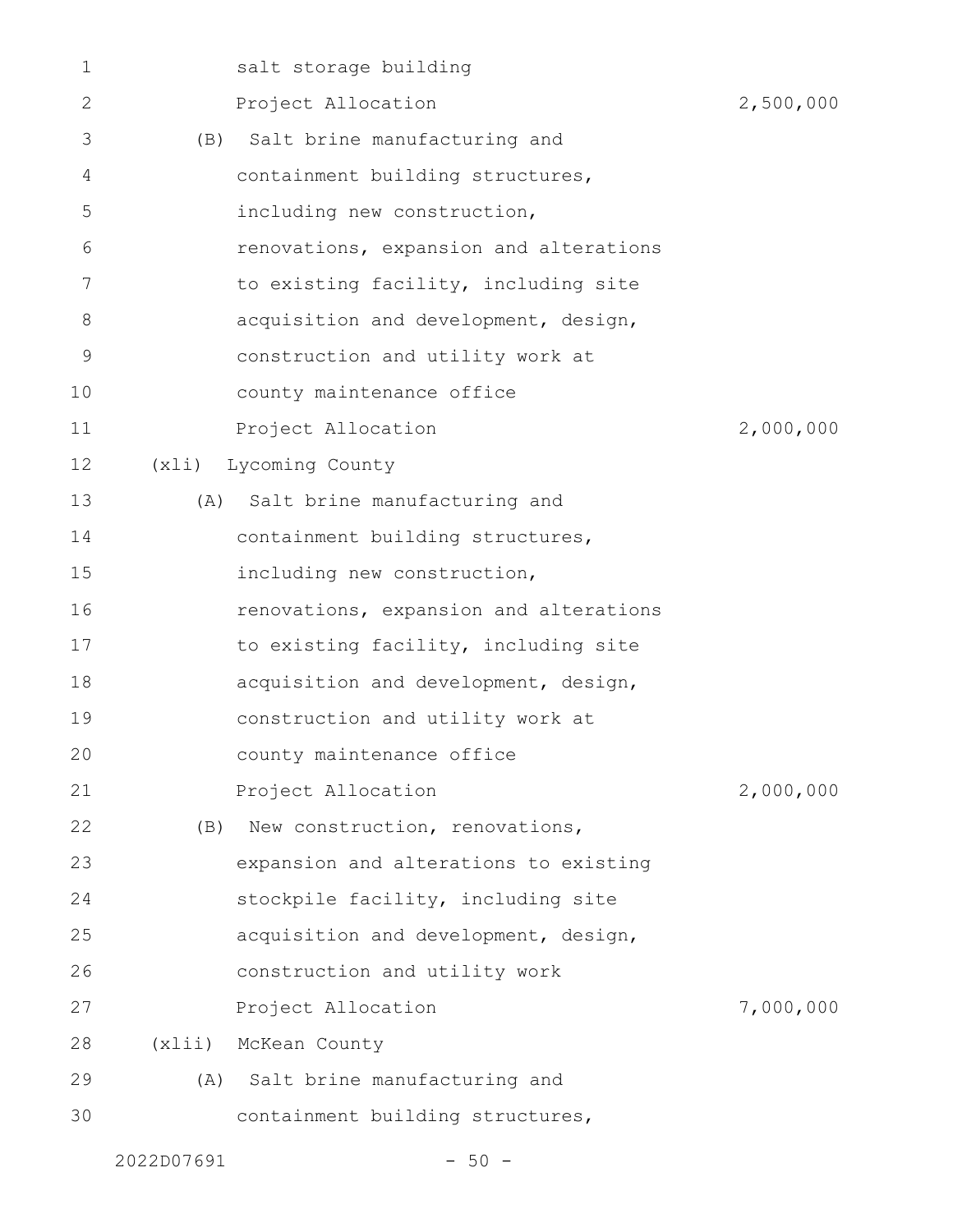| $\mathbf 1$ |     | including new construction,            |           |
|-------------|-----|----------------------------------------|-----------|
| 2           |     | renovations, expansion and alterations |           |
| 3           |     | to existing facility, including site   |           |
| 4           |     | acquisition and development, design,   |           |
| 5           |     | construction and utility work at       |           |
| 6           |     | county maintenance office              |           |
| 7           |     | Project Allocation                     | 2,000,000 |
| 8           |     | (B) New construction, renovations,     |           |
| 9           |     | expansion and alterations to existing  |           |
| 10          |     | stockpile facility, including site     |           |
| 11          |     | acquisition and development, design,   |           |
| 12          |     | construction and utility work          |           |
| 13          |     | Project Allocation                     | 7,000,000 |
| 14          |     | (xliii) Mercer County                  |           |
| 15          |     | (A) Salt brine manufacturing and       |           |
| 16          |     | containment building structures,       |           |
| 17          |     | including new construction,            |           |
| 18          |     | renovations, expansion and alterations |           |
| 19          |     | to existing facility, including site   |           |
| 20          |     | acquisition and development, design,   |           |
| 21          |     | construction and utility work at       |           |
| 22          |     | county maintenance office              |           |
| 23          |     | Project Allocation                     | 2,000,000 |
| 24          | (B) | New construction, renovations,         |           |
| 25          |     | expansion and alterations to existing  |           |
| 26          |     | stockpile facility, including site     |           |
| 27          |     | acquisition and development, design,   |           |
| 28          |     | construction and utility work          |           |
| 29          |     | Project Allocation                     | 7,000,000 |
| 30          |     | (xliv) Mifflin County                  |           |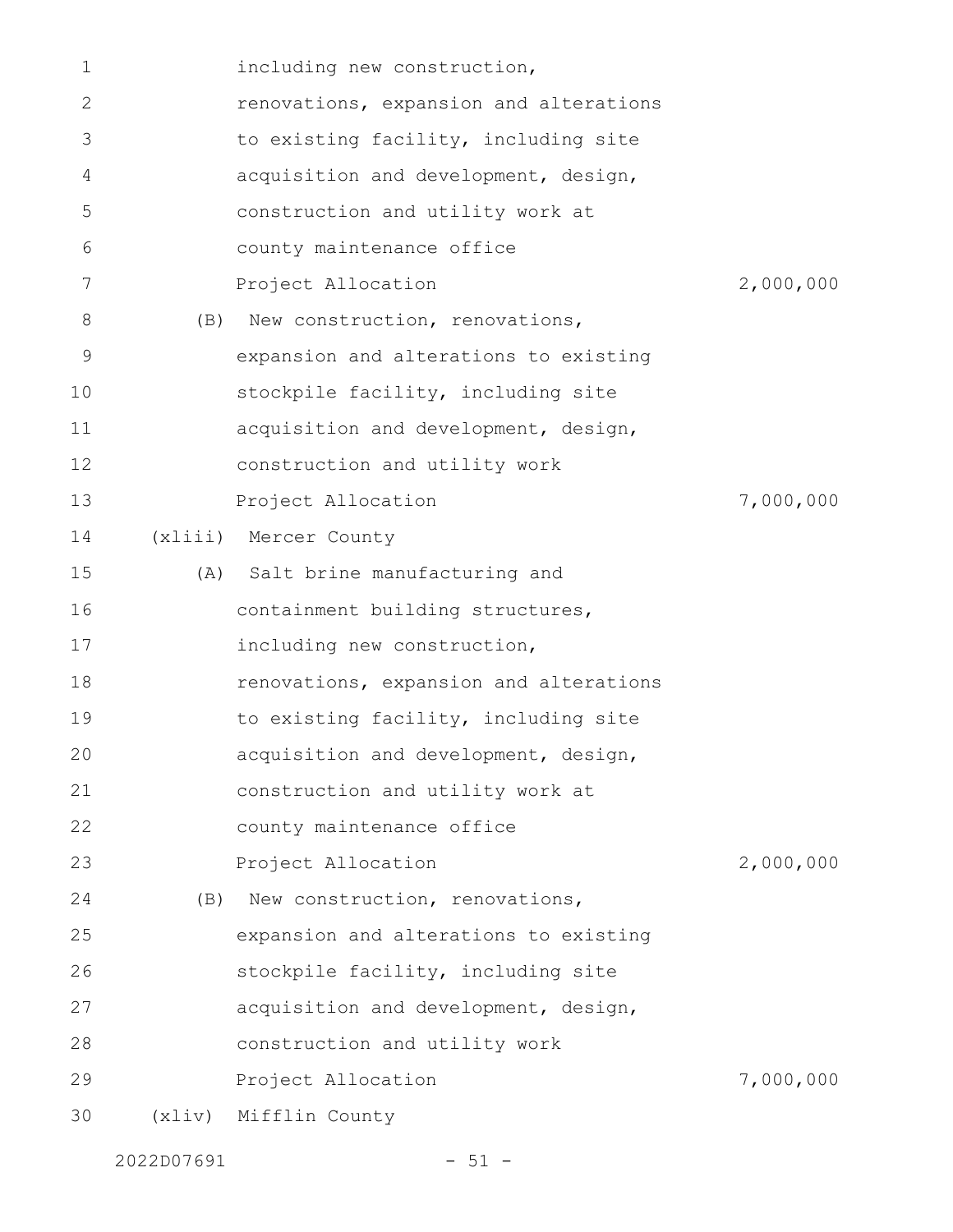| $\mathbf 1$ | (A)   | Salt brine manufacturing and           |           |
|-------------|-------|----------------------------------------|-----------|
| 2           |       | containment building structures,       |           |
| 3           |       | including new construction,            |           |
| 4           |       | renovations, expansion and alterations |           |
| 5           |       | to existing facility, including site   |           |
| 6           |       | acquisition and development, design,   |           |
| 7           |       | construction and utility work at       |           |
| 8           |       | county maintenance office              |           |
| $\mathsf 9$ |       | Project Allocation                     | 2,000,000 |
| 10          | (B)   | New construction, renovations,         |           |
| 11          |       | expansion and alterations to existing  |           |
| 12          |       | stockpile facility, including site     |           |
| 13          |       | acquisition and development, design,   |           |
| 14          |       | construction and utility work          |           |
| 15          |       | Project Allocation                     | 7,000,000 |
|             |       |                                        |           |
| 16          | (x1v) | Monroe County                          |           |
| 17          |       | (A) Salt brine manufacturing and       |           |
| 18          |       | containment building structures,       |           |
| 19          |       | including new construction,            |           |
| 20          |       | renovations, expansion and alterations |           |
| 21          |       | to existing facility, including site   |           |
| 22          |       | acquisition and development, design,   |           |
| 23          |       | construction and utility work at       |           |
| 24          |       | county maintenance office              |           |
| 25          |       | Project Allocation                     | 2,000,000 |
| 26          | (B)   | New construction, renovations,         |           |
| 27          |       | expansion and alterations to existing  |           |
| 28          |       | stockpile facility, including site     |           |
| 29          |       | acquisition and development, design,   |           |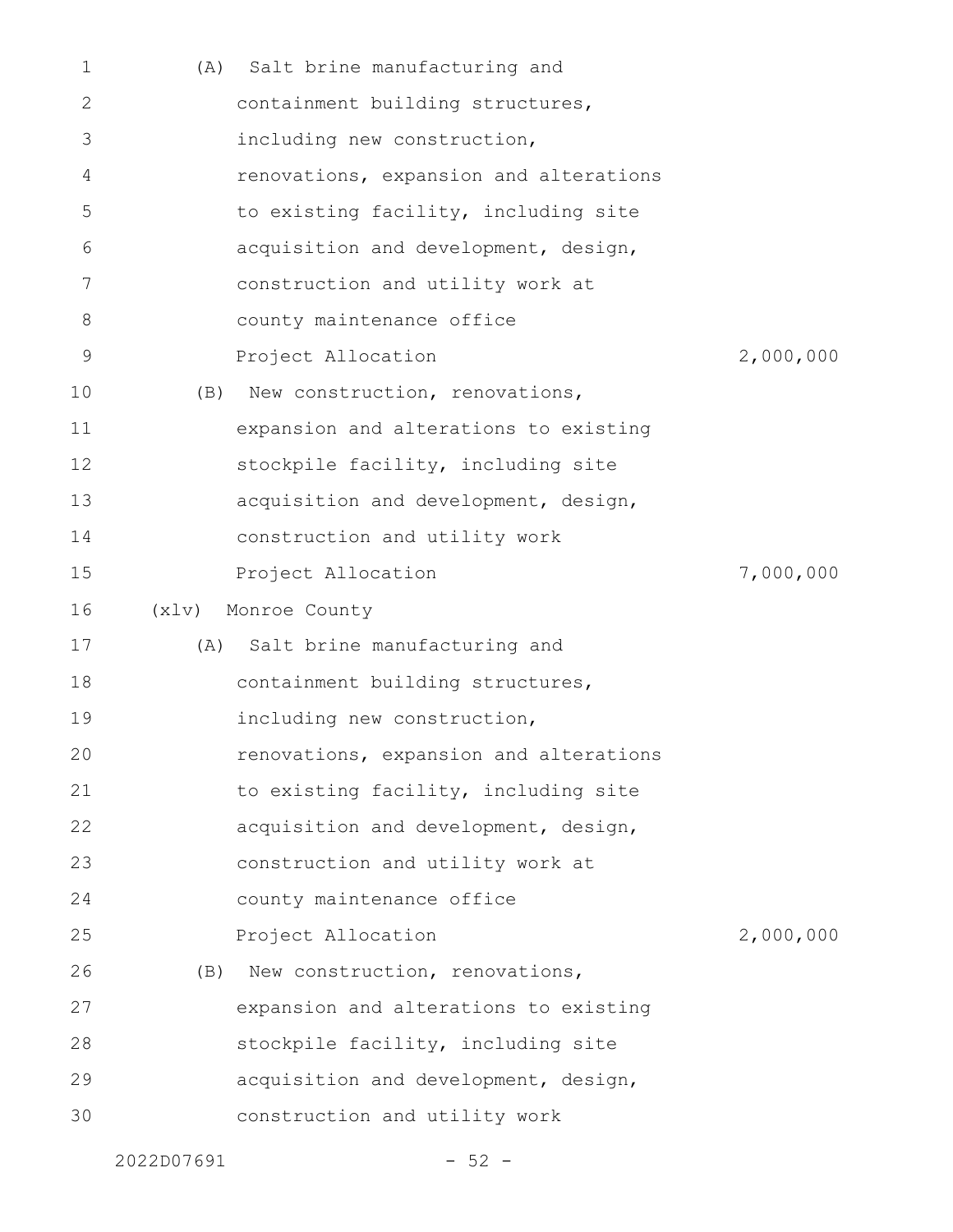| $\mathbf 1$ |        | Project Allocation                     | 7,000,000  |
|-------------|--------|----------------------------------------|------------|
| 2           | (x1vi) | Montgomery County                      |            |
| 3           |        | (A) Salt brine manufacturing and       |            |
| 4           |        | containment building structures,       |            |
| 5           |        | including new construction,            |            |
| 6           |        | renovations, expansion and alterations |            |
| 7           |        | to existing facility, including site   |            |
| 8           |        | acquisition and development, design,   |            |
| 9           |        | construction and utility work at       |            |
| 10          |        | county maintenance office              |            |
| 11          |        | Project Allocation                     | 2,000,000  |
| 12          | (B)    | New construction, renovations,         |            |
| 13          |        | expansion and alterations to existing  |            |
| 14          |        | stockpile facility, including site     |            |
| 15          |        | acquisition and development, design,   |            |
| 16          |        | construction and utility work          |            |
| 17          |        | Project Allocation                     | 7,000,000  |
| 18          |        | (xlvii) Montour County                 |            |
| 19          | (A)    | Construction or renovation of          |            |
| 20          |        | facility, which may include site       |            |
| 21          |        | acquisition and development, design    |            |
| 22          |        | and construction of buildings and      |            |
| 23          |        | utility work                           |            |
| 24          |        | Project Allocation                     | 16,000,000 |
| 25          |        | (B) Salt brine manufacturing and       |            |
| 26          |        | containment building structures,       |            |
| 27          |        | including new construction,            |            |
| 28          |        | renovations, expansion and alterations |            |
| 29          |        | to existing facility, including site   |            |
| 30          |        | acquisition and development, design,   |            |
|             |        |                                        |            |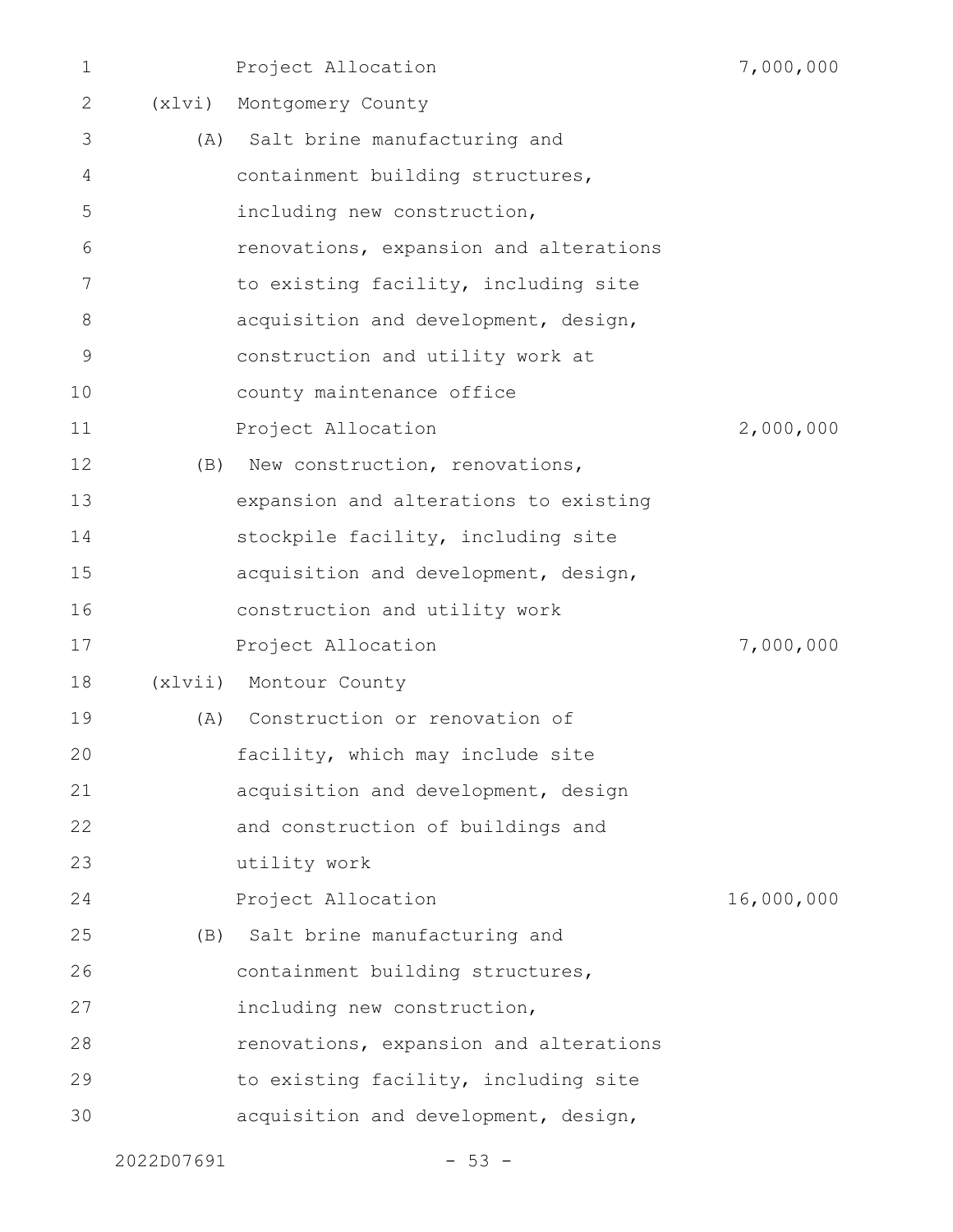| $\mathbf 1$ |         | construction and utility work at       |           |
|-------------|---------|----------------------------------------|-----------|
| 2           |         | county maintenance office              |           |
| 3           |         | Project Allocation                     | 2,000,000 |
| 4           |         | (xlviii) Northampton County            |           |
| 5           | (A)     | Salt brine manufacturing and           |           |
| 6           |         | containment building structures,       |           |
| 7           |         | including new construction,            |           |
| 8           |         | renovations, expansion and alterations |           |
| $\mathsf 9$ |         | to existing facility, including site   |           |
| 10          |         | acquisition and development, design,   |           |
| 11          |         | construction and utility work at       |           |
| 12          |         | county maintenance office              |           |
| 13          |         | Project Allocation                     | 2,000,000 |
| 14          | (B)     | New construction, renovations,         |           |
| 15          |         | expansion and alterations to existing  |           |
| 16          |         | stockpile facility, including site     |           |
| 17          |         | acquisition and development, design,   |           |
| 18          |         | construction and utility work          |           |
| 19          |         | Project Allocation                     | 7,000,000 |
| 20          | (xlist) | Northumberland County                  |           |
| 21          | (A)     | Salt brine manufacturing and           |           |
| 22          |         | containment building structures,       |           |
| 23          |         | including new construction,            |           |
| 24          |         | renovations, expansion and alterations |           |
| 25          |         | to existing facility, including site   |           |
| 26          |         | acquisition and development, design,   |           |
| 27          |         | construction and utility work at       |           |
| 28          |         | county maintenance office              |           |
| 29          |         | Project Allocation                     | 2,000,000 |
| 30          | (B)     | New construction, renovations,         |           |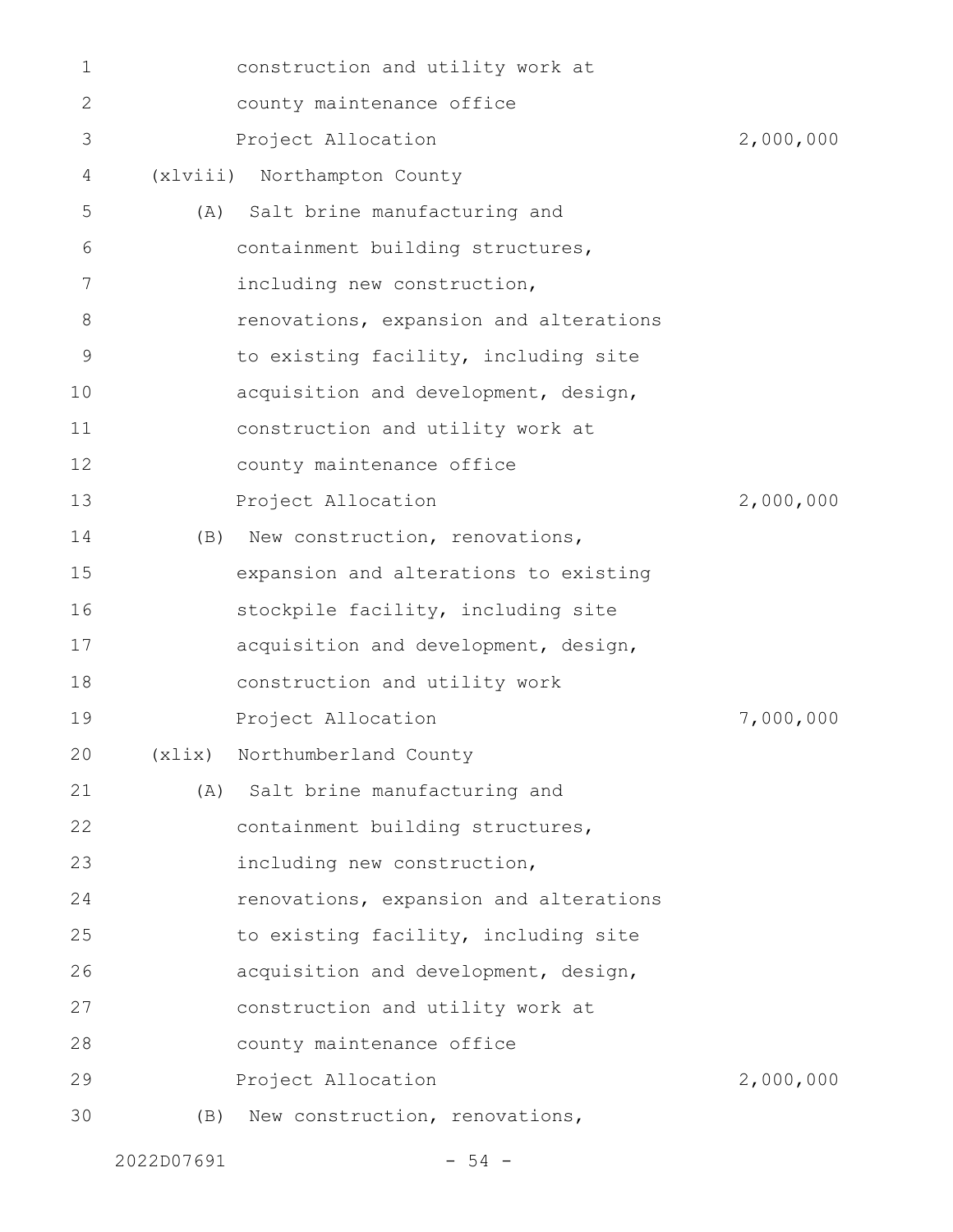| 1  |      | expansion and alterations to existing  |           |
|----|------|----------------------------------------|-----------|
| 2  |      | stockpile facility, including site     |           |
| 3  |      | acquisition and development, design,   |           |
| 4  |      | construction and utility work          |           |
| 5  |      | Project Allocation                     | 7,000,000 |
| 6  | (1)  | Perry County                           |           |
| 7  | (A)  | Salt brine manufacturing and           |           |
| 8  |      | containment building structures,       |           |
| 9  |      | including new construction,            |           |
| 10 |      | renovations, expansion and alterations |           |
| 11 |      | to existing facility, including site   |           |
| 12 |      | acquisition and development, design,   |           |
| 13 |      | construction and utility work at       |           |
| 14 |      | county maintenance office              |           |
| 15 |      | Project Allocation                     | 2,000,000 |
| 16 | (B)  | New construction, renovations,         |           |
| 17 |      | expansion and alterations to existing  |           |
| 18 |      | stockpile facility, including site     |           |
| 19 |      | acquisition and development, design,   |           |
| 20 |      | construction and utility work          |           |
| 21 |      | Project Allocation                     | 7,000,000 |
| 22 | (1i) | Philadelphia County                    |           |
| 23 | (A)  | Salt brine manufacturing and           |           |
| 24 |      | containment building structures,       |           |
| 25 |      | including new construction,            |           |
| 26 |      | renovations, expansion and alterations |           |
| 27 |      | to existing facility, including site   |           |
| 28 |      | acquisition and development, design,   |           |
| 29 |      | construction and utility work at       |           |
| 30 |      | county maintenance office              |           |
|    |      |                                        |           |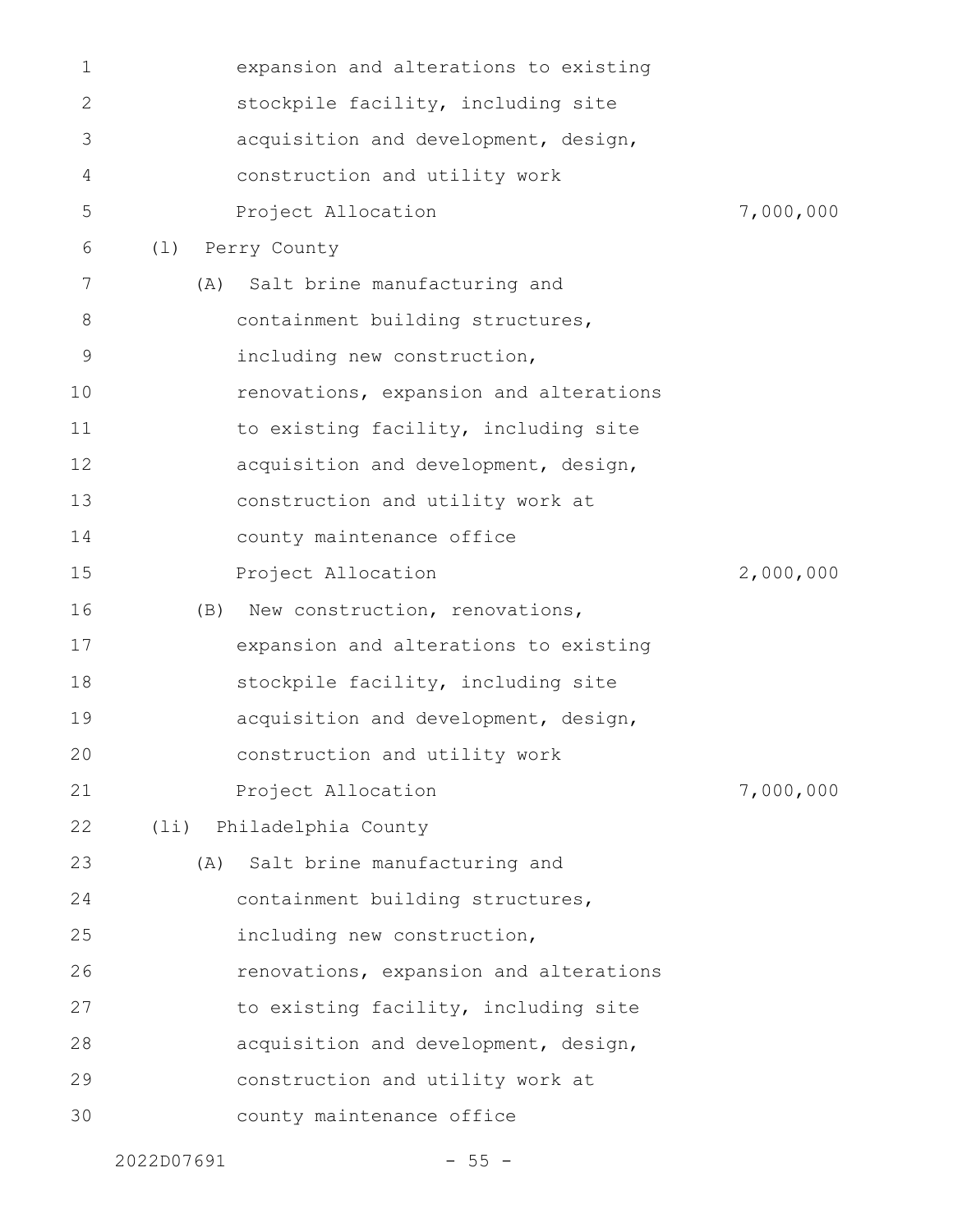| 2<br>3 |     | (lii) Pike County                      |           |
|--------|-----|----------------------------------------|-----------|
|        |     |                                        |           |
|        | (A) | Salt brine manufacturing and           |           |
| 4      |     | containment building structures,       |           |
| 5      |     | including new construction,            |           |
| 6      |     | renovations, expansion and alterations |           |
| 7      |     | to existing facility, including site   |           |
| 8      |     | acquisition and development, design,   |           |
| 9      |     | construction and utility work at       |           |
| 10     |     | county maintenance office              |           |
| 11     |     | Project Allocation                     | 2,000,000 |
| 12     | (B) | New construction, renovations,         |           |
| 13     |     | expansion and alterations to existing  |           |
| 14     |     | stockpile facility, including site     |           |
| 15     |     | acquisition and development, design,   |           |
| 16     |     | construction and utility work          |           |
| 17     |     | Project Allocation                     | 7,000,000 |
| 18     |     | (liii) Potter County                   |           |
| 19     | (A) | Salt brine manufacturing and           |           |
| 20     |     | containment building structures,       |           |
| 21     |     | including new construction,            |           |
| 22     |     | renovations, expansion and alterations |           |
| 23     |     | to existing facility, including site   |           |
| 24     |     | acquisition and development, design,   |           |
| 25     |     | construction and utility work at       |           |
| 26     |     | county maintenance office              |           |
| 27     |     | Project Allocation                     | 2,000,000 |
| 28     | (B) | New construction, renovations,         |           |
| 29     |     | expansion and alterations to existing  |           |
| 30     |     | stockpile facility, including site     |           |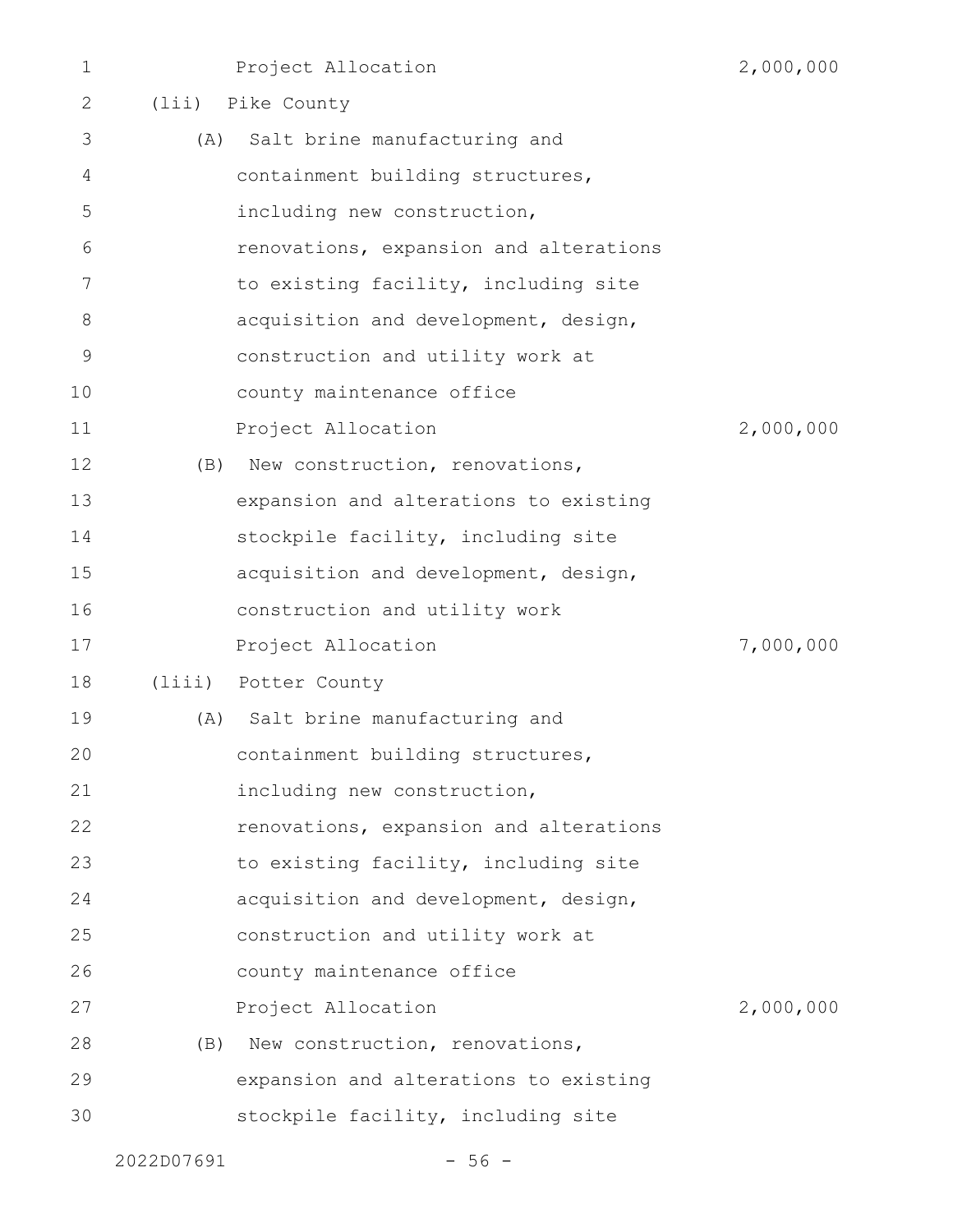| $\mathbf 1$ | acquisition and development, design,   |           |
|-------------|----------------------------------------|-----------|
| 2           | construction and utility work          |           |
| 3           | Project Allocation                     | 7,000,000 |
| 4           | (liv) Schuylkill County                |           |
| 5           | Salt brine manufacturing and<br>(A)    |           |
| 6           | containment building structures,       |           |
| 7           | including new construction,            |           |
| 8           | renovations, expansion and alterations |           |
| $\mathsf 9$ | to existing facility, including site   |           |
| 10          | acquisition and development, design,   |           |
| 11          | construction and utility work at       |           |
| 12          | county maintenance office              |           |
| 13          | Project Allocation                     | 2,000,000 |
| 14          | New construction, renovations,<br>(B)  |           |
| 15          | expansion and alterations to existing  |           |
| 16          | stockpile facility, including site     |           |
| 17          | acquisition and development, design,   |           |
| 18          | construction and utility work          |           |
| 19          | Project Allocation                     | 7,000,000 |
| 20          | Snyder County<br>$(\exists v)$         |           |
| 21          | Salt brine manufacturing and<br>(A)    |           |
| 22          | containment building structures,       |           |
| 23          | including new construction,            |           |
| 24          | renovations, expansion and alterations |           |
| 25          | to existing facility, including site   |           |
| 26          | acquisition and development, design,   |           |
| 27          | construction and utility work at       |           |
| 28          | county maintenance office              |           |
| 29          | Project Allocation                     | 2,000,000 |
| 30          | New construction, renovations,<br>(B)  |           |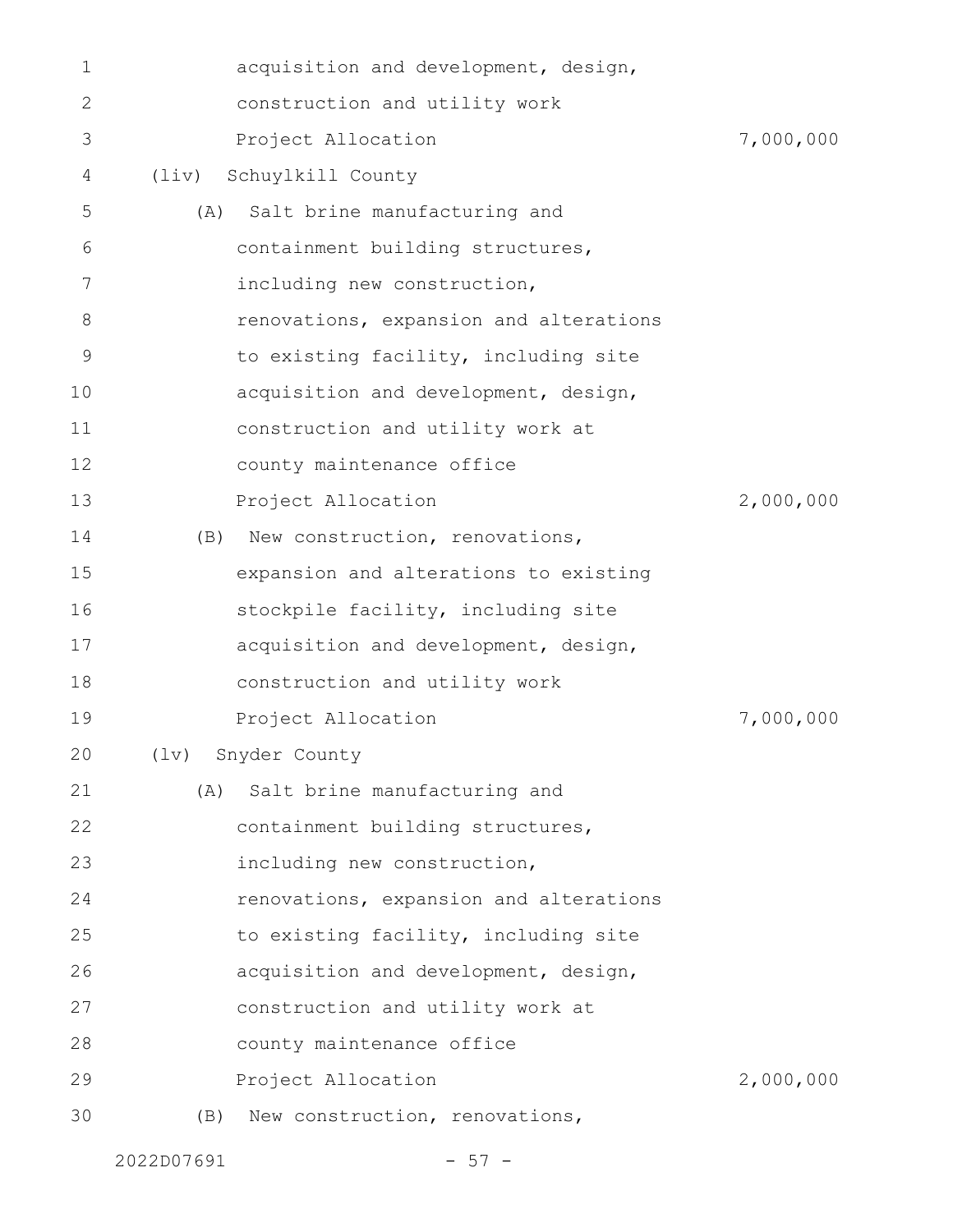| 1  |       | expansion and alterations to existing  |           |
|----|-------|----------------------------------------|-----------|
| 2  |       | stockpile facility, including site     |           |
| 3  |       | acquisition and development, design,   |           |
| 4  |       | construction and utility work          |           |
| 5  |       | Project Allocation                     | 7,000,000 |
| 6  | (lvi) | Somerset County                        |           |
| 7  | (A)   | Salt brine manufacturing and           |           |
| 8  |       | containment building structures,       |           |
| 9  |       | including new construction,            |           |
| 10 |       | renovations, expansion and alterations |           |
| 11 |       | to existing facility, including site   |           |
| 12 |       | acquisition and development, design,   |           |
| 13 |       | construction and utility work at       |           |
| 14 |       | county maintenance office              |           |
| 15 |       | Project Allocation                     | 2,000,000 |
| 16 | (B)   | New construction, renovations,         |           |
| 17 |       | expansion and alterations to existing  |           |
| 18 |       | stockpile facility, including site     |           |
| 19 |       | acquisition and development, design,   |           |
| 20 |       | construction and utility work          |           |
| 21 |       | Project Allocation                     | 7,000,000 |
| 22 |       | (lvii) Sullivan County                 |           |
| 23 |       | (A) Salt brine manufacturing and       |           |
| 24 |       | containment building structures,       |           |
| 25 |       | including new construction,            |           |
| 26 |       | renovations, expansion and alterations |           |
| 27 |       | to existing facility, including site   |           |
| 28 |       | acquisition and development, design,   |           |
| 29 |       | construction and utility work at       |           |
| 30 |       | county maintenance office              |           |
|    |       |                                        |           |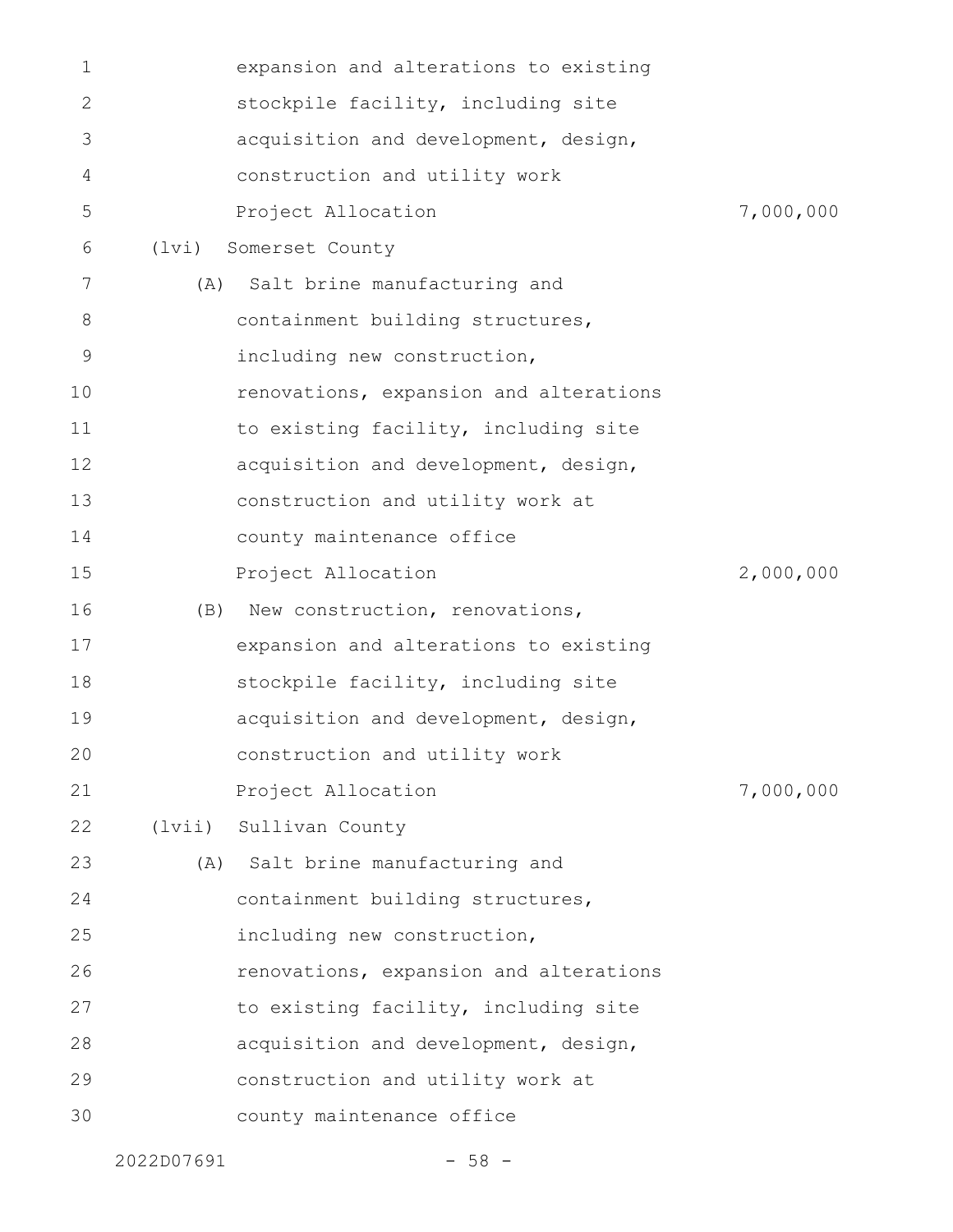| $\mathbf 1$ |                | Project Allocation                     | 2,000,000 |
|-------------|----------------|----------------------------------------|-----------|
| 2           | (B)            | New construction, renovations,         |           |
| 3           |                | expansion and alterations to existing  |           |
| 4           |                | stockpile facility, including site     |           |
| 5           |                | acquisition and development, design,   |           |
| 6           |                | construction and utility work          |           |
| 7           |                | Project Allocation                     | 7,000,000 |
| 8           |                | (lviii) Susquehanna County             |           |
| 9           |                | (A) Salt brine manufacturing and       |           |
| 10          |                | containment building structures,       |           |
| 11          |                | including new construction,            |           |
| 12          |                | renovations, expansion and alterations |           |
| 13          |                | to existing facility, including site   |           |
| 14          |                | acquisition and development, design,   |           |
| 15          |                | construction and utility work at       |           |
| 16          |                | county maintenance office              |           |
| 17          |                | Project Allocation                     | 2,000,000 |
| 18          | (B)            | New construction, renovations,         |           |
| 19          |                | expansion and alterations to existing  |           |
| 20          |                | stockpile facility, including site     |           |
| 21          |                | acquisition and development, design,   |           |
| 22          |                | construction and utility work          |           |
| 23          |                | Project Allocation                     | 7,000,000 |
| 24          | $(\text{lix})$ | Tioga County                           |           |
| 25          | (A)            | Construction of one high-capacity      |           |
| 26          |                | salt storage building                  |           |
| 27          |                | Project Allocation                     | 2,500,000 |
| 28          | (B)            | Salt brine manufacturing and           |           |
| 29          |                | containment building structures,       |           |
| 30          |                | including new construction,            |           |
|             |                |                                        |           |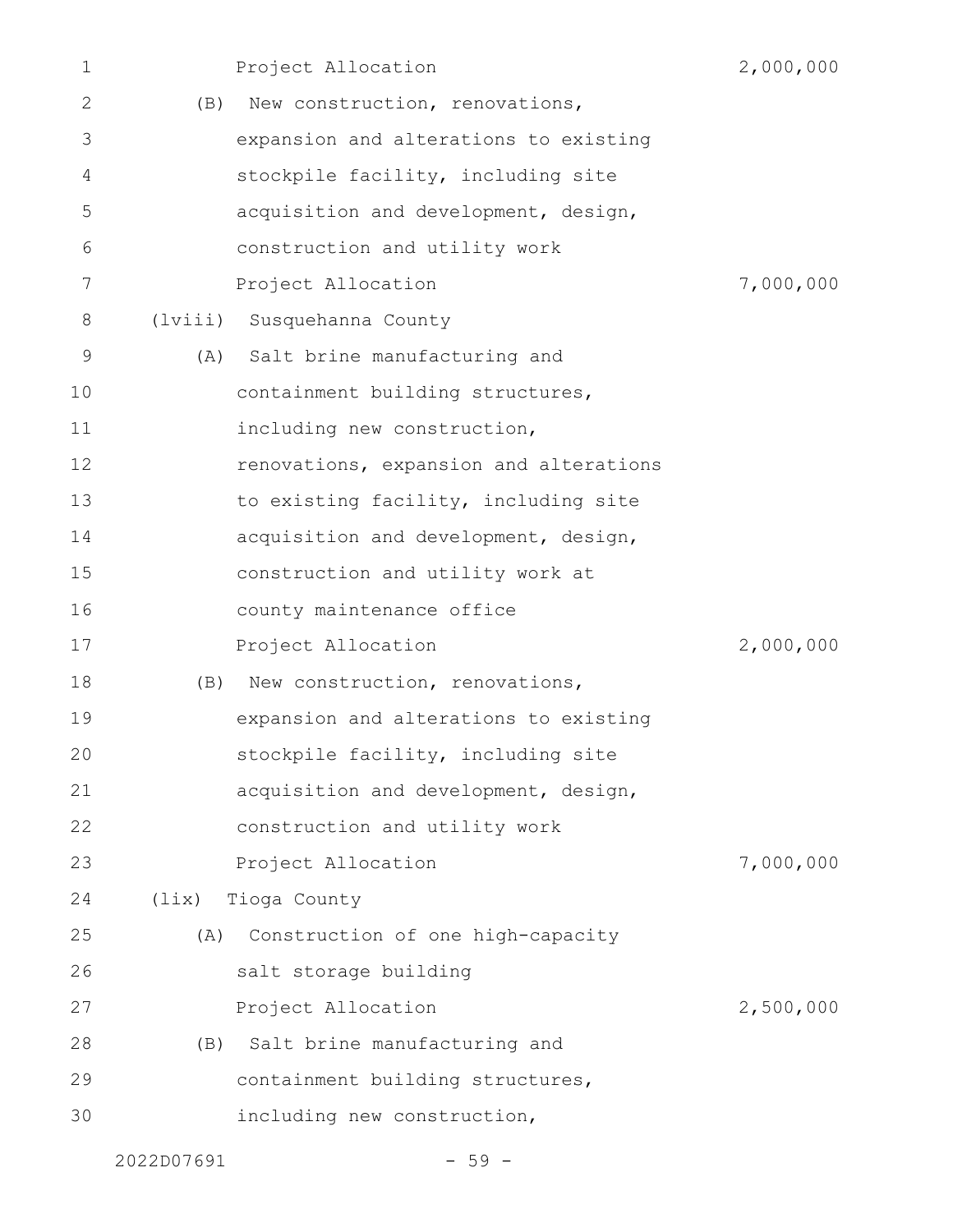| $\mathbf 1$ | renovations, expansion and alterations |           |
|-------------|----------------------------------------|-----------|
| 2           | to existing facility, including site   |           |
| 3           | acquisition and development, design,   |           |
| 4           | construction and utility work at       |           |
| 5           | county maintenance office              |           |
| 6           | Project Allocation                     | 2,000,000 |
| 7           | New construction, renovations,<br>(C)  |           |
| 8           | expansion and alterations to existing  |           |
| 9           | stockpile facility, including site     |           |
| 10          | acquisition and development, design,   |           |
| 11          | construction and utility work          |           |
| 12          | Project Allocation                     | 7,000,000 |
| 13          | Union County<br>$(\exists x)$          |           |
| 14          | Salt brine manufacturing and<br>(A)    |           |
| 15          | containment building structures,       |           |
| 16          | including new construction,            |           |
| 17          | renovations, expansion and alterations |           |
| 18          | to existing facility, including site   |           |
| 19          | acquisition and development, design,   |           |
| 20          | construction and utility work at       |           |
| 21          | county maintenance office              |           |
| 22          | Project Allocation                     | 2,000,000 |
| 23          | (B) New construction, renovations,     |           |
| 24          | expansion and alterations to existing  |           |
| 25          | stockpile facility, including site     |           |
| 26          | acquisition and development, design,   |           |
| 27          | construction and utility work          |           |
| 28          | Project Allocation                     | 7,000,000 |
| 29          | (lxi) Venango County                   |           |
| 30          | Salt brine manufacturing and<br>(A)    |           |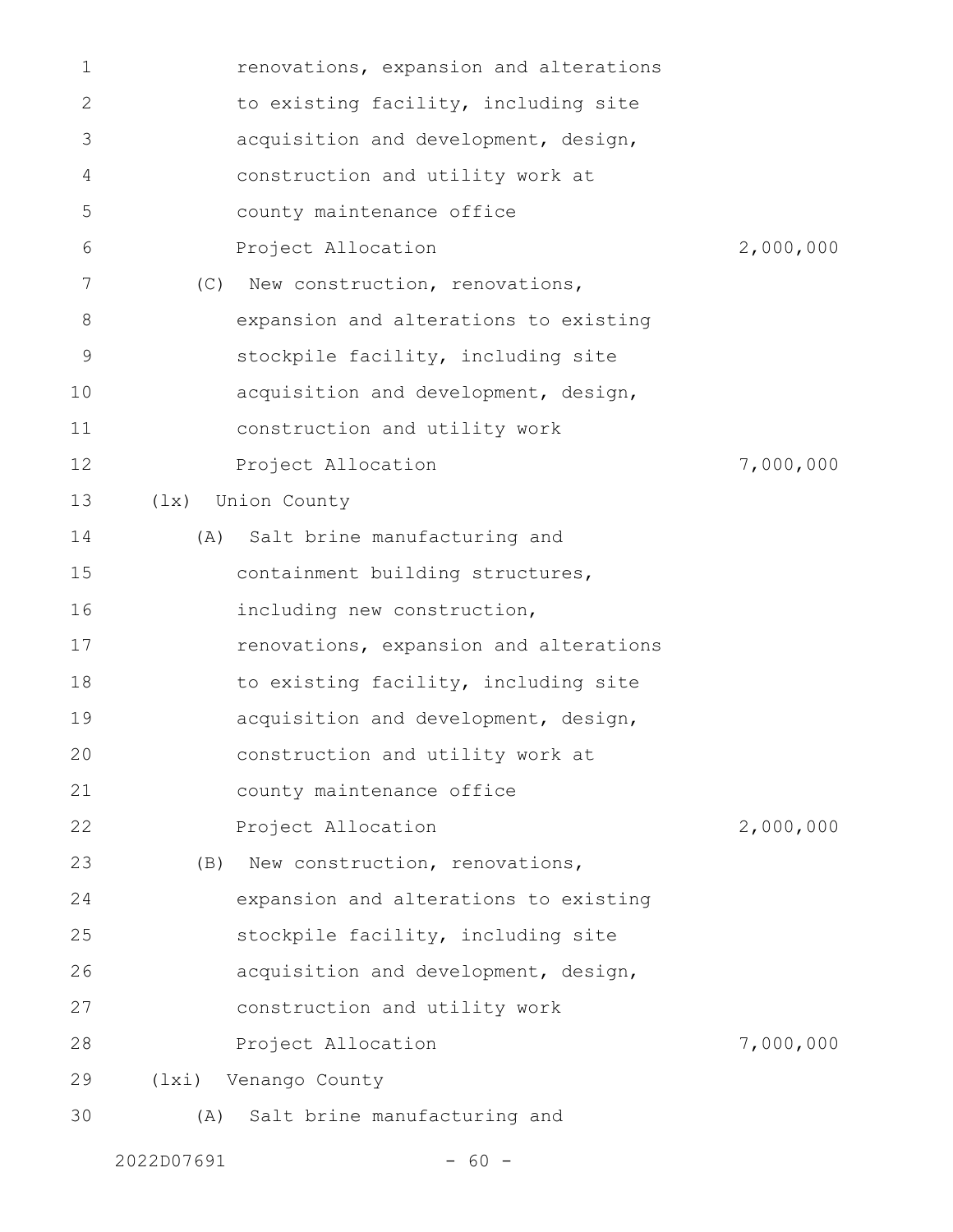| $\mathbf 1$ |        | containment building structures,       |           |
|-------------|--------|----------------------------------------|-----------|
| 2           |        | including new construction,            |           |
| 3           |        | renovations, expansion and alterations |           |
| 4           |        | to existing facility, including site   |           |
| 5           |        | acquisition and development, design,   |           |
| 6           |        | construction and utility work at       |           |
| 7           |        | county maintenance office              |           |
| 8           |        | Project Allocation                     | 2,000,000 |
| 9           | (B)    | New construction, renovations,         |           |
| 10          |        | expansion and alterations to existing  |           |
| 11          |        | stockpile facility, including site     |           |
| 12          |        | acquisition and development, design,   |           |
| 13          |        | construction and utility work          |           |
| 14          |        | Project Allocation                     | 7,000,000 |
| 15          | (lxii) | Warren County                          |           |
| 16          |        | (A) Salt brine manufacturing and       |           |
| 17          |        | containment building structures,       |           |
| 18          |        | including new construction,            |           |
| 19          |        | renovations, expansion and alterations |           |
| 20          |        | to existing facility, including site   |           |
| 21          |        | acquisition and development, design,   |           |
| 22          |        | construction and utility work at       |           |
| 23          |        | county maintenance office              |           |
| 24          |        | Project Allocation                     | 2,000,000 |
| 25          | (B)    | New construction, renovations,         |           |
| 26          |        | expansion and alterations to existing  |           |
| 27          |        | stockpile facility, including site     |           |
| 28          |        | acquisition and development, design,   |           |
| 29          |        | construction and utility work          |           |
| 30          |        | Project Allocation                     | 7,000,000 |
|             |        |                                        |           |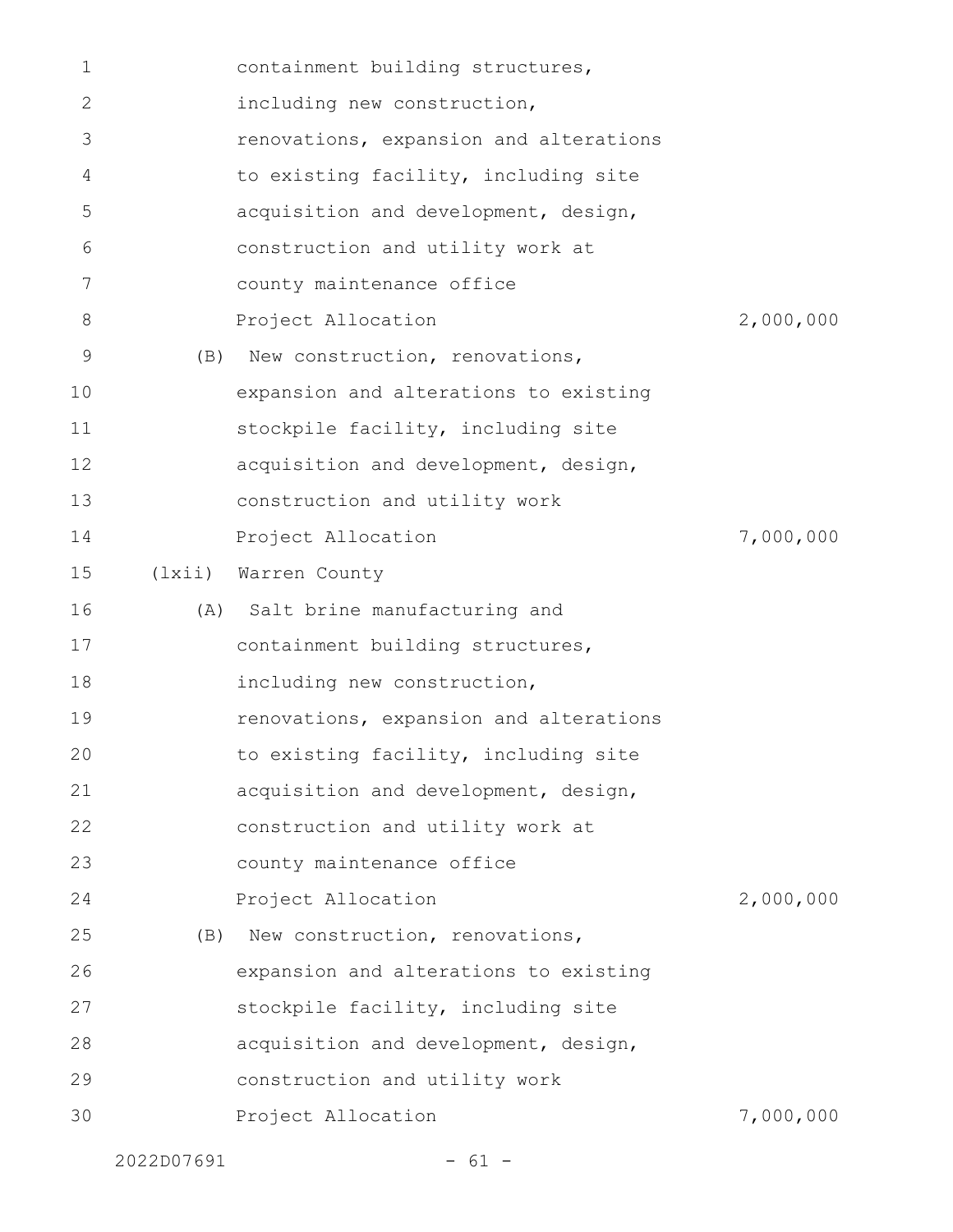| $\mathbf 1$ |        | (lxiii) Washington County              |           |
|-------------|--------|----------------------------------------|-----------|
| 2           |        | (A) Construction of one high-capacity  |           |
| 3           |        | salt storage building                  |           |
| 4           |        | Project Allocation                     | 2,500,000 |
| 5           |        | (B) Salt brine manufacturing and       |           |
| 6           |        | containment building structures,       |           |
| 7           |        | including new construction,            |           |
| 8           |        | renovations, expansion and alterations |           |
| $\mathsf 9$ |        | to existing facility, including site   |           |
| 10          |        | acquisition and development, design,   |           |
| 11          |        | construction and utility work at       |           |
| 12          |        | county maintenance office              |           |
| 13          |        | Project Allocation                     | 2,000,000 |
| 14          | (lxiv) | Wayne County                           |           |
| 15          |        | (A) Salt brine manufacturing and       |           |
| 16          |        | containment building structures,       |           |
| 17          |        | including new construction,            |           |
| 18          |        | renovations, expansion and alterations |           |
| 19          |        | to existing facility, including site   |           |
| 20          |        | acquisition and development, design,   |           |
| 21          |        | construction and utility work at       |           |
| 22          |        | county maintenance office              |           |
| 23          |        | Project Allocation                     | 2,000,000 |
| 24          |        | (B) New construction, renovations,     |           |
| 25          |        | expansion and alterations to existing  |           |
| 26          |        | stockpile facility, including site     |           |
| 27          |        | acquisition and development, design,   |           |
| 28          |        | construction and utility work          |           |
| 29          |        | Project Allocation                     | 7,000,000 |
| 30          | (1xy)  | Westmoreland County                    |           |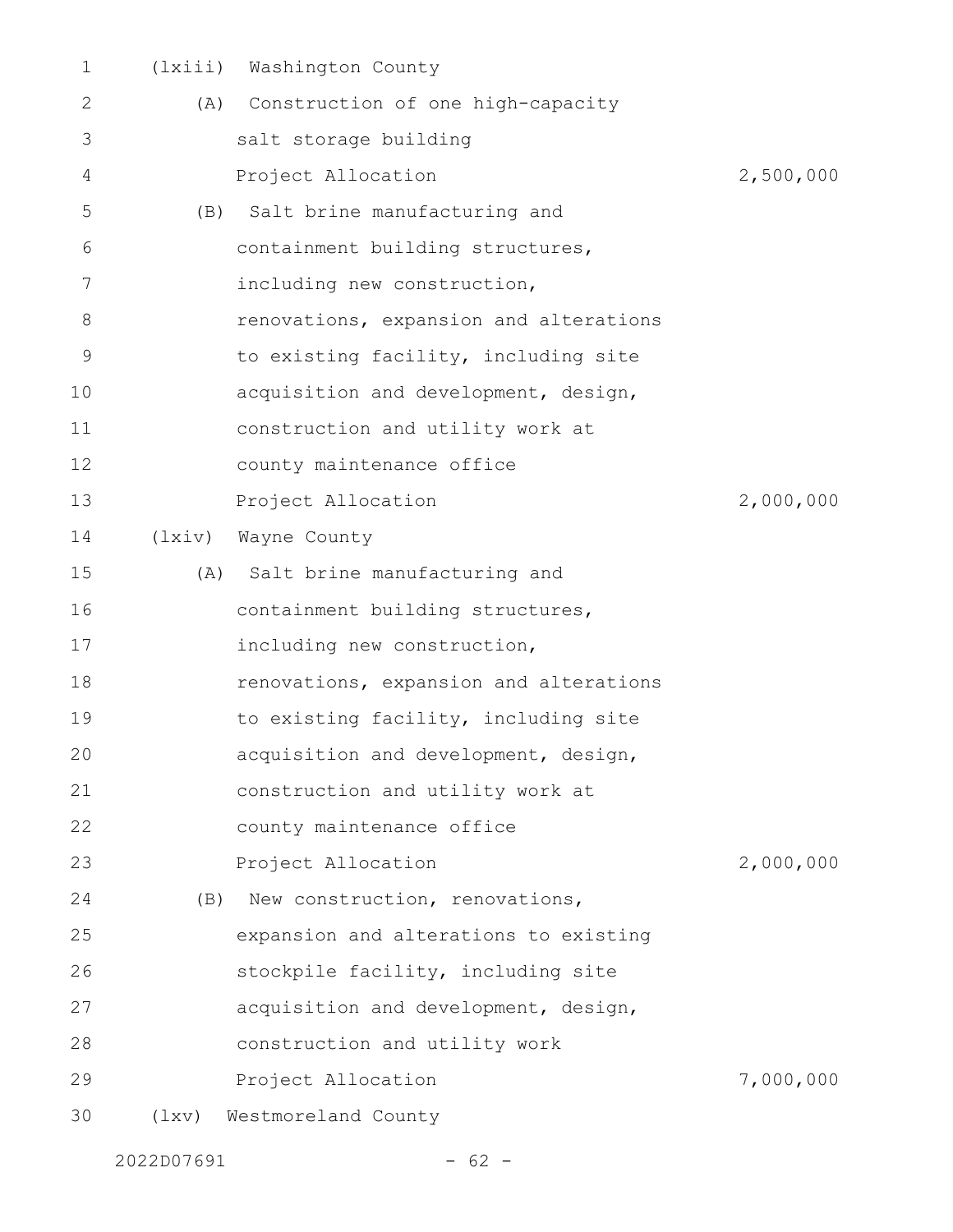| $\mathbf 1$ | (A)    | Salt brine manufacturing and           |           |
|-------------|--------|----------------------------------------|-----------|
| 2           |        | containment building structures,       |           |
| 3           |        | including new construction,            |           |
| 4           |        | renovations, expansion and alterations |           |
| 5           |        | to existing facility, including site   |           |
| 6           |        | acquisition and development, design,   |           |
| 7           |        | construction and utility work at       |           |
| 8           |        | county maintenance office              |           |
| 9           |        | Project Allocation                     | 2,000,000 |
| 10          | (lxvi) | Wyoming County                         |           |
| 11          |        | (A) Salt brine manufacturing and       |           |
| 12          |        | containment building structures,       |           |
| 13          |        | including new construction,            |           |
| 14          |        | renovations, expansion and alterations |           |
| 15          |        | to existing facility, including site   |           |
| 16          |        | acquisition and development, design,   |           |
| 17          |        | construction and utility work at       |           |
| 18          |        | county maintenance office              |           |
| 19          |        | Project Allocation                     | 2,000,000 |
| 20          | (B)    | New construction, renovations,         |           |
| 21          |        | expansion and alterations to existing  |           |
| 22          |        | stockpile facility, including site     |           |
| 23          |        | acquisition and development, design,   |           |
| 24          |        | construction and utility work          |           |
| 25          |        | Project Allocation                     | 7,000,000 |
| 26          |        | (lxvii) York County                    |           |
| 27          | (A)    | Salt brine manufacturing and           |           |
| 28          |        | containment building structures,       |           |
| 29          |        | including new construction,            |           |
| 30          |        | renovations, expansion and alterations |           |
|             |        |                                        |           |

2022D07691 - 63 -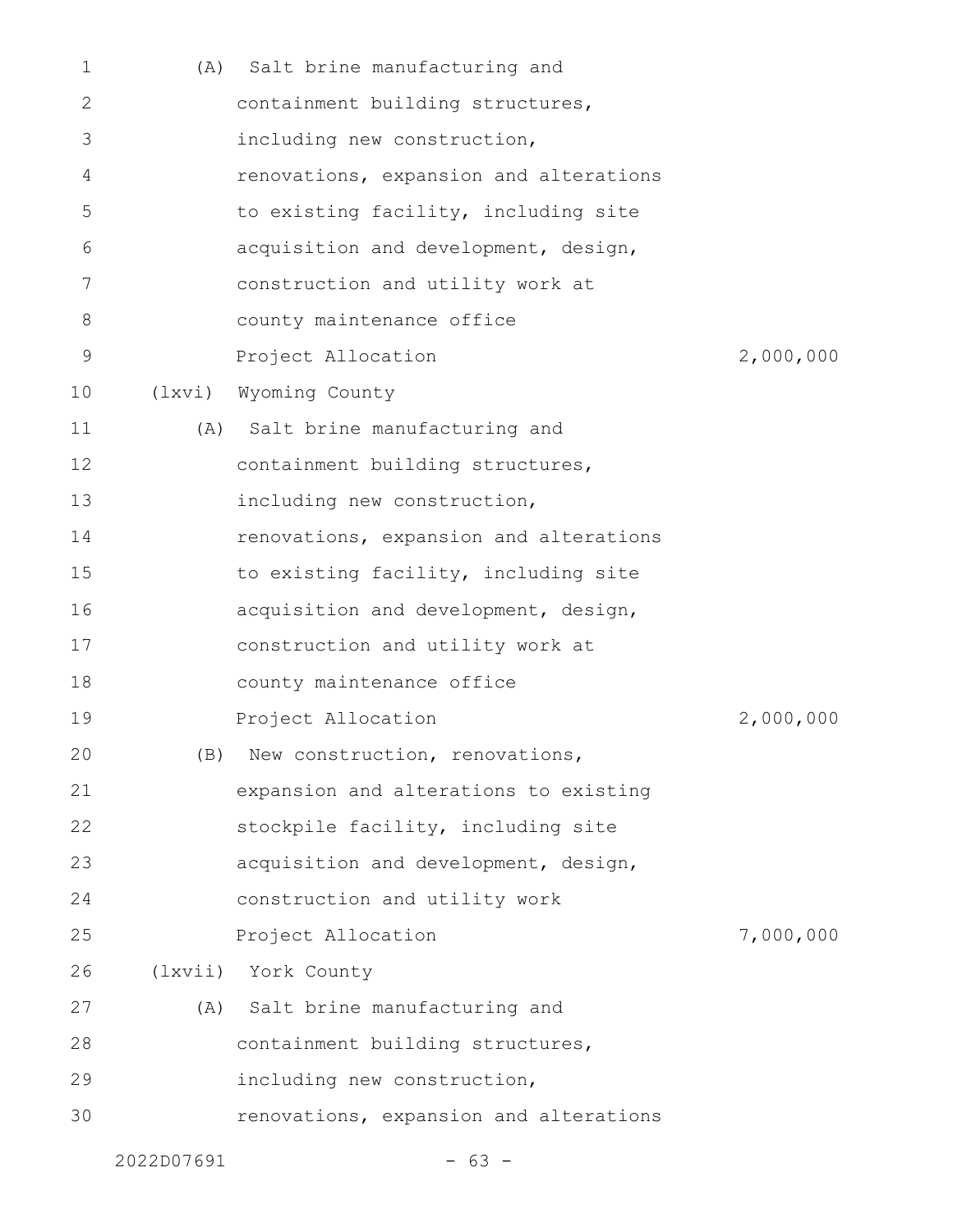| 1  |     | to existing facility, including site                            |            |
|----|-----|-----------------------------------------------------------------|------------|
| 2  |     | acquisition and development, design,                            |            |
| 3  |     | construction and utility work at                                |            |
| 4  |     | county maintenance office                                       |            |
| 5  |     | Project Allocation                                              | 2,000,000  |
| 6  | (B) | New construction, renovations,                                  |            |
| 7  |     | expansion and alterations to existing                           |            |
| 8  |     | stockpile facility, including site                              |            |
| 9  |     | acquisition and development, design,                            |            |
| 10 |     | construction and utility work                                   |            |
| 11 |     | Project Allocation                                              | 7,000,000  |
| 12 |     | (lxviii) Statewide                                              |            |
| 13 | (A) | Renovate, expand, replace and upgrade                           |            |
| 14 |     | universal family assist ADA restroom                            |            |
| 15 |     | to include adult changing stations and                          |            |
| 16 |     | sensory perception amenities at                                 |            |
| 17 |     | Welcome Centers                                                 |            |
| 18 |     | Project Allocation                                              | 10,000,000 |
| 19 | (B) | Renovate, expand, replace and upgrade                           |            |
| 20 |     | universal family assist ADA restroom                            |            |
| 21 |     | to include adult changing stations and                          |            |
| 22 |     | sensory perception amenities at                                 |            |
| 23 |     | roadside rest areas                                             |            |
| 24 |     | Project Allocation                                              | 20,000,000 |
| 25 |     | Section 4. Itemization of furniture and equipment projects.     |            |
| 26 |     | Additional capital projects in the category of public           |            |
| 27 |     | improvement projects consisting of the acquisition of movable   |            |
| 28 |     | furniture and equipment to complete public improvement projects |            |
| 29 |     | and to be purchased by the Department of General Services, its  |            |
| 30 |     | successors or assigns, and to be financed by the incurring of   |            |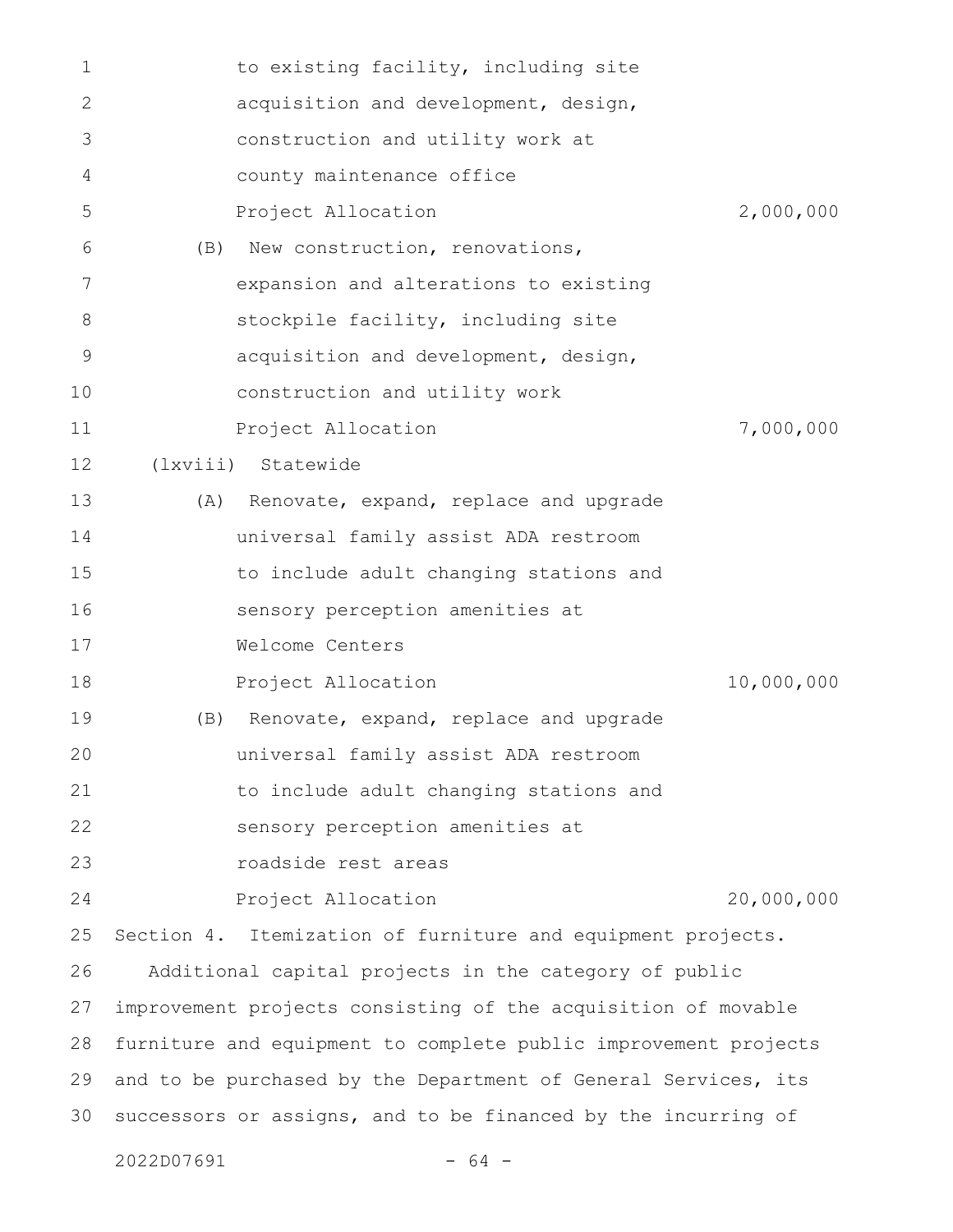| 1              | debt are hereby itemized, together with their estimated |               |
|----------------|---------------------------------------------------------|---------------|
| 2              | financial cost, as follows:                             |               |
| 3              |                                                         | Total Project |
| $\overline{4}$ | Project                                                 | Allocation    |
| 5              | Department of Education<br>(1)                          |               |
| 6              | The Pennsylvania State University<br>(i)                |               |
| 7              | Original furniture, fixtures and<br>(A)                 |               |
| 8              | equipment for Smith Building at the                     |               |
| 9              | Altoona campus                                          |               |
| 10             | Project Allocation                                      | 2,500,000     |
| 11             | (2) Department of General Services                      |               |
| 12             | (i)<br>(Reserved)                                       |               |
| 13             | (3) Pennsylvania Historical and Museum                  |               |
| 14             | Commission                                              |               |
| 15             | (i)<br>(Reserved)                                       |               |
| 16             | Department of Military and Veterans Affairs<br>(4)      |               |
| 17             | Southeastern Veterans' Center<br>(i)                    |               |
| 18             | (A) Provide original furniture and                      |               |
| 19             | equipment for New Community Living                      |               |
| 20             | Center                                                  |               |
| 21             | Project Allocation                                      | 4,000,000     |
| 22             | Statewide DMVA Veterans' Homes<br>$(i$ i)               |               |
| 23             | Provide original furniture and<br>(A)                   |               |
| 24             | equipment in support of future                          |               |
| 25             | additions or expansions                                 |               |
| 26             | Project Allocation                                      | 15,000,000    |
| 27             | (iii) Blair County Readiness Centers                    |               |
| 28             | Provide original furniture and<br>(A)                   |               |
| 29             | equipment for Blair County Readiness                    |               |
| 30             | Centers                                                 |               |

```
2022D07691 - 65 -
```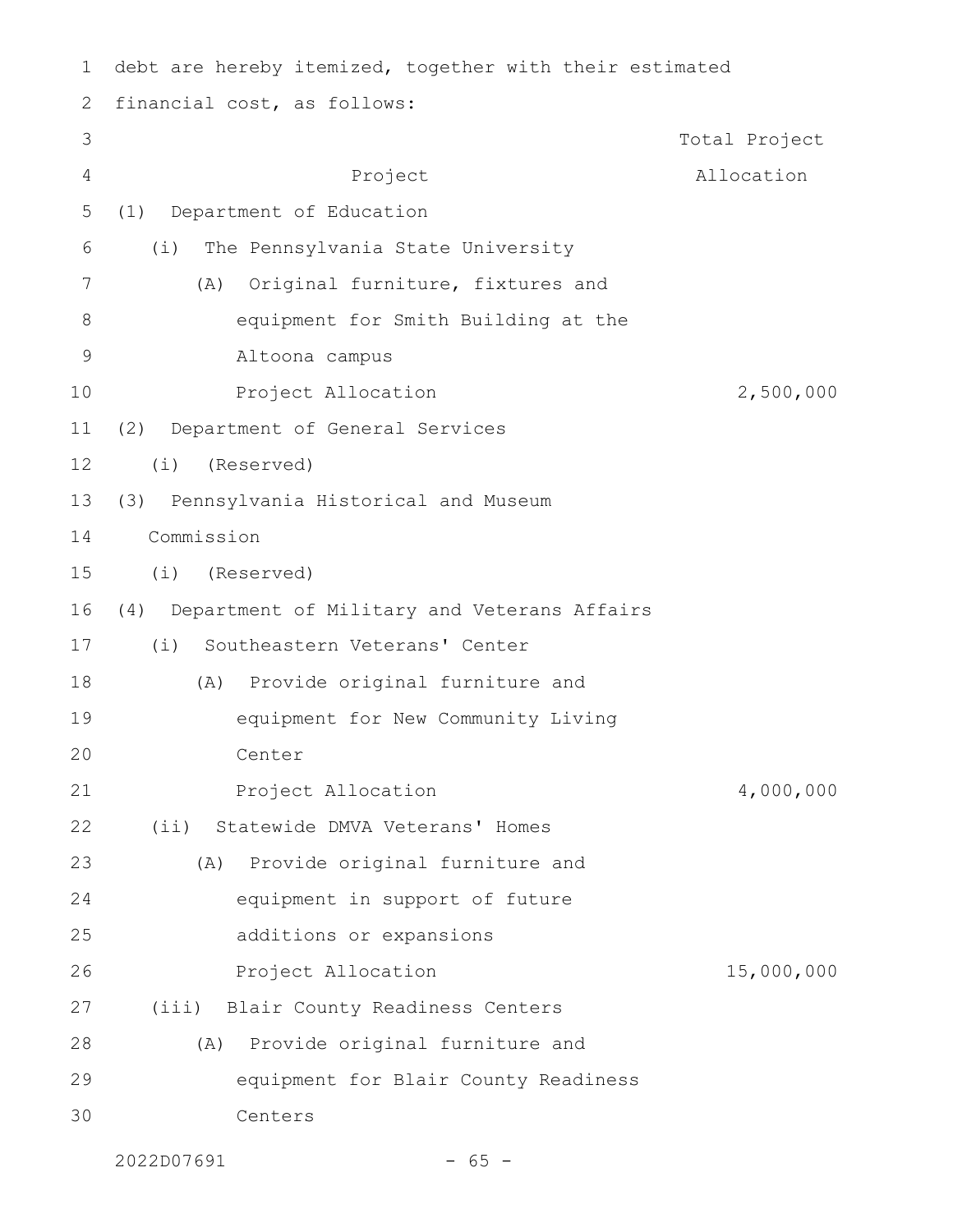| 1           |        | Project Allocation                     | 1,000,000 |
|-------------|--------|----------------------------------------|-----------|
| 2           |        | (iv) Bucks County Readiness Center     |           |
| 3           | (A)    | Provide original furniture and         |           |
| 4           |        | equipment for Bucks County Readiness   |           |
| 5           |        | Center                                 |           |
| 6           |        | Project Allocation                     | 1,000,000 |
| 7           | (v)    | Butler County Readiness Center         |           |
| 8           | (A)    | Provide original furniture and         |           |
| $\mathsf 9$ |        | equipment for Butler County Readiness  |           |
| 10          |        | Center                                 |           |
| 11          |        | Project Allocation                     | 1,000,000 |
| 12          | (vi)   | Cambria County Readiness Centers       |           |
| 13          | (A)    | Provide original furniture and         |           |
| 14          |        | equipment for Cambria County Readiness |           |
| 15          |        | Centers                                |           |
| 16          |        | Project Allocation                     | 1,000,000 |
| 17          |        | (vii) Carbondale Readiness Center      |           |
| 18          |        | (A) Provide original furniture and     |           |
| 19          |        | equipment for Carbondale Readiness     |           |
| 20          |        | Center                                 |           |
| 21          |        | Project Allocation                     | 1,000,000 |
| 22          | (viii) | Centre County Readiness Centers/FMS    |           |
| 23          | (A)    | Provide original furniture and         |           |
| 24          |        | equipment for Centre County Readiness  |           |
| 25          |        | Centers/FMS                            |           |
| 26          |        | Project Allocation                     | 1,000,000 |
| 27          | (ix)   | Cumberland County Readiness Centers    |           |
| 28          | (A)    | Provide original furniture and         |           |
| 29          |        | equipment for Cumberland County        |           |
| 30          |        | Readiness Centers                      |           |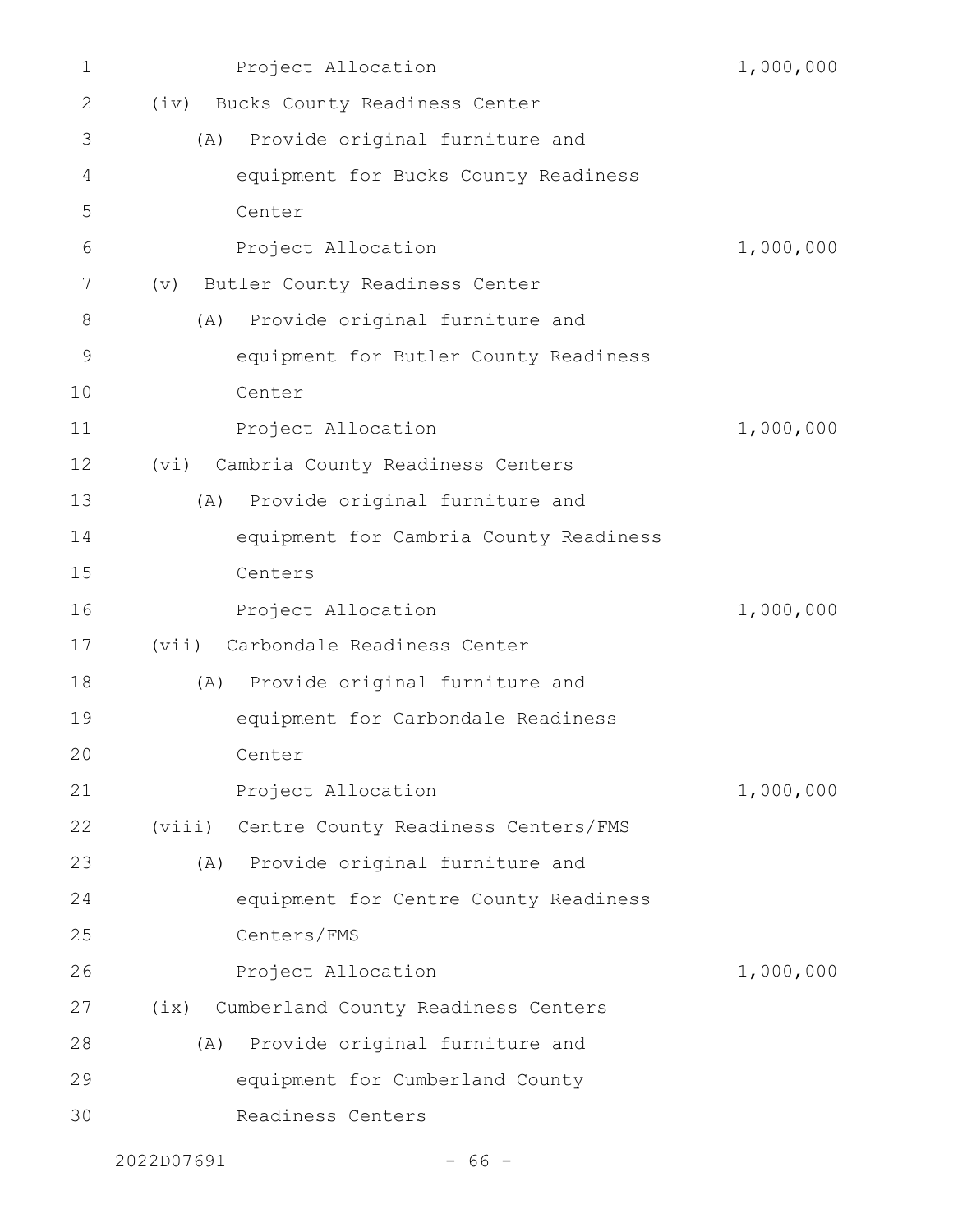| $\mathbf 1$ | Project Allocation                      | 2,500,000 |
|-------------|-----------------------------------------|-----------|
| 2           | Dauphin County Readiness Centers<br>(x) |           |
| 3           | Provide original furniture and<br>(A)   |           |
| 4           | equipment for Dauphin County Readiness  |           |
| 5           | Centers                                 |           |
| 6           | Project Allocation                      | 1,000,000 |
| 7           | (xi) Elizabethtown Readiness Center     |           |
| 8           | Provide original furniture and<br>(A)   |           |
| $\mathsf 9$ | equipment for Elizabethtown Readiness   |           |
| 10          | Center                                  |           |
| 11          | Project Allocation                      | 1,000,000 |
| 12          | (xii) Erie Readiness Center             |           |
| 13          | (A) Provide original furniture and      |           |
| 14          | equipment for Erie Readiness Center     |           |
| 15          | Project Allocation                      | 1,000,000 |
| 16          | (xiii) Ford City Readiness Center       |           |
| 17          | (A) Provide original furniture and      |           |
| 18          | equipment for Ford City Readiness       |           |
| 19          | Center                                  |           |
| 20          | Project Allocation                      | 1,000,000 |
| 21          | (xiv) Fort Indiantown Gap               |           |
| 22          | Provide original furniture and<br>(A)   |           |
| 23          | equipment for Fort Indiantown Gap       |           |
| 24          | Project Allocation                      | 4,000,000 |
| 25          | (xv) Gettysburg Readiness Center        |           |
| 26          | Provide original furniture and<br>(A)   |           |
| 27          | equipment for Gettysburg Readiness      |           |
| 28          | Center                                  |           |
| 29          | Project Allocation                      | 1,000,000 |
| 30          | (xvi) Hermitage Readiness Center        |           |
|             | 2022D07691<br>$67 -$                    |           |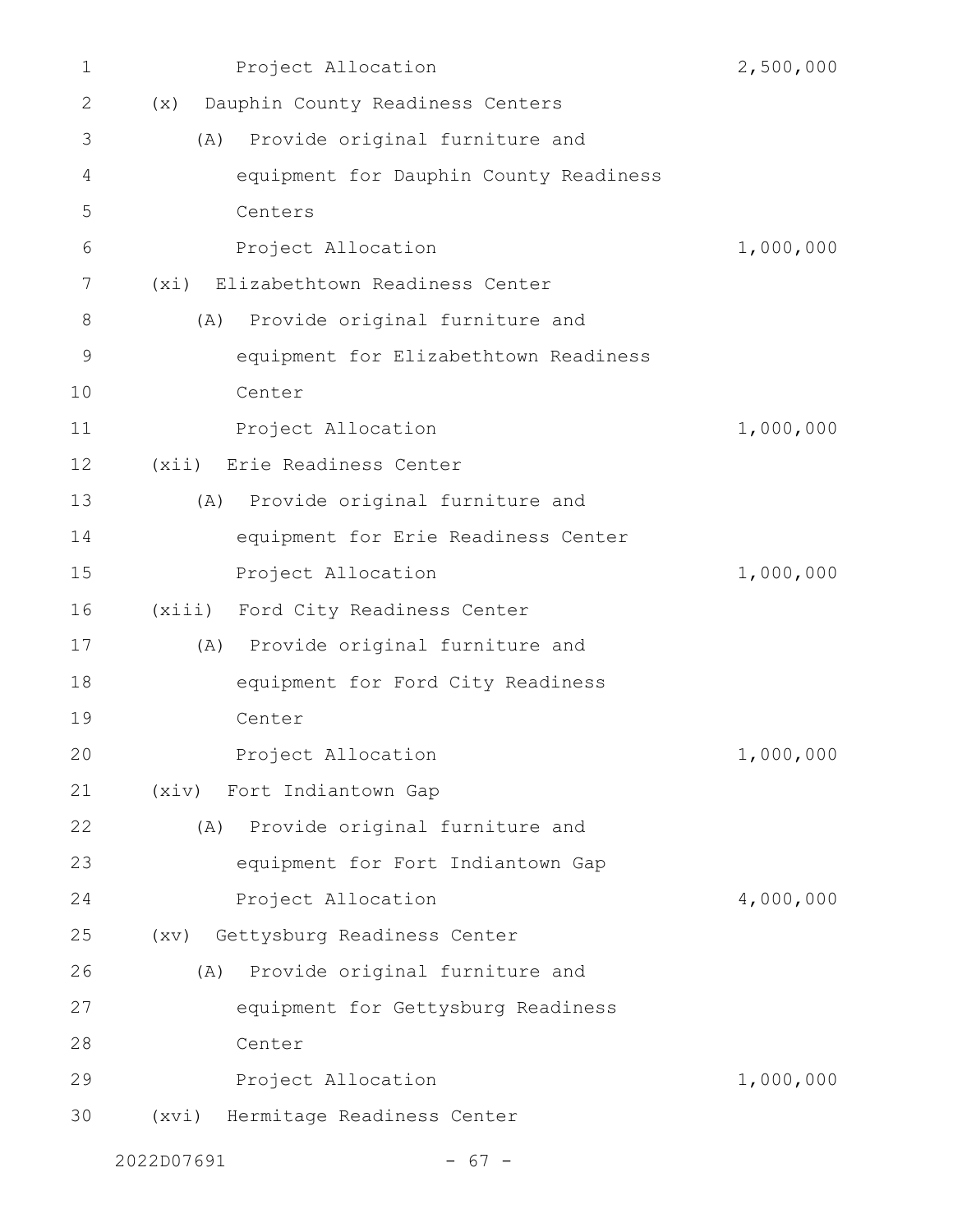| $\mathbf 1$ | Provide original furniture and<br>(A)           |           |
|-------------|-------------------------------------------------|-----------|
| 2           | equipment for Hermitage Readiness               |           |
| 3           | Center                                          |           |
| 4           | Project Allocation                              | 1,000,000 |
| 5           | Hollidaysburg Readiness Center<br>(xvii)        |           |
| 6           | Provide original furniture and<br>(A)           |           |
| 7           | equipment for Hollidaysburg Readiness           |           |
| $8\,$       | Center                                          |           |
| 9           | Project Allocation                              | 1,000,000 |
| 10          | (xviii) Indiana Readiness Center                |           |
| 11          | (A) Provide original furniture and              |           |
| 12          | equipment for Indiana Readiness Center          |           |
| 13          | Project Allocation                              | 1,000,000 |
| 14          | Lackawanna County Readiness Center/FMS<br>(xix) |           |
| 15          | Provide original furniture and<br>(A)           |           |
| 16          | equipment for Lackawanna County                 |           |
| 17          | Readiness Center/FMS                            |           |
| 18          | Project Allocation                              | 4,000,000 |
| 19          | Lock Haven Readiness Center<br>(xx)             |           |
| 20          | (A) Provide original furniture and              |           |
| 21          | equipment for Lock Haven Readiness              |           |
| 22          | Center                                          |           |
| 23          | Project Allocation                              | 1,000,000 |
| 24          | (xxi)<br>Montgomery County Readiness Centers    |           |
| 25          | Provide original furniture and<br>(A)           |           |
| 26          | equipment for Montgomery County                 |           |
| 27          | Readiness Centers                               |           |
| 28          | Project Allocation                              | 2,000,000 |
| 29          | (xxi)<br>Mount Pleasant Readiness Center        |           |
| 30          | Provide original furniture and<br>(A)           |           |
|             |                                                 |           |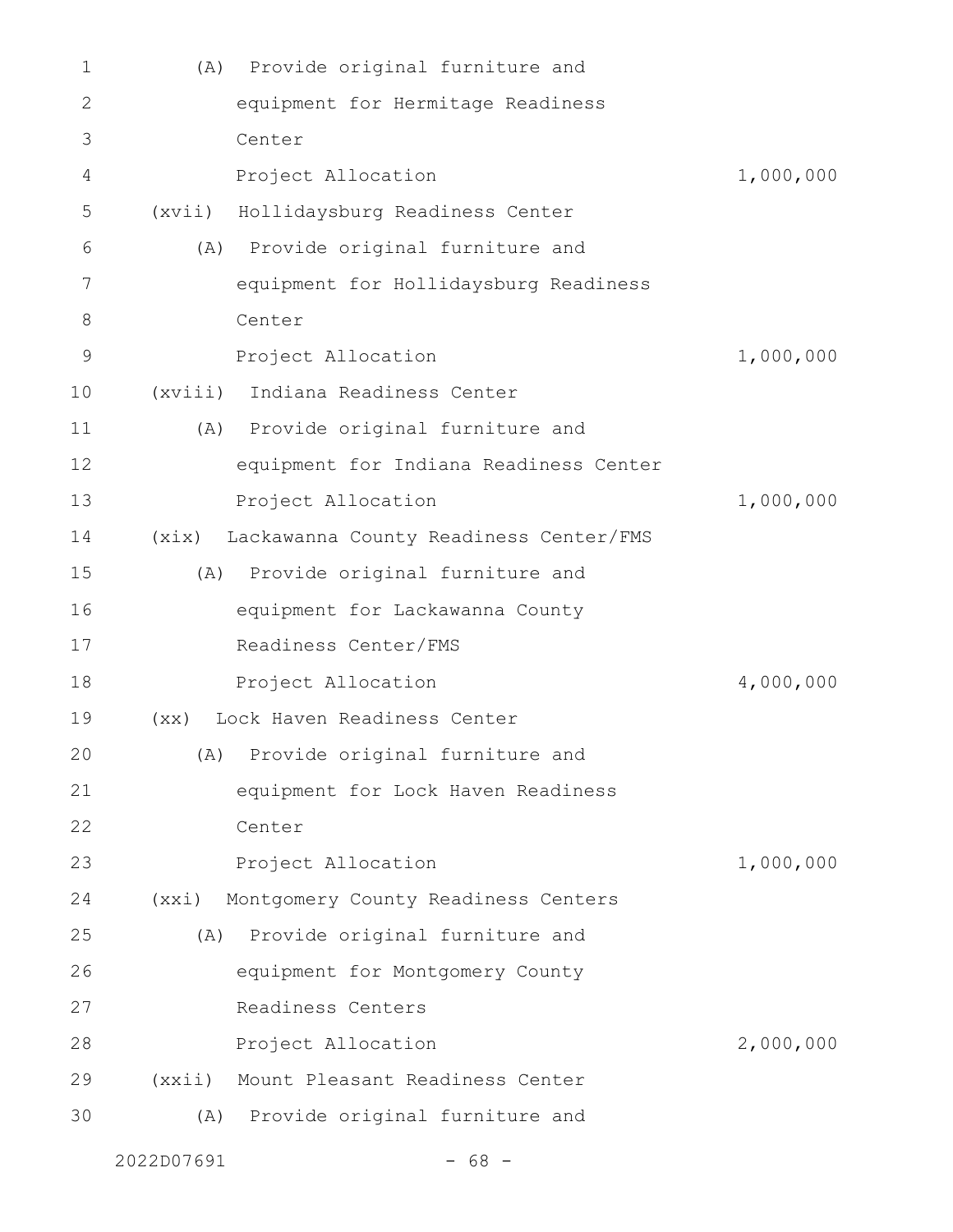| 1  |         | equipment for Mount Pleasant Readiness       |           |
|----|---------|----------------------------------------------|-----------|
| 2  |         | Center                                       |           |
| 3  |         | Project Allocation                           | 1,000,000 |
| 4  | (xxiii) | New Castle Readiness Center                  |           |
| 5  | (A)     | Provide original furniture and               |           |
| 6  |         | equipment for New Castle Readiness           |           |
| 7  |         | Center                                       |           |
| 8  |         | Project Allocation                           | 1,000,000 |
| 9  |         | (xxiv) Philadelphia County Readiness Centers |           |
| 10 |         | (A) Provide original furniture and           |           |
| 11 |         | equipment for Philadelphia County            |           |
| 12 |         | Readiness Centers                            |           |
| 13 |         | Project Allocation                           | 6,000,000 |
| 14 |         | (xxv) Pittsburgh Crane Readiness Center      |           |
| 15 |         | (A) Provide original furniture and           |           |
| 16 |         | equipment for Pittsburgh Crane               |           |
| 17 |         | Readiness Center                             |           |
| 18 |         | Project Allocation                           | 1,000,000 |
| 19 | (xxyi)  | Washington Readiness Center                  |           |
| 20 |         | (A) Provide original furniture and           |           |
| 21 |         | equipment for Washington Readiness           |           |
| 22 |         | Center                                       |           |
| 23 |         | Project Allocation                           | 2,000,000 |
| 24 |         | (xxvii) Wilkes-Barre Readiness Center        |           |
| 25 |         | (A) Provide original furniture and           |           |
| 26 |         | equipment for Wilkes-Barre Readiness         |           |
| 27 |         | Center                                       |           |
| 28 |         | Project Allocation                           | 2,000,000 |
| 29 | (5)     | State System of Higher Education             |           |
| 30 | (i)     | Bloomsburg University                        |           |
|    |         |                                              |           |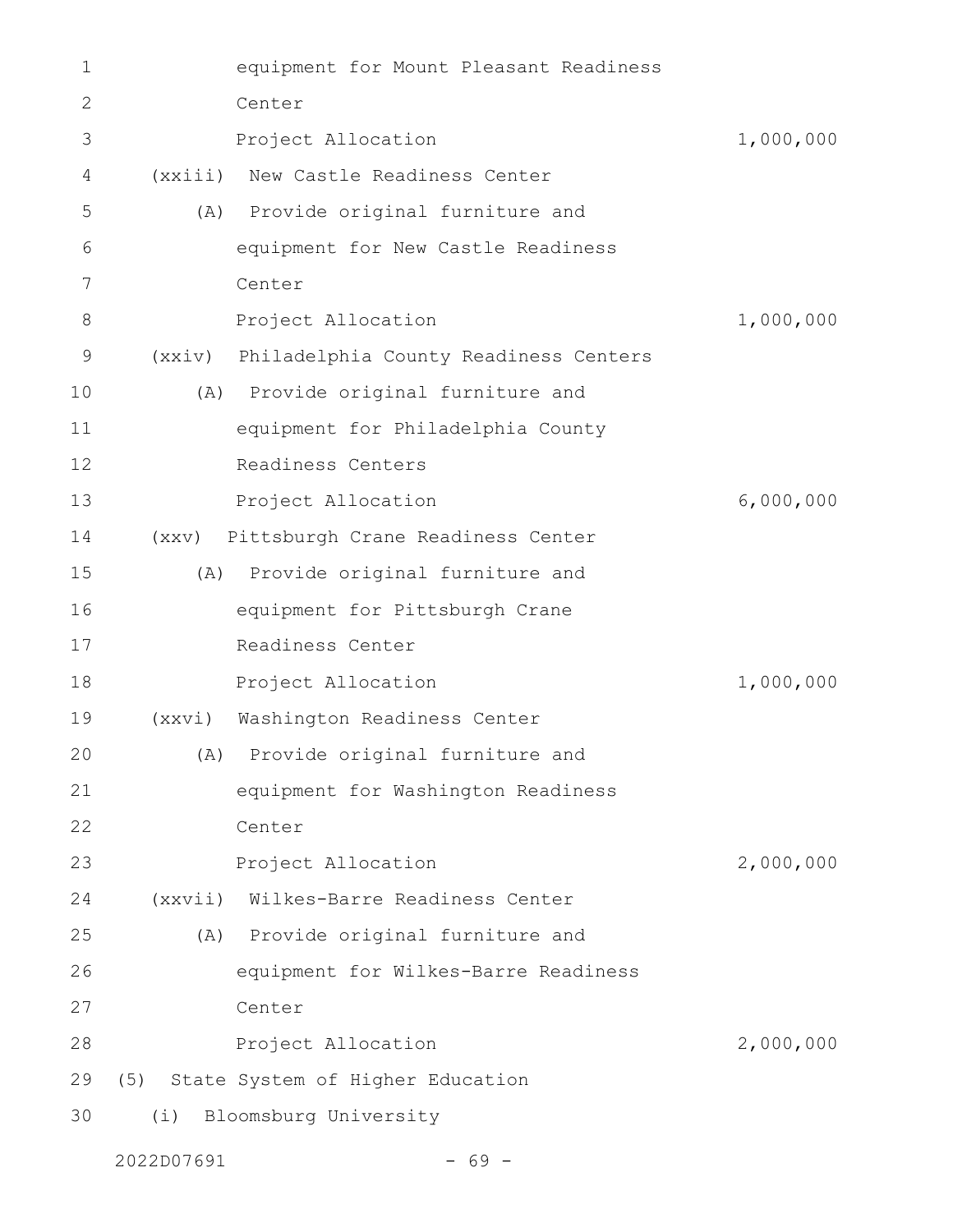| 1            | Provide original furniture and<br>(A)                           |           |
|--------------|-----------------------------------------------------------------|-----------|
| $\mathbf{2}$ | equipment for Andruss Library                                   |           |
| 3            | renovation                                                      |           |
| 4            | Project Allocation                                              | 4,500,000 |
| 5            | (ii) Cheyney University                                         |           |
| 6            | Provide original furniture and<br>(A)                           |           |
| 7            | equipment for Ada Georges Dining Hall                           |           |
| $8\,$        | renovation                                                      |           |
| 9            | Project Allocation                                              | 2,500,000 |
| 10           | Indiana University<br>(iii)                                     |           |
| 11           | (A) Provide original furniture and                              |           |
| 12           | equipment for culinary building                                 |           |
| 13           | replacement                                                     |           |
| 14           | Project Allocation                                              | 3,000,000 |
| 15           | (iv) Kutztown University                                        |           |
| 16           | Provide original furniture and<br>(A)                           |           |
| 17           | equipment for Keystone Hall and field                           |           |
| 18           | house upgrades                                                  |           |
| 19           | Project Allocation                                              | 1,000,000 |
| 20           | (v) West Chester University                                     |           |
| 21           | Provide original furniture and<br>(A)                           |           |
| 22           | equipment for F.H. Green Library                                |           |
| 23           | renovation                                                      |           |
| 24           | Project Allocation                                              | 1,000,000 |
| 25           | Department of Transportation<br>(6)                             |           |
| 26           | (Reserved)<br>(i)                                               |           |
| 27           | Section 5. Itemization of transportation assistance projects.   |           |
| 28           | Mass transit.--Additional capital projects in the<br>(a)        |           |
| 29           | category of transportation assistance projects for mass transit |           |
| 30           | in which an interest is to be acquired or constructed by the    |           |
|              | 2022D07691<br>$70 -$                                            |           |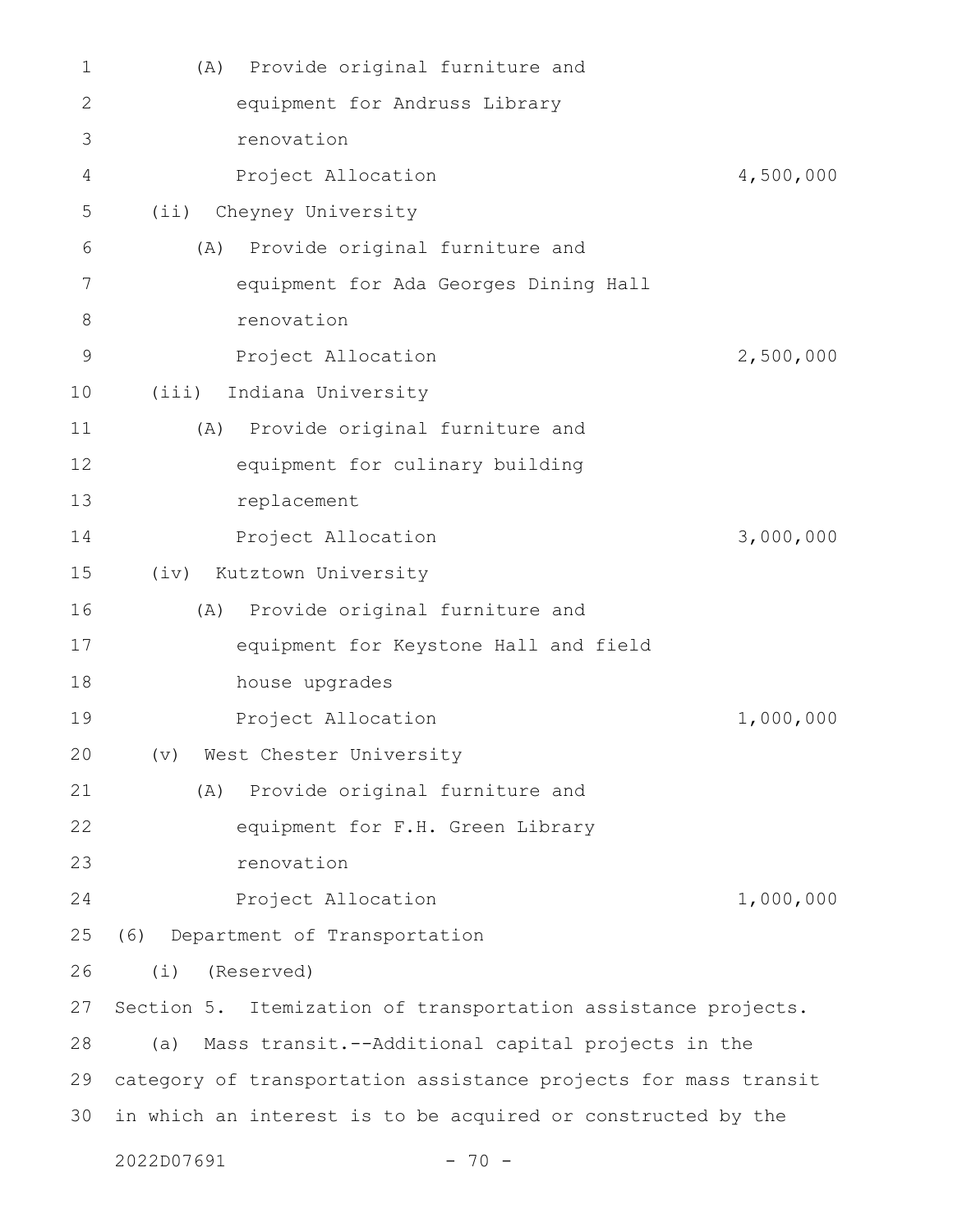Department of Transportation, its successors or assigns and to be financed by the incurring of debt are hereby itemized, together with their estimated financial costs, as follows: Project Total Project Allocation (1) (Reserved) (b) Rural and intercity rail.--Additional capital projects in the category of transportation assistance projects for rural and intercity rail service projects to be constructed or with respect to which an interest is to be acquired by the Department of Transportation, its successors or assigns and to be financed by the incurring of debt are hereby itemized, together with their respective estimated financial costs, as follows: Project Total Project Allocation (1) (Reserved) (c) Air transportation.--Additional capital projects in the category of transportation assistance projects for air transportation service to which an interest is to be acquired by the Department of Transportation, its successors or assigns and to be financed by the incurring of debt are hereby itemized, together with their respective estimated financial costs, as follows: Project Total Project Allocation (1) (Reserved) Section 6. Itemization of redevelopment assistance projects. Additional capital projects in the category of redevelopment assistance projects for capital grants by the Department of Community and Economic Development, its successors or assigns, 1 2 3 4 5 6 7 8 9 10 11 12 13 14 15 16 17 18 19 20 21 22 23 24 25 26 27 28 29 30

2022D07691 - 71 -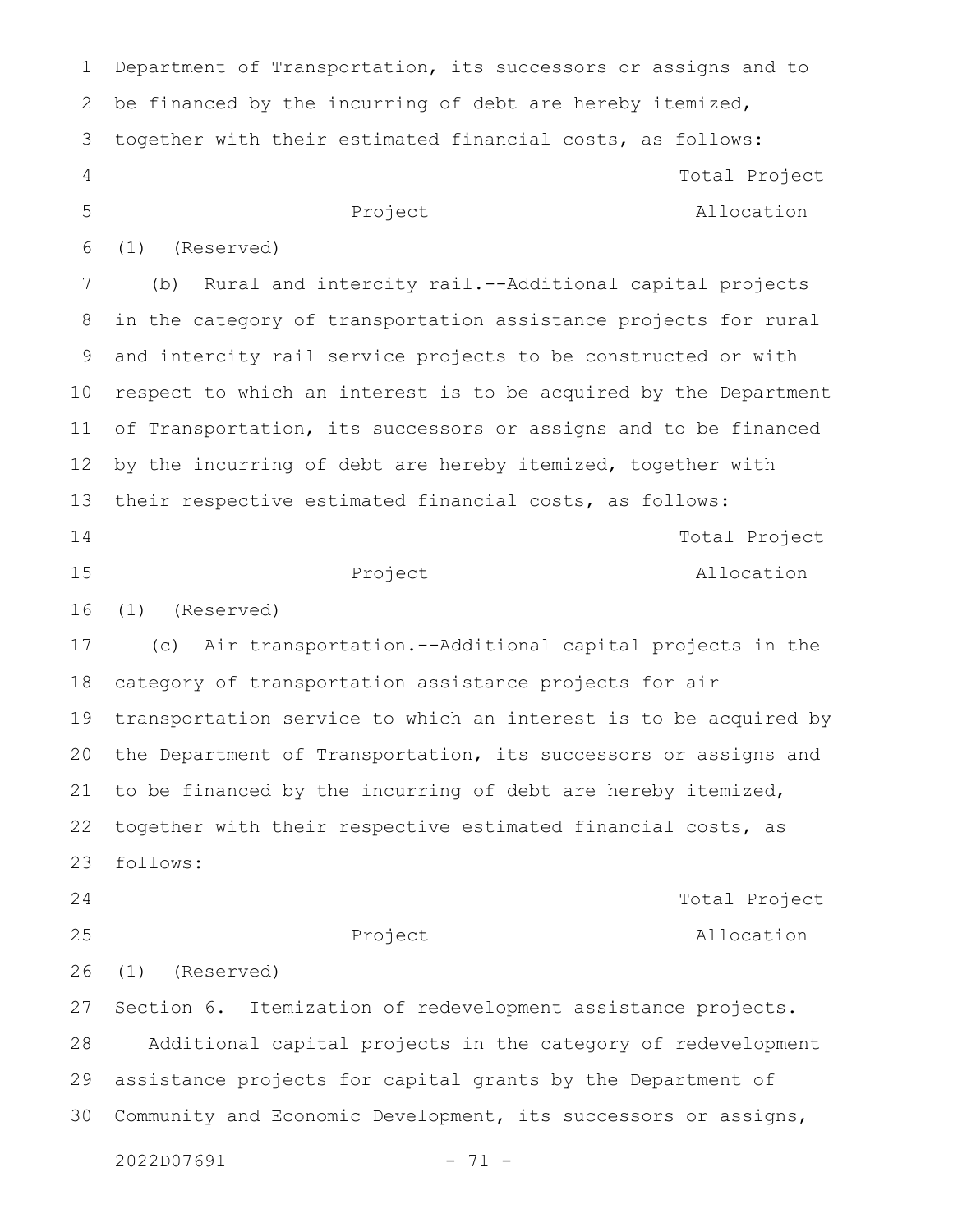authorized under the provisions of the act of May 20, 1949 (P.L.1633, No.493), known as the Housing and Redevelopment Assistance Law, and redevelopment assistance capital projects and to be financed by the incurring of debt, are hereby itemized, together with their estimated financial costs, as follows: Project Total Project Allocation (1) (Reserved) Section 7. Itemization of flood control projects. Additional capital projects in the category of flood control projects to be constructed by the Department of Environmental Protection, its successors or assigns and to be financed by the incurring of debt are hereby itemized, together with their respective estimated costs, as follows: Project Total Project Allocation (1) (Reserved) Section 8. Itemization of Pennsylvania Fish and Boat Commission capital projects. Capital projects in the category of public improvement projects to be acquired or developed by the Pennsylvania Fish and Boat Commission and to be financed by the incurring of debt or by the current revenues of the Fish Fund and the Boat Fund pursuant to executive authorizations are hereby itemized, together with their respective estimated costs, as follows: Project Total Project Allocation (1) (Reserved) Section 9. Debt authorization. 2022D07691 - 72 -1 2 3 4 5 6 7 8 9 10 11 12 13 14 15 16 17 18 19 20 21 22 23 24 25 26 27 28 29 30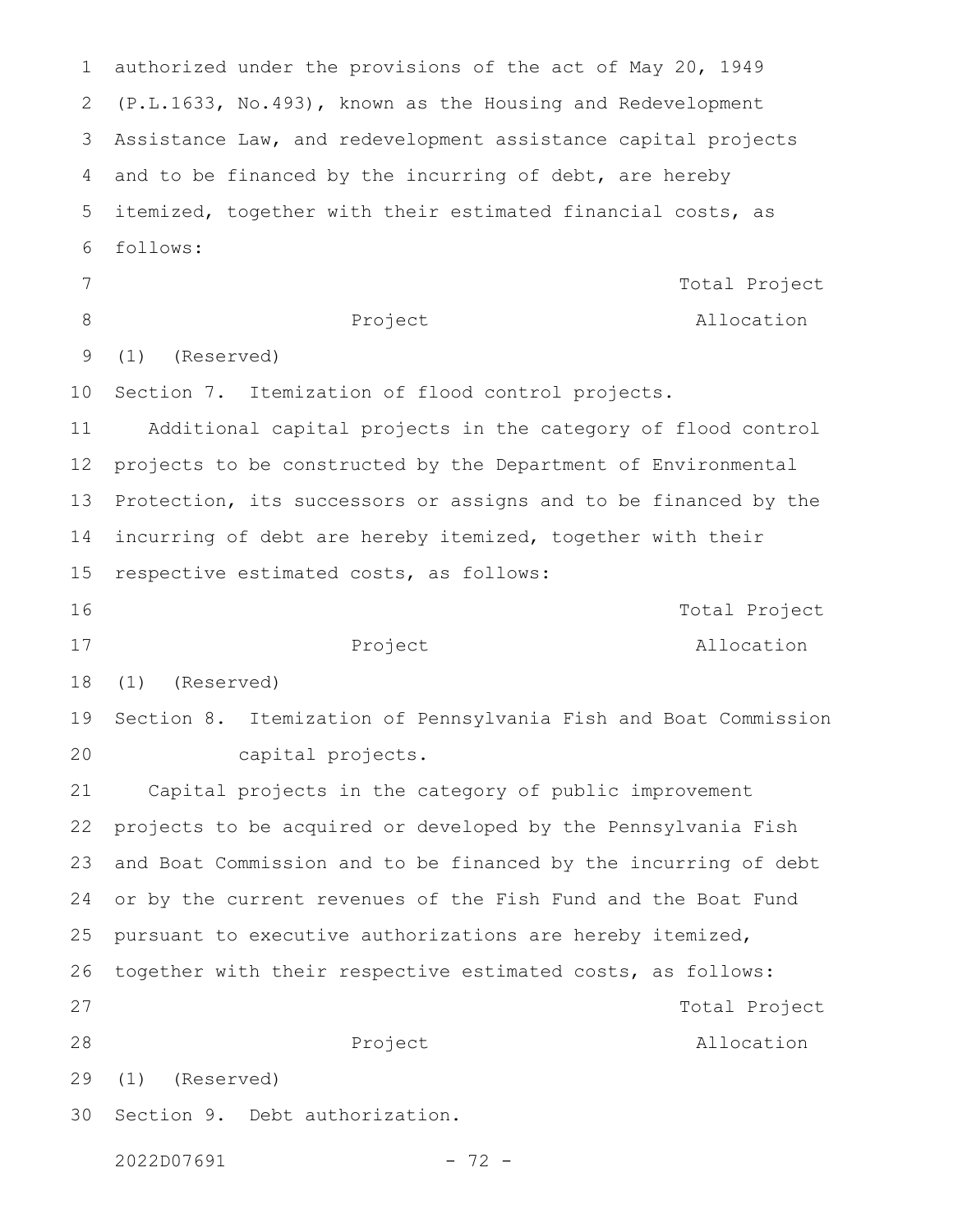(a) Public improvements.--The Governor, Auditor General and State Treasurer are hereby authorized and directed to borrow from time to time in addition to any authorization heretofore or hereafter enacted, on the credit of the Commonwealth, subject to the limitations provided in the current capital budget, money not exceeding in the aggregate the sum specified in section 2(a). 1 2 3 4 5 6 7

(b) Furniture and equipment.--The Governor, Auditor General and State Treasurer are hereby authorized and directed to borrow from time to time in addition to any authorization heretofore or hereafter enacted on the credit of the Commonwealth, subject to the limitations provided in the current capital budget, money not exceeding in the aggregate the sum specified in section 2(b) as may be found necessary to carry out the acquisition and construction of the public improvement projects consisting of the acquisition of original movable furniture and equipment specifically itemized in the capital budget. 8 9 10 11 12 13 14 15 16 17

(c) Transportation assistance.--The Governor, Auditor General and State Treasurer are hereby authorized and directed to borrow from time to time in addition to any authorization heretofore or hereafter enacted, on the credit of the Commonwealth, subject to the limitations provided in the current capital budget, money not exceeding in the aggregate the sum specified in section 2(c) as may be found necessary to carry out the acquisition and construction of the transportation assistance projects specifically itemized in a capital budget. 18 19 20 21 22 23 24 25 26

(d) Redevelopment assistance.--Subject to the limitations in section 2.1 of the act of May 29, 2020 (P.L.205, No.25), known as the Capital Budget Act of 2019-2020, the Governor, Auditor General and State Treasurer are hereby authorized and directed 27 28 29 30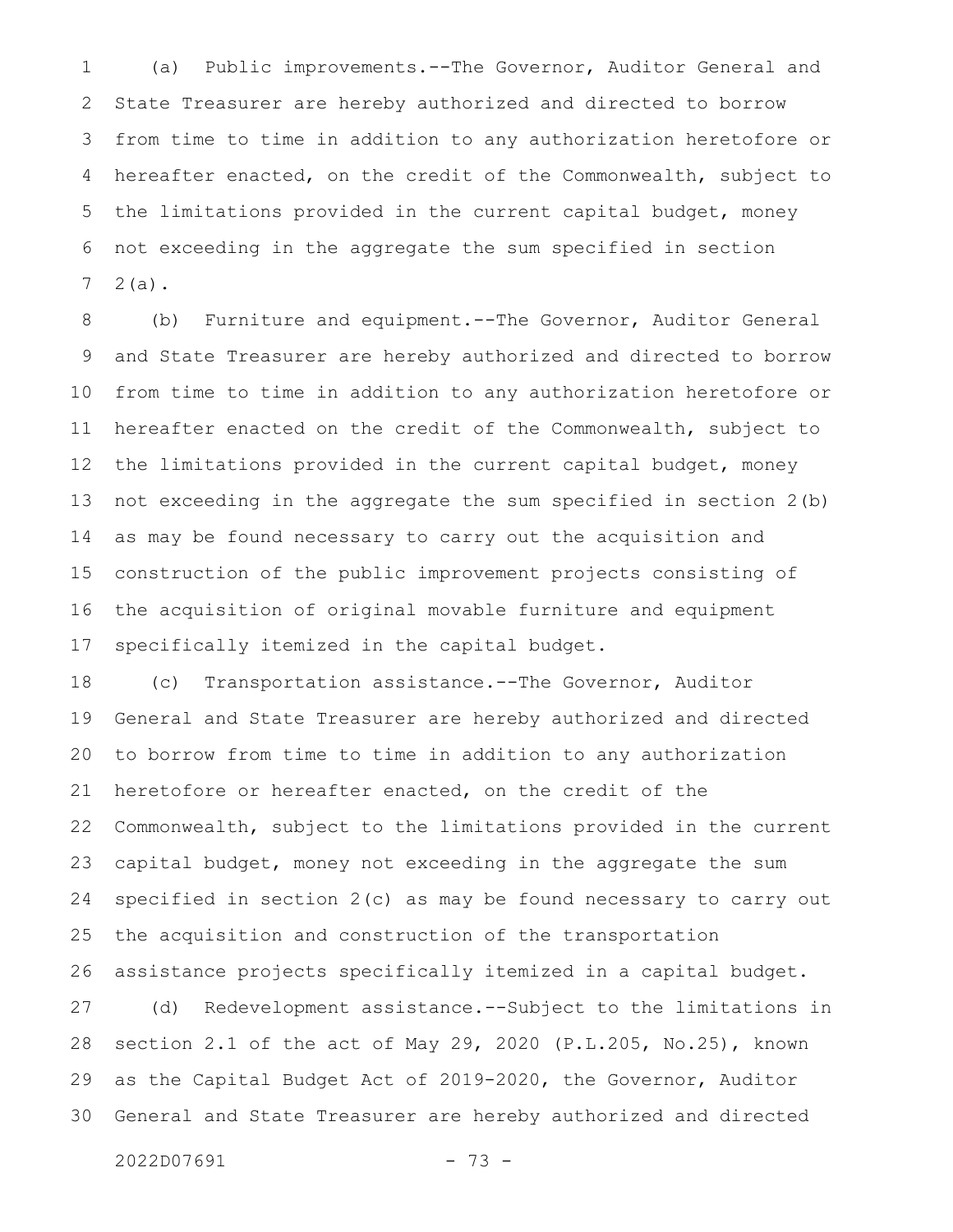to borrow from time to time in addition to any authorization heretofore or hereafter enacted on the credit of the Commonwealth, subject to the limitations provided in the current capital budget, money not exceeding in the aggregate the sum specified in section 2(d) as may be found necessary to carry out the redevelopment assistance capital projects specifically itemized in the capital budget. 1 2 3 4 5 6 7

(e) Flood control.--The Governor, Auditor General and State Treasurer are hereby authorized and directed to borrow from time to time in addition to any authorization heretofore or hereafter enacted, on the credit of the Commonwealth, subject to the limitations provided in the current capital budget, money not exceeding in the aggregate the sum specified in section 2(e) as may be found necessary to carry out the acquisition and construction of the flood control projects specifically itemized in a capital budget. 8 9 10 11 12 13 14 15 16

(f) Pennsylvania Fish and Boat Commission projects.--The Governor, Auditor General and State Treasurer are hereby authorized and directed to borrow from time to time in addition to any authorization heretofore or hereafter enacted, on the credit of the Commonwealth, subject to the limitations provided in the current capital budget, money not exceeding in the aggregate specified in section  $2(f)$  to carry out the acquisition and construction of the Pennsylvania Fish and Boat Commission projects specifically itemized in a capital budget. 17 18 19 20 21 22 23 24 25

Section 10. Issue of bonds. 26

The indebtedness authorized in this act shall be incurred from time to time and shall be evidenced by one or more series of general obligation bonds of the Commonwealth in such aggregate principal amount for each series as the Governor, the 27 28 29 30

```
2022D07691 - 74 -
```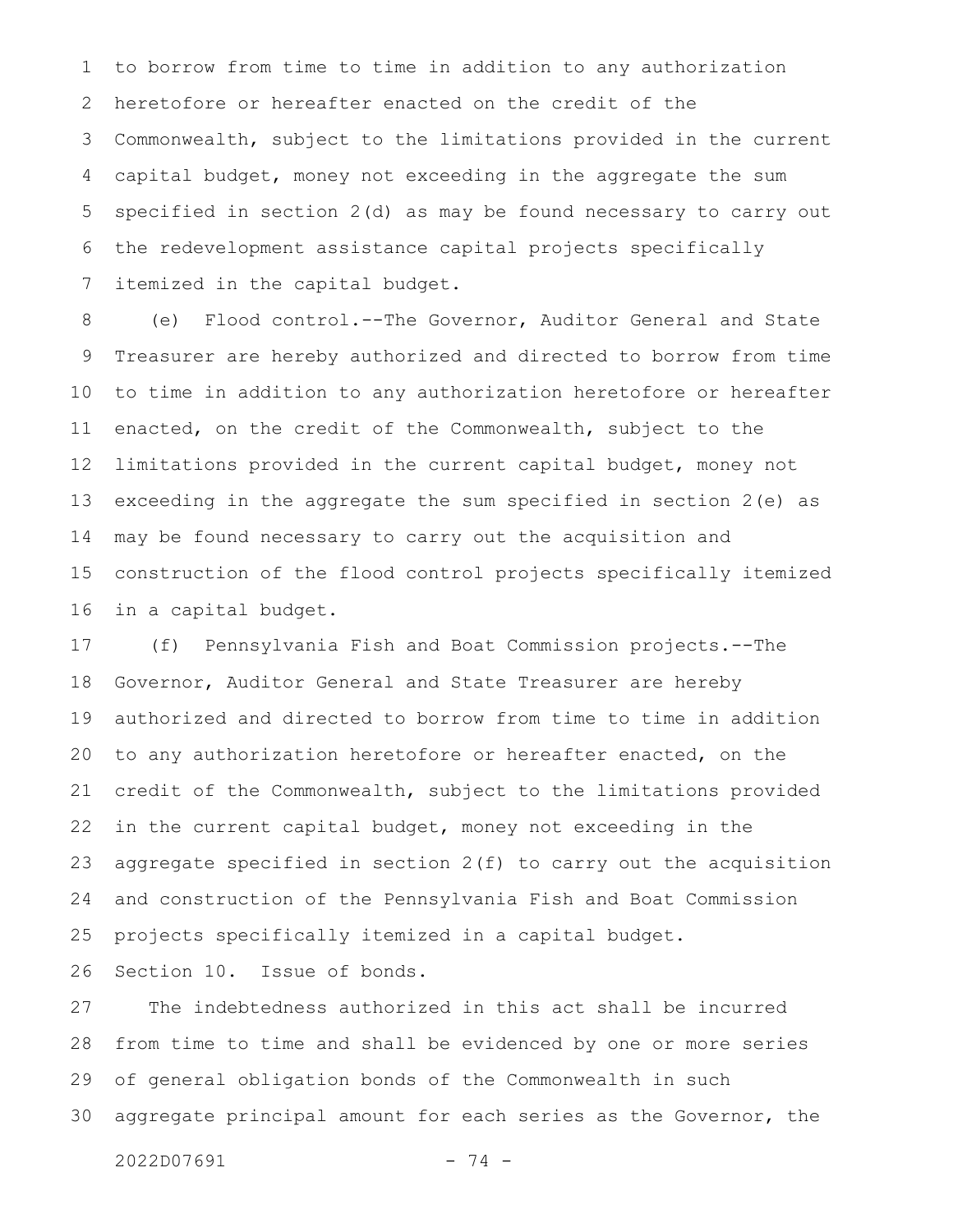Auditor General and the State Treasurer shall determine, but the latest stated maturity date shall not exceed the estimated useful life of the projects being financed as stated in section 11. Section 11. Estimated useful life and term of debt. (a) Estimated useful life.--The General Assembly states that the estimated useful life of the capital projects itemized in this act is as follows: (1) Public improvement projects, 30 years. (2) Furniture and equipment, 10 years. (3) Transportation assistance projects: (i) Rolling stock, 15 years. (ii) Passenger buses, 12 years. (iii) Furniture and equipment, 10 years. (iv) All others, 30 years. (4) Redevelopment assistance projects, 30 years. 1 2 3 4 5 6 7 8 9 10 11 12 13 14 15 16

(b) Term of debt.--The maximum term of the debt authorized 17

to be incurred under this act is 30 years. 18

Section 12. Appropriations. 19

(a) Public improvements.--The net proceeds of the sale of the obligations authorized in this act are hereby appropriated from the Capital Facilities Fund to the Department of General Services in the maximum amount specified in section 2(a) to be used by it exclusively to defray the financial cost of the public improvement projects specifically itemized in a capital budget. After reserving or paying the expenses of the sale of the obligation, the State Treasurer shall pay to the Department of General Services the money as required and certified by it to be legally due and payable. 20 21 22 23 24 25 26 27 28 29

(b) Furniture and equipment.--The net proceeds of the sale 30

```
2022D07691 - 75 -
```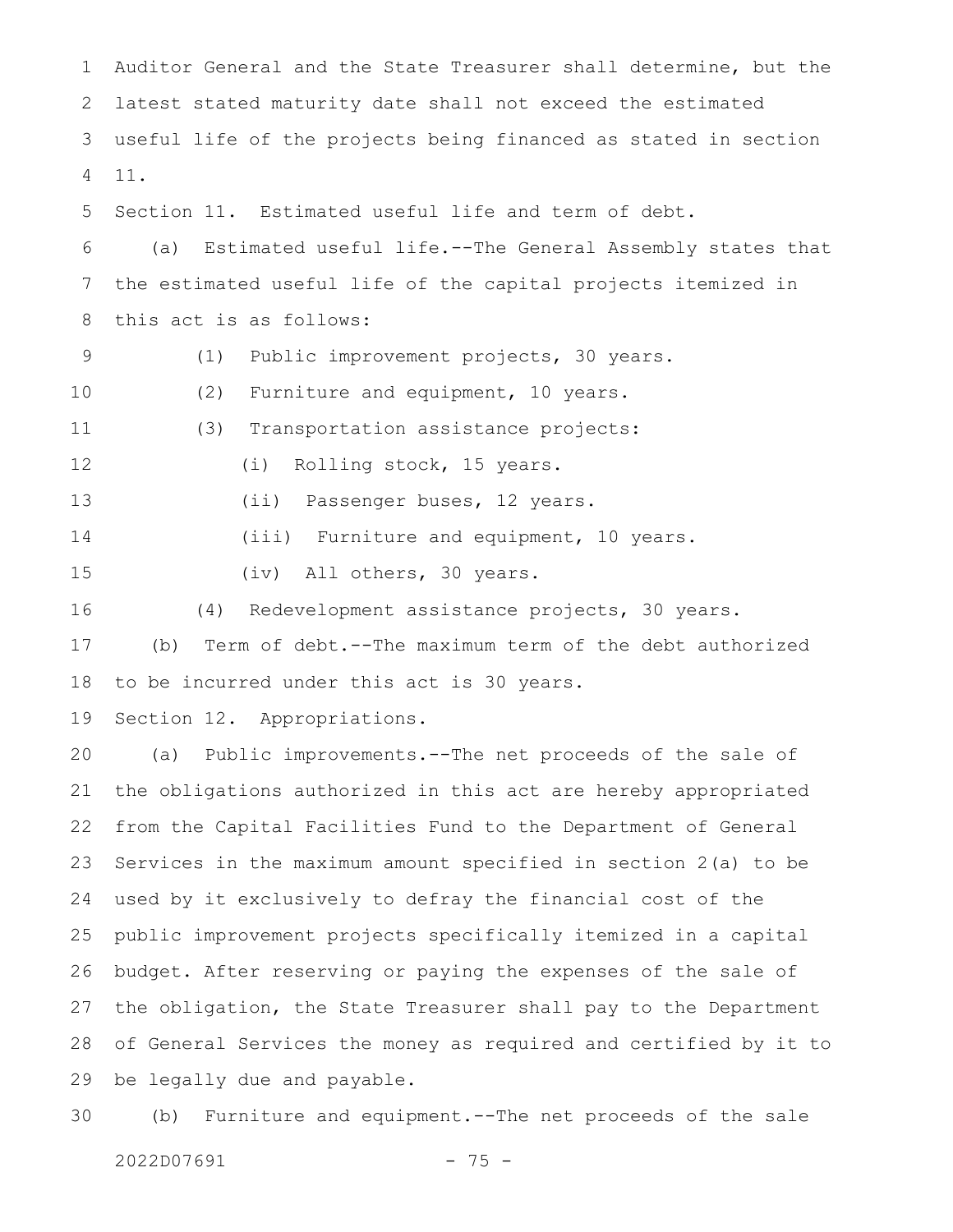of the obligations authorized in this act are hereby appropriated from the Capital Facilities Fund to the Department of General Services in the maximum amount specified in section 2(b) to be used by it exclusively to defray the financial cost of the public improvement projects consisting of the acquisition of original movable furniture and equipment specifically itemized in a capital budget. After reserving or paying the expenses of the sale of the obligation, the State Treasurer shall pay to the Department of General Services the money as required and certified by it to be legally due and payable. (c) Transportation assistance.--The net proceeds of the sale of the obligations authorized in this act are hereby appropriated from the Capital Facilities Fund to the Department of Transportation in the maximum amount specified in section 2(c) to be used by it exclusively to defray the financial cost of the transportation assistance projects specifically itemized in a capital budget. After reserving or paying the expenses of the sale of the obligation, the State Treasurer shall pay to the Department of Transportation the money as required and certified by it to be legally due and payable. 1 2 3 4 5 6 7 8 9 10 11 12 13 14 15 16 17 18 19 20

(d) Redevelopment assistance.--The net proceeds of the sale of the obligations authorized in this act are hereby appropriated from the Capital Facilities Fund to the Department of Community and Economic Development in the maximum amount specified in section 2(d) to be used by it exclusively to defray the financial cost of the redevelopment assistance capital projects specifically itemized in a capital budget. After reserving or paying the expenses of the sale of the obligation, the State Treasurer shall pay to the Department of Community and Economic Development the money as required and certified by it 21 22 23 24 25 26 27 28 29 30

2022D07691 - 76 -